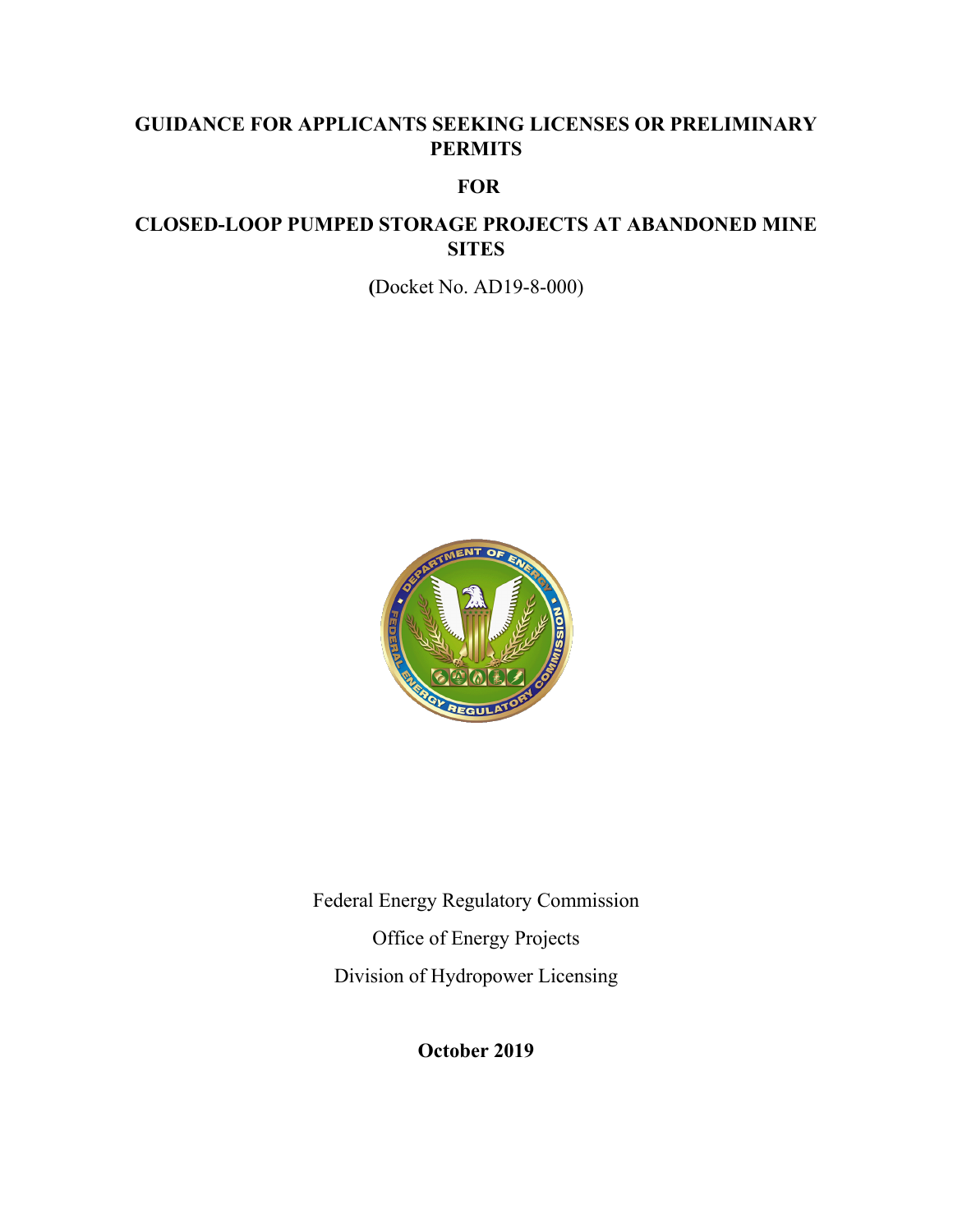## **Table of Contents**

| 1.0                                                                                                                             |  |
|---------------------------------------------------------------------------------------------------------------------------------|--|
| 2.0                                                                                                                             |  |
| 3.0                                                                                                                             |  |
| 3.1                                                                                                                             |  |
| 3.2                                                                                                                             |  |
| LICENSES AND PRELIMINARY PERMITS FOR CLOSED-LOOP<br>4.0<br>PUMPED STORAGE PROJECTS AT ABANDONED MINE SITES------------------- 3 |  |
| 4.1                                                                                                                             |  |
| 4.2                                                                                                                             |  |
| 4.3                                                                                                                             |  |
| 4.3.1                                                                                                                           |  |
| 4.3.2                                                                                                                           |  |
| 4.3.3                                                                                                                           |  |
| Expedited Process for Closed-Loop Pumped Storage Projects--------------------- 8<br>4.3.4                                       |  |
| 5.0                                                                                                                             |  |
| 5.1                                                                                                                             |  |
| 5.2                                                                                                                             |  |
| Early Consultation with Agencies, Tribes, and NGOs------------------------- 12<br>5.3                                           |  |
| 5.4                                                                                                                             |  |
| 5.5                                                                                                                             |  |
| 6.0                                                                                                                             |  |

## **APPENDICES**

| <b>APPENDIX A</b> | <b>Federal Resources on Abandoned Mines</b> |
|-------------------|---------------------------------------------|
| <b>APPENDIX B</b> | <b>State Abandoned Mine Resources</b>       |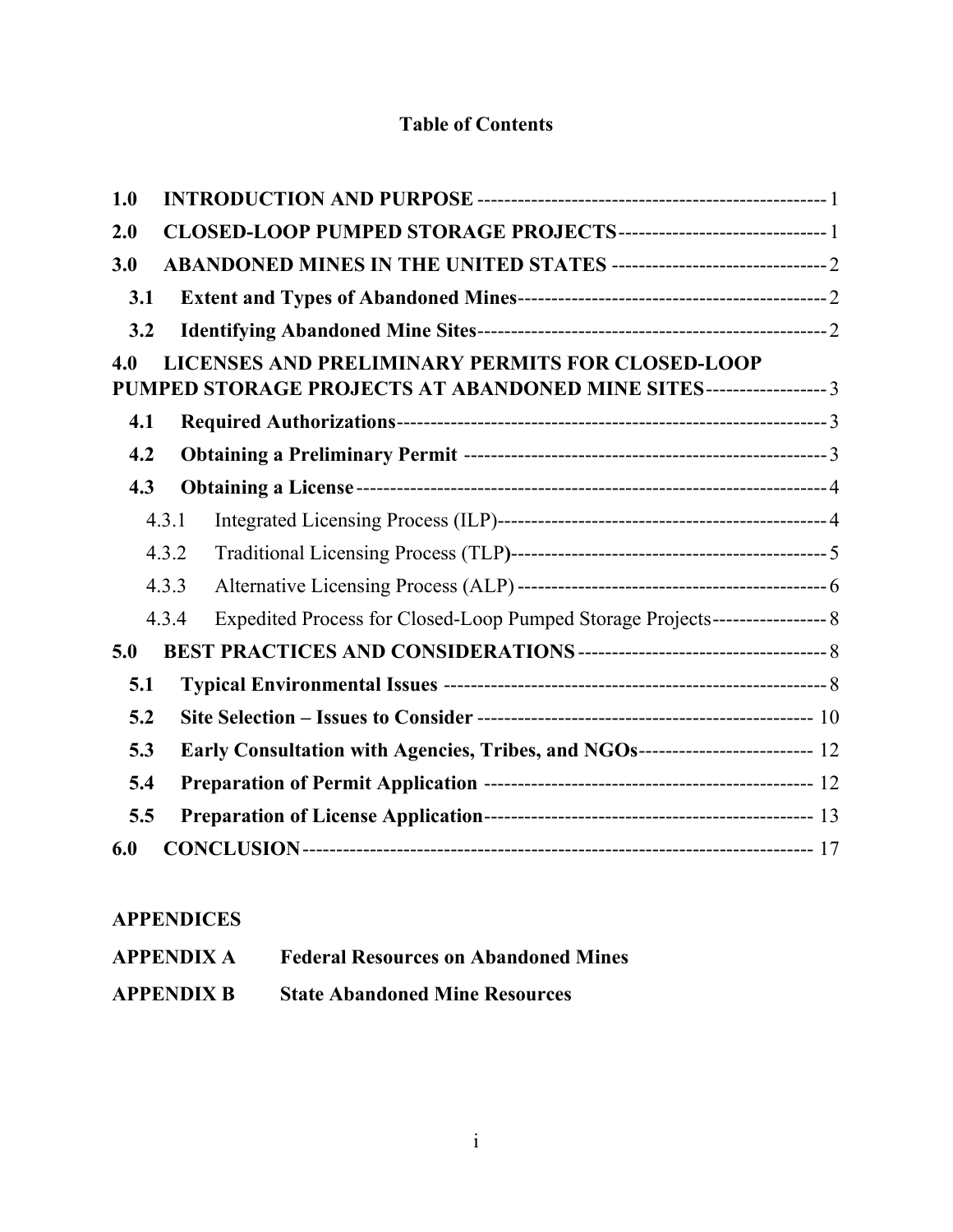#### **1.0 INTRODUCTION AND PURPOSE**

Section 3004 of the America's Water Infrastructure Act of 2018 requires the Federal Energy Regulatory Commission (Commission) to issue guidance to assist applicants for licenses or preliminary permits for closed-loop pumped storage projects at abandoned mine sites.**<sup>1</sup>** On April 4, 2019, Commission staff held a workshop at the Commission's headquarters to explore potential opportunities for the development of closed-loop pumped storage projects at abandoned mine sites. **2**

Informed by the discussion at the April 4, 2019 workshop and utilizing the experience and knowledge of Commission staff, this document provides information and identifies resources to assist prospective applicants proposing to develop closed-loop pumped storage projects at abandoned mine sites.

The guidance does not affect the rights or obligations of prospective applicants or any other party. Moreover, the guidance does not add requirements to or substitute for the Commission's regulations. Prospective applicants are expected to prepare applications that comply with the Commission's regulations and policies.

#### **2.0 CLOSED-LOOP PUMPED STORAGE PROJECTS**

Pumped storage projects move water between reservoirs located at different elevations (i.e., an upper and lower reservoir) to store and generate electricity. Generally, when electricity demand is low (typically, at night), excess electric generation capacity in the grid is used to pump water from the lower reservoir to the upper reservoir. When electricity demand is high, the stored water is released from the upper reservoir to the lower reservoir through a turbine to generate electricity.

A closed-loop pumped storage project is generally defined as a pumped storage project that utilizes reservoirs situated at locations other than natural waterways, lakes, wetlands, and other natural surface water features, and may rely on temporary withdrawals from surface waters or groundwater for the sole purpose of initial fill or the periodic recharge needed for project operation. Types of reservoirs that lend themselves to a closed-loop project include reservoirs located in surface mine pits or underground mines.

**<sup>1</sup>** Pub. L. No. 115-270, § 3004, 132 Stat. 3765, 3867.

**<sup>2</sup>** *See Final Agenda of the Workshop on Closed-Loop Pumped Storage at Abandoned Mine Sites* (Docket No. AD19-8-000, April 12, 2019).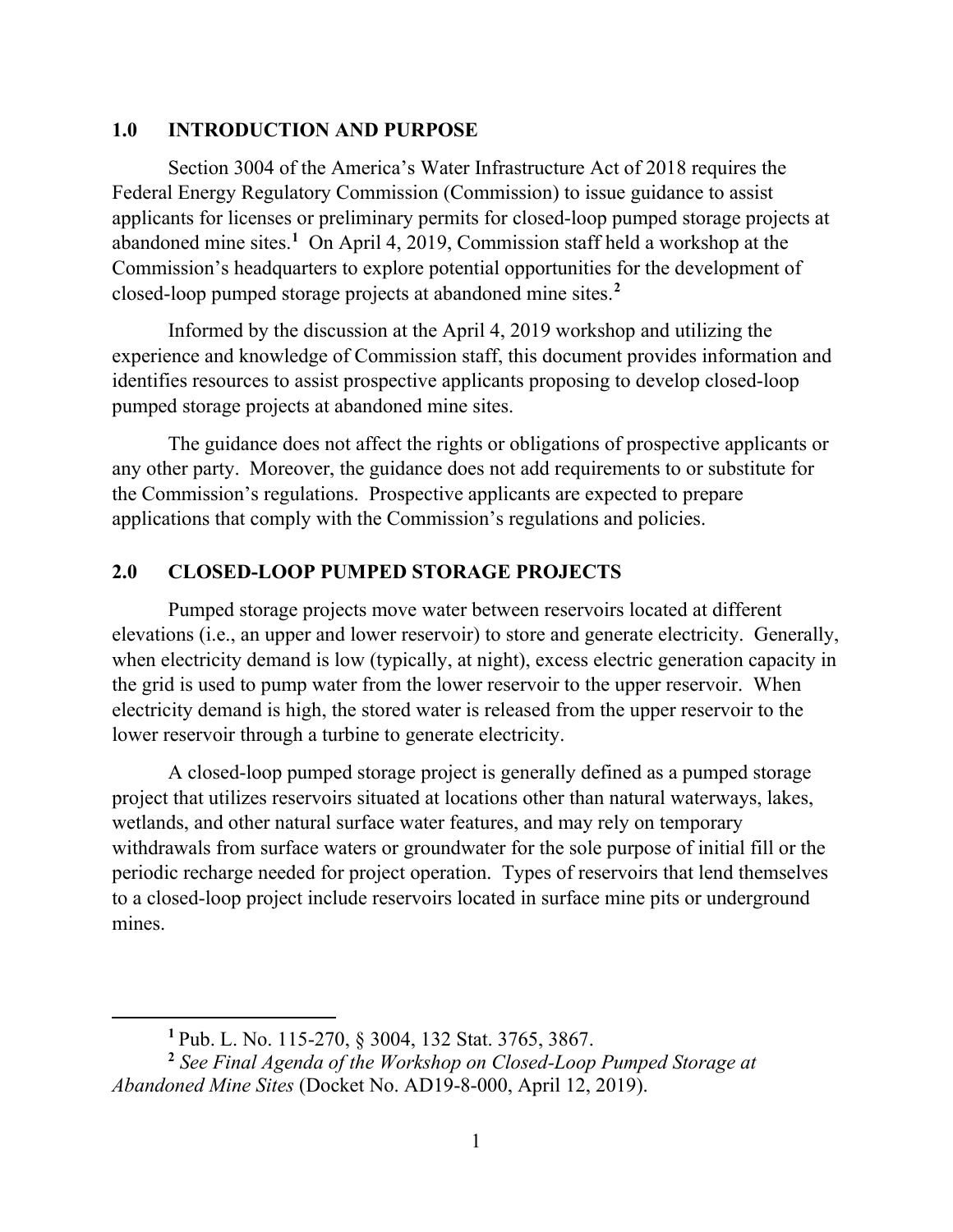#### **3.0 ABANDONED MINES IN THE UNITED STATES**

#### **3.1 Extent and Types of Abandoned Mines**

Abandoned mines**<sup>3</sup>** can be found in almost every state and include those used for small sand and gravel operations, complex underground coal and metal mines, and surface mines. Abandoned mine sites are located on private, state, tribal, or federal land, including federal land managed by the U.S. Department of the Interior's Bureau of Land Management (BLM), National Park Service, Fish and Wildlife Service, and the U.S. Department of Agriculture's Forest Service. No precise accounting of the number of abandoned mine sites is available, but, according to BLM, there are as many as 500,000 abandoned mines in the United States. **4** Hard-rock abandoned mines (i.e., mines primarily containing ores of metals – e.g., gold, silver, copper, lead, zinc, and nickel) are predominantly in the western states. Abandoned coal mines are mostly found in the eastern states, with sixty percent of these mines located in Pennsylvania, West Virginia, and Kentucky.**<sup>5</sup>**

#### **3.2 Identifying Abandoned Mine Sites**

A variety of federal and state agencies have responsibilities associated with abandoned mine lands. These responsibilities include the identification of mine location and features, assessment of safety and environmental hazards, and remediation or reclamation. Federal and state agencies have developed databases on abandoned mines that include information on mine location, type, and features. The National Mine Map Repository at the Office of Surface Mining Reclamation and Enforcement of the Department of the Interior collects and maintains both coal and non-coal mine information and images for the entire country. The repository provides and stores over 181,000 abandoned mine maps, with mine workings dating from the 1790's to the present day.

Appendix A and Appendix B include a listing of federal and state agencies that are involved with abandoned mines in the United States, respectively, as well as web links for maps and databases on abandoned mines and land records maintained by various agencies.

<sup>&</sup>lt;sup>3</sup> This guidance does not define "abandoned mines" and relies on existing, varying definitions provided by federal and state agencies.

**<sup>4</sup>** *Extent of the Problem*, AbandonedMines.Gov

https://abandonedmines.gov/extent\_of\_the\_problem (last visited July 25, 2019).

**<sup>5</sup>** *About Coal Mines*, AbandonedMines.Gov

https://www.abandonedmines.gov/about\_coal\_mines (last visited July 25, 2019).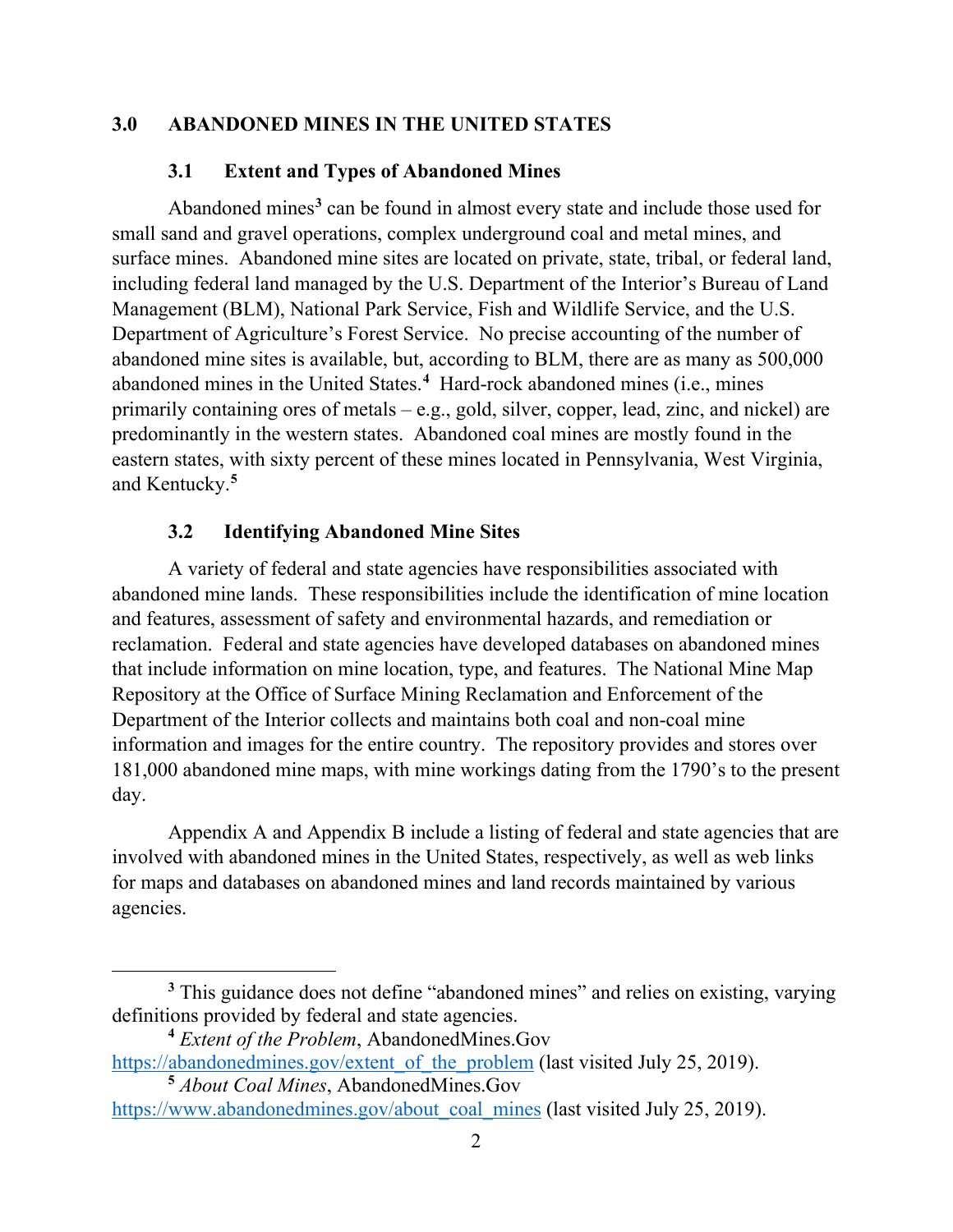Useful information on past mining practices and site-specific information on abandoned mines can also be found in county assessors' records, local newspapers or publications, and old mining magazines.

## **4.0 LICENSES AND PRELIMINARY PERMITS FOR CLOSED-LOOP PUMPED STORAGE PROJECTS AT ABANDONED MINE SITES**

## **4.1 Required Authorizations**

Pursuant to section 23(b)(1) of the Federal Power Act, Commission authorization is required for a hydroelectric project if it: (1) is located across, along, or in navigable waters of the United States; (2) occupies public land or a reservation of the United States; (3) uses the surplus water or water power from a government dam; or (4) is located on a non-navigable Commerce Clause stream, affects the interests of interstate or foreign commerce (e.g., is connected to the interstate power grid), and has undergone construction or major modification after August 26, 1935.**<sup>6</sup>**

## **4.2 Obtaining a Preliminary Permit**

The Commission may issue a preliminary permit that grants a permittee the priority to file a license application for a site (i.e., guaranteed first-to-file status) while the permittee secures data on the site and prepares a license application.**<sup>7</sup>** The permit provides a permittee with such priority for up to 4 years. In addition, the Commission has the authority to extend the permit term up to an additional 4 years. Permits do not authorize construction or operation of a project, nor do they authorize any ground breaking activities. In addition, it is not necessary to obtain a permit in order to apply for or receive a license.

Once a preliminary permit application is filed with the Commission, staff reviews the application for adequacy. Upon acceptance of a permit application, staff issues a public notice setting a deadline for filing comments, motions to intervene, or competing applications.

Commission staff, or, in the case of an application that is opposed, the Commission, then acts on the application.

More information pertaining to the Commission's permitting process can be found at https://www.ferc.gov/industries/hydropower/gen-info/licensing/pre-permits.asp.

**<sup>6</sup>** 16 U.S.C. § 817(b)(1) (2018).

**<sup>7</sup>** *Id.* §§ 797(f) and 798.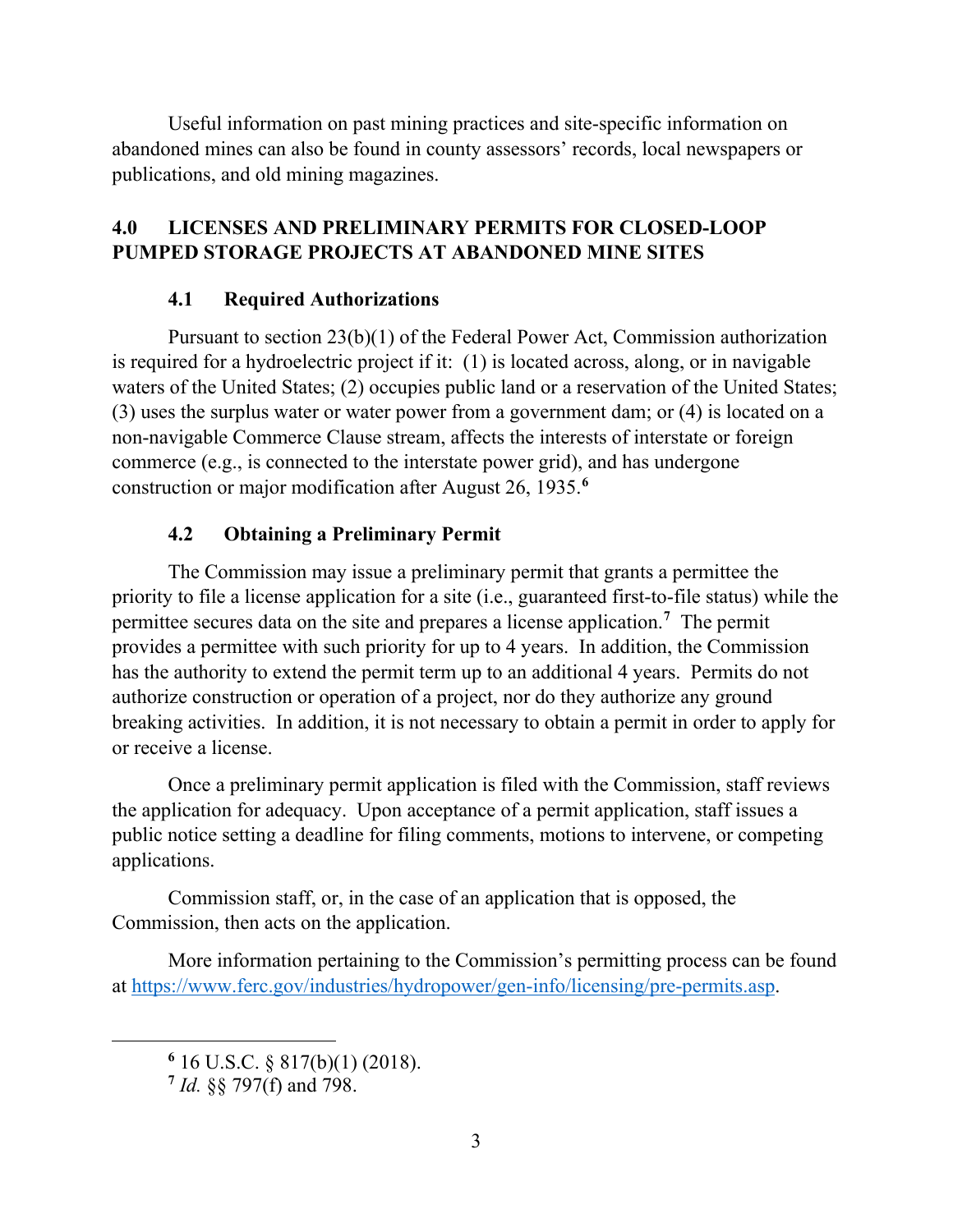#### **4.3 Obtaining a License**

A license authorizes a licensee to construct and operate a hydroelectric project, subject to the terms and conditions set by the license. License terms and conditions generally include engineering requirements to ensure safe construction and operation of the project; environmental measures to protect, mitigate effects on, or enhance environmental resources; and administrative requirements such as reporting and monitoring measures. A license is issued for a period of 30 to 50 years.

The licensing process involves two stages: pre-filing and post-filing. The prefiling stage includes: presenting the proposed project to appropriate stakeholders (e.g., state and federal agencies, Indian tribes, local landowners, and non-governmental organizations (NGOs)); consulting with those stakeholders; identifying issues; and gathering information. The purpose of the pre-filing process is to fully inform stakeholders about the proposed project, engage those stakeholders in consultations to identify issues and study needs, conduct studies to identify project-related impacts, develop mitigation and enhancement measures, and prepare a license application.

The post-filing stage begins after an application is filed. Once Commission staff finds an application is adequate, a notice is issued soliciting comments and proposed terms and conditions from agencies and stakeholders. Commission staff then analyzes the anticipated effects of the proposed project and alternatives, and analyzes comments and any agency terms and conditions, and makes recommendations to the Commission as to whether and under what conditions the project should be licensed.

There are three specific licensing processes available to applicants: the Integrated Licensing Process (ILP),**<sup>8</sup>** Traditional Licensing Process (TLP),**<sup>9</sup>** and Alternative Licensing Process (ALP).<sup>10</sup> The ILP is the default licensing process. However, an applicant may request to use the TLP or ALP.

4.3.1 Integrated Licensing Process (ILP)

The ILP is the default licensing process and most appropriate for projects with controversial and/or complex issues and study needs that require close coordination and cooperation with agencies and stakeholders during the pre-filing stage. Commission staff is actively involved during an ILP, and conducts scoping as required by the National Environmental Policy Act (NEPA) to identify issues and focus on study needs. After formally seeking study requests from agencies and the public, the applicant prepares a study plan. Commission staff makes a final determination on studies that need to be

**<sup>8</sup>** 18 C.F.R. pt. 5 (2019).

**<sup>9</sup>** *Id.* pt. 4, subpt. D-H.

 $10$  *Id.* § 4.34(i).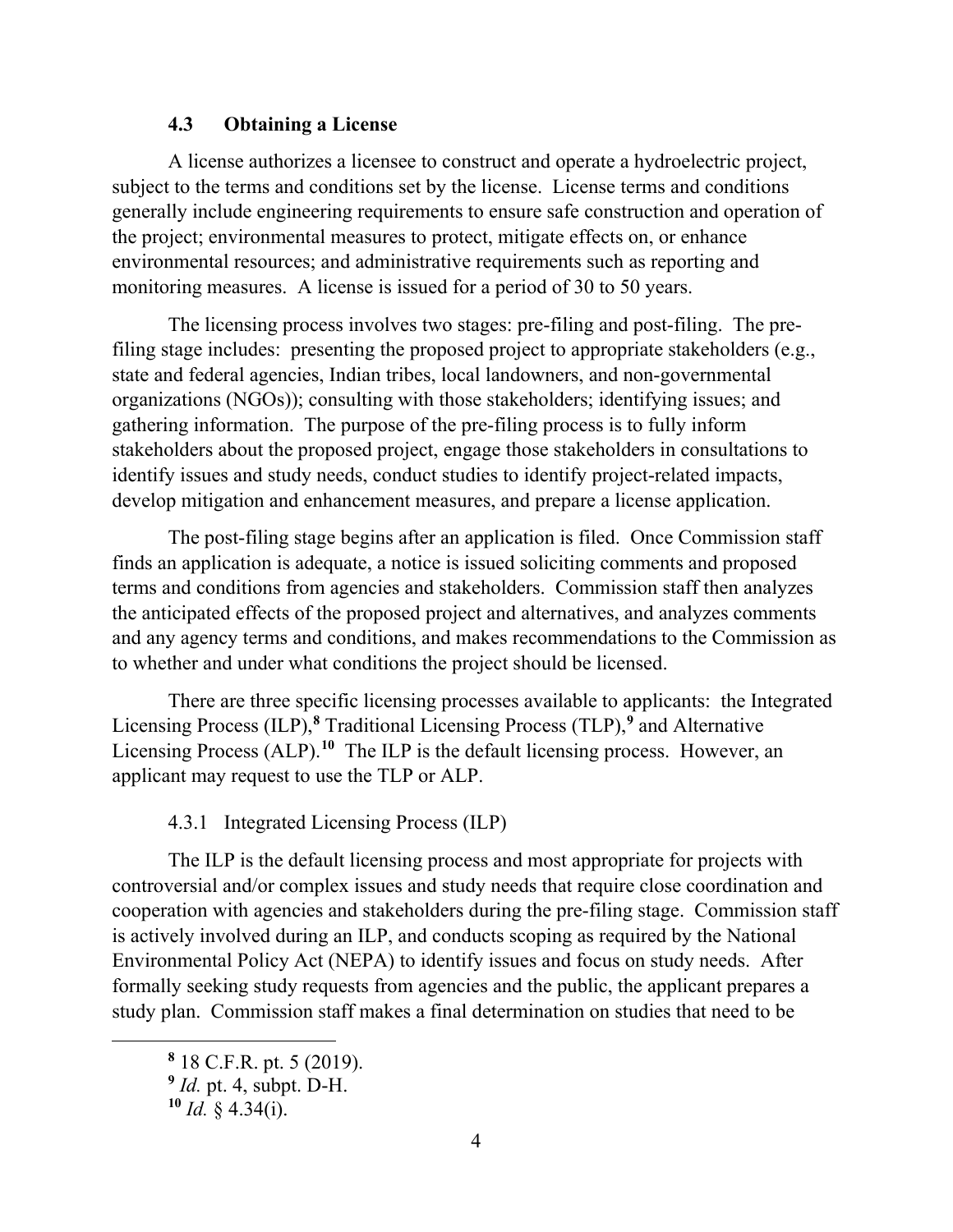conducted. If parties cannot agree on studies or the scope of studies, a dispute resolution process is available. Compared to the TLP or ALP, this process has specific timeframes and filing requirements for various steps in the licensing process, and requires adherence to those by all participants.

Once an application is filed, Commission staff evaluates the application for compliance with the regulations and any outstanding studies. Once the application is found complete, staff gives notice that the application is ready for NEPA environmental analysis and solicits interventions, comments, and terms and conditions. Commission staff then prepares and issues its environmental analysis (i.e., Environmental Assessment (EA) or Environmental Impact Statement (EIS)). The Commission then makes a licensing decision based on staff's recommendations in the EA or EIS.

#### 4.3.2 Traditional Licensing Process (TLP**)**

To use the TLP for preparing an application, an applicant must make a written request to the Commission and include justification for the request and any written comments on the request from stakeholders. In its TLP request, an applicant must address: the likelihood of timely license issuance; the complexity of the resource issues; the level of anticipated controversy; the relative cost of the traditional process compared to the integrated process; the amount of available information; and potential for significant disputes over studies; and other factors believed by the applicant to be pertinent. The TLP process is most appropriate for projects with relatively low complexity requiring fewer studies. In the pre-filing stage of a TLP, an applicant consults with agencies and stakeholders, and conducts studies usually with no Commission staff involvement. Although generally there are no set time frames for most activities during the pre-fling, it involves a three-stage consultation process: Stage 1 once a request to use the TLP is approved, the applicant conducts a joint agency/public meeting to discuss the proposed project, scope potential environmental issues, and prepare study plans; Stage 2 – the applicant conducts reasonable and necessary studies, prepares a draft license application, and provides the draft application to resource agencies and tribes for comments; Stage 3 – the applicant files a final application with the Commission and sends copies to agencies and tribes.

The TLP post-filing process is similar to that of the ILP, except after an application is filed, Commission staff conducts NEPA scoping and provides opportunities to agencies and the public to comment on the application. Based on scoping and comments received, an applicant may need to conduct studies to provide additional information needed for Commission staff's environmental analysis (EA or EIS). Based on staff's recommendations in the EA or EIS, the Commission makes a decision on whether to issue a license.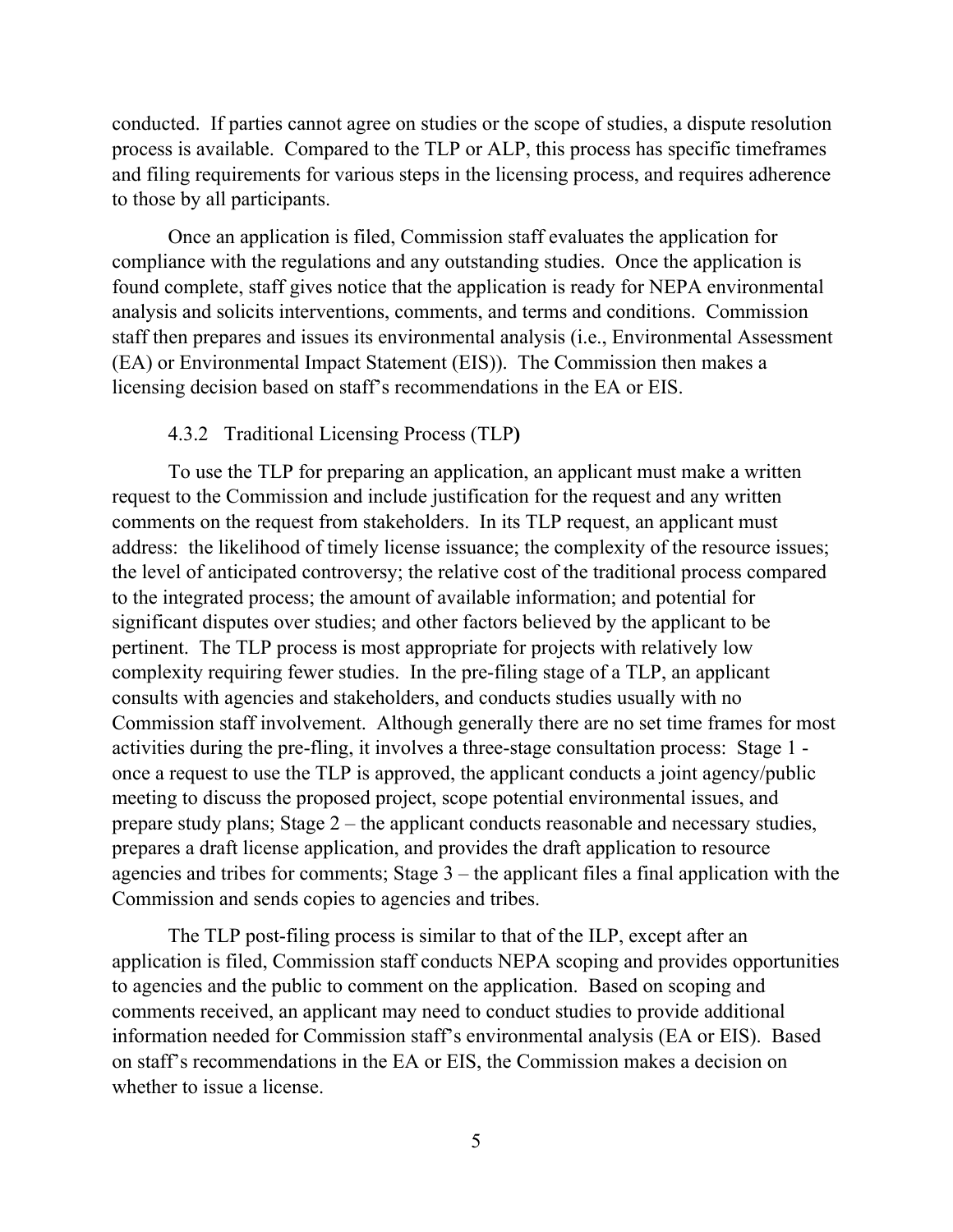#### 4.3.3 Alternative Licensing Process (ALP)

The ALP is a more collaborative approach to pre-filing consultation and also requires Commission authorization. A potential applicant needs to show justification in its request to use this process, and must demonstrate that a reasonable effort has been made to contact all resource agencies, Indian tribes, NGOs, and others who may be affected by the project's proposal. The request must also demonstrate that a consensus exits that the use of the ALP is appropriate and include a communication protocol that is supported by interested entities, governing how the applicant and other participants, including the Commission staff, will communicate with each other in the pre-filing consultation. Similar to the ILP, this process encourages coordination among the applicant, resource agencies, and the public, and involves some Commission staff participation. However, unlike the ILP, timelines for various steps are not specified by the regulations, and are developed collaboratively by the applicant and stakeholders early in the pre-filing process. The ALP encourages the applicant and stakeholders to invest time and resources during the pre-filing stage to work toward agreement on key issues and strive for agreement on the scope and level of effort necessary for studies. It also encourages the applicant and stakeholders to come to agreement on proposed protection, mitigation, and enhancement measures, ultimately leading to a settlement agreement. Once necessary studies are completed, the applicant prepares its license application and prepares either a preliminary draft EA, or funds a Commission-approved third-party contractor to prepare a preliminary draft EIS, to include with the license application.

In the post-filing stage, Commission staff reviews the application and the preliminary draft EA or EIS to ensure that they meet the Commission's regulations and requirements. Commission staff may edit the preliminary draft EA or EIS, as necessary, to include, among other things, Commission staff's recommendation on whether to issue a license for the proposed project. Commission staff then issues its own EA or EIS for public comment.

More information about the three processes is available on the Commission's website at https://www.ferc.gov/industries/hydropower/gen-info/licensing/licen-pro.asp.

A matrix comparing the three licensing processes is shown below: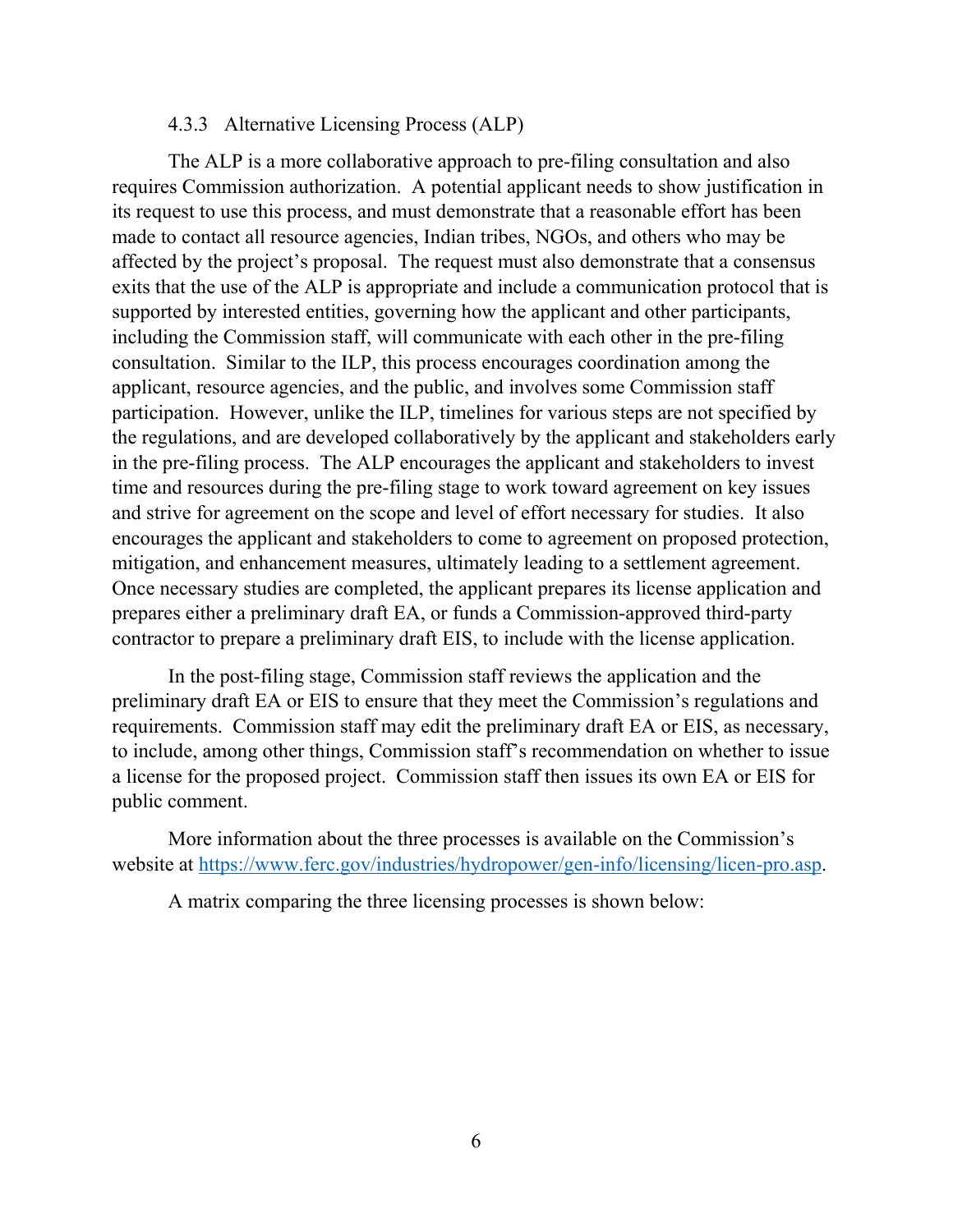|                                               | <b>Integrated Licensing</b><br>Process (ILP)                                                                    | <b>Traditional Licensing</b><br>Process (TLP)                                                              | <b>Alternative Licensing</b><br>Process (ALP)                                                                                                                |
|-----------------------------------------------|-----------------------------------------------------------------------------------------------------------------|------------------------------------------------------------------------------------------------------------|--------------------------------------------------------------------------------------------------------------------------------------------------------------|
| General                                       | Projects with complex<br>issues and study needs;<br>Integrated approach;<br>Predictable scheduling              | Projects with less<br>complex issues and study<br>needs; paper driven; no<br>set timeframes                | Projects that are<br>conducive to a self-<br>driven collaborative pre-<br>filing process;<br>Collaboratively<br>approach and schedule in<br>pre-filing stage |
| <b>FERC Staff Involvement</b><br>(pre-filing) | FERC oversight in pre-<br>filing                                                                                | No FERC oversight in<br>pre-filing                                                                         | Some FERC involvement                                                                                                                                        |
| Deadlines                                     | Defined deadlines for all<br>participants (including<br>FERC) throughout the<br>pre- and post-filing<br>process | Some deadlines in pre-<br>filing for participants;<br>defined deadlines for<br>participants in post-filing | Collaboratively defined<br>deadlines in pre-filing;<br>defined deadlines for<br>participants in post-filing                                                  |
| <b>Study Plan Development</b>                 | Plan developed through<br>study plan meetings with<br>all stakeholders; plan<br>approved by FERC                | Plan developed by<br>applicant based on early<br>stakeholder<br>recommendations                            | Developed by<br>collaborative group $-$<br>FERC staff may assist                                                                                             |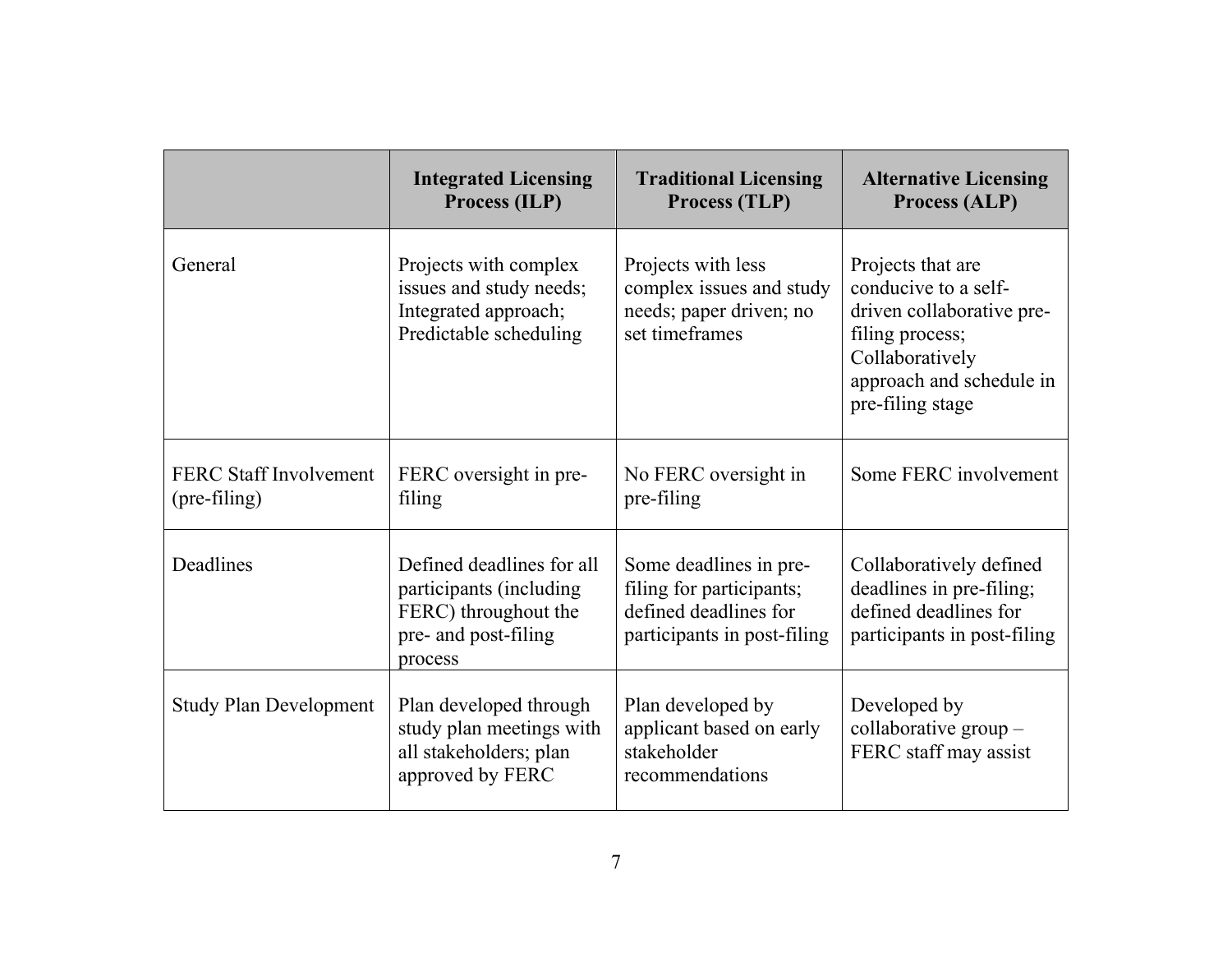4.3.4 Expedited Process for Closed-Loop Pumped Storage Projects

Closed-loop pumped storage projects may qualify to use the Commission's expedited process for processing applications for original licenses as long as they meet certain criteria. Under the expedited process, the Commission will seek to ensure that a final decision (i.e., issuance of an order) on a license application is made no later than two years after the Commission receives a completed license application. An applicant wishing to use the expedited licensing process must apply for and receive authorization from the Commission under 18 C.F.R. Part 7. **11**

More information and specific details of the expedited licensing process can be found at the Commission's website at https://www.ferc.gov/industries/hydropower/geninfo/water-infr-act.asp.

## **5.0 BEST PRACTICES AND CONSIDERATIONS**

## **5.1 Typical Environmental Issues**

Developing closed-loop pumped storage projects at abandoned mine sites may involve a variety of environmental issues, including, but not necessarily limited to:

## *Geology and Soil Resources*

• Potential effects could include existing and project-induced effects such as seismic hazards, ground subsidence, landslides and mass movements, soil liquefaction, and erosion.

## *Water Resources*

- When used as a source for the initial fill and periodic recharge of project  $reservoir(s)$  –
	- Potential effects on groundwater, including fluctuations in groundwater level, recharge, yield, flow direction, and quality, and other uses (e.g., drinking water, irrigation, and industrial uses).
	- Potential effects on surface water, including surface water flow, quantity, quality, and uses.

 $\overline{a}$ **<sup>11</sup>** *See Hydroelectric Licensing Regulations Under the America's Water Infrastructure Act of 2018*, Order No. 858, 167 FERC ¶ 61,050 (2019) (final rule establishing the expedited licensing process).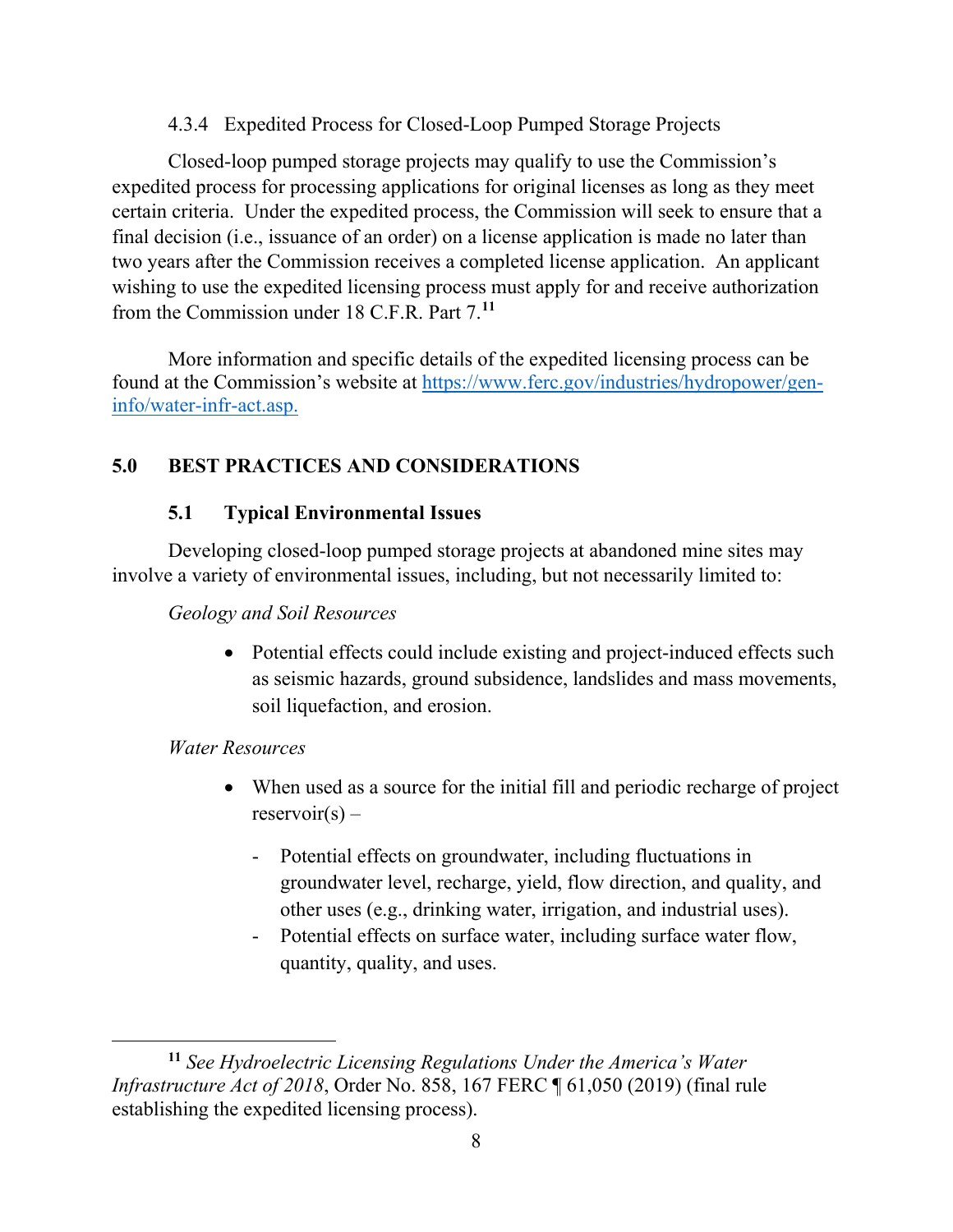- Potential effects on groundwater-surface water connectivity and interactions, including quantity and quality of surface water and/or groundwater.
- Potential effects on surface and/or groundwater quality from discharge of acid mine drainage or other contaminated substances from abandoned mine sites.
- Potential effects on water quality of project surface reservoirs due to evaporation, resulting in concentration of water quality constituents and degradation of water quality, and potential water quality effects on groundwater due to seepage from project reservoir(s).

#### *Fish and Aquatic Resources*

- Potential effects on fish and other aquatic communities and their habitats in surface water used as a source for initial fill and periodic recharge, or in surface water hydraulically connected to groundwater used for project purposes.
- Potential effects on fish and other aquatic communities and their habitats in surface water from reservoir seepage, spills, or underground mine water dewatering (e.g., acid mine drainage or contaminated water).

## *Terrestrial Resources – Wildlife, Vegetation, and Wetlands*

• Potential effects on wildlife, vegetation, and wetlands from project construction and operation, including effects on sensitive botanical or animal species and their habitats from project facilities, such as transmission lines, access roads, and other structures.

## *Threatened and Endangered Species*

 $\overline{a}$ 

• Potential effects on various threatened and endangered species, including bats,**<sup>12</sup>** mammals, and birds, and their habitats.

**<sup>12</sup>** Of the 45 bat species native to the United States, 29 rely on mines for a portion of their habitats. *See Mines as Habitat*, National Park Service, https://www.nps.gov/subjects/abandonedminerallands/mines-as-habitat.htm.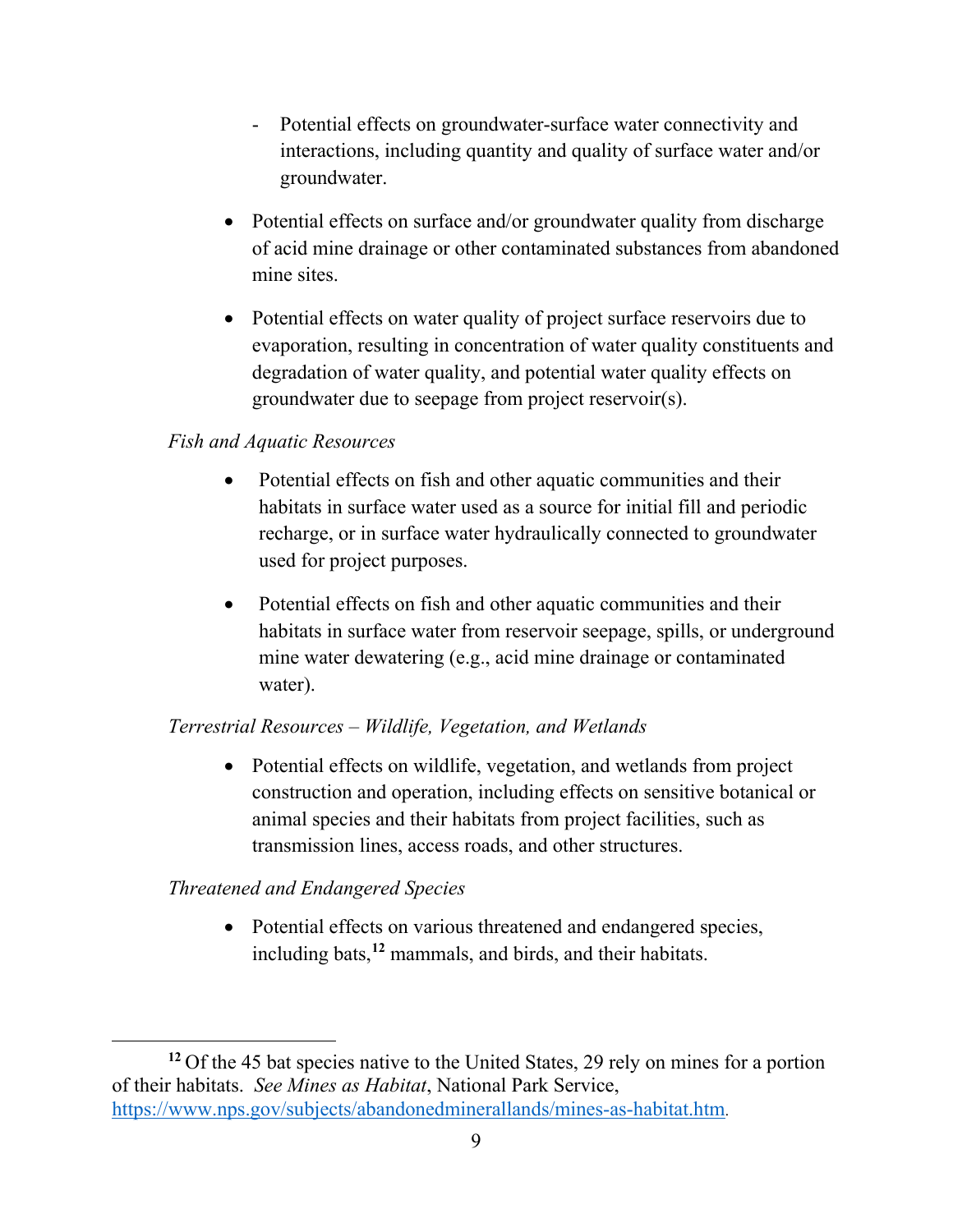## *Recreation, Land Use, and Aesthetics*

- Potential effects of project construction and operation on public access, safety, and recreational use in the project area.
- Potential effects on land use and aesthetics in the project area.

## *Cultural and Tribal Resources*

- Potential effects on historic resources, archaeological resources, and traditional cultural properties that are included or may be eligible for inclusion in the National Register of Historic Places.
- Potential effects on Tribal resources, including properties of traditional religious and cultural importance to an Indian tribe.

## *Socioeconomics*

• Potential project effects on socioeconomics of the area, including lowincome and minority populations.

## **5.2 Site Selection – Issues to Consider**

Selecting a site for a closed-loop pumped storage project where there are few environmental concerns or a site that avoids sensitive environmental resources can expedite the licensing process. In addition to various design and environmental issues, a project at a site with the following characteristics could be cost-prohibitive, take longer to process a license application, and may delay project development:

- Proximity to active faults or high seismic risk areas.
- Areas of high subsidence risks, including presence of carbonate rock or evaporites (sedimentary rock containing non-carbonate salts), which could dissolve, especially in contact with acidic water (i.e., rain water mixed with carbon dioxide), causing subsidence and structural failure of project facilities.
- Presence of species or their critical habitats listed under the Endangered Species Act.
- Existing real property and mineral rights associated with the mine site. **13**

 $\overline{a}$ **<sup>13</sup>** *See* Appendix A of this Guidance (providing links to databases on federal land conveyance records, patented and unpatented claims, withdrawals, and land status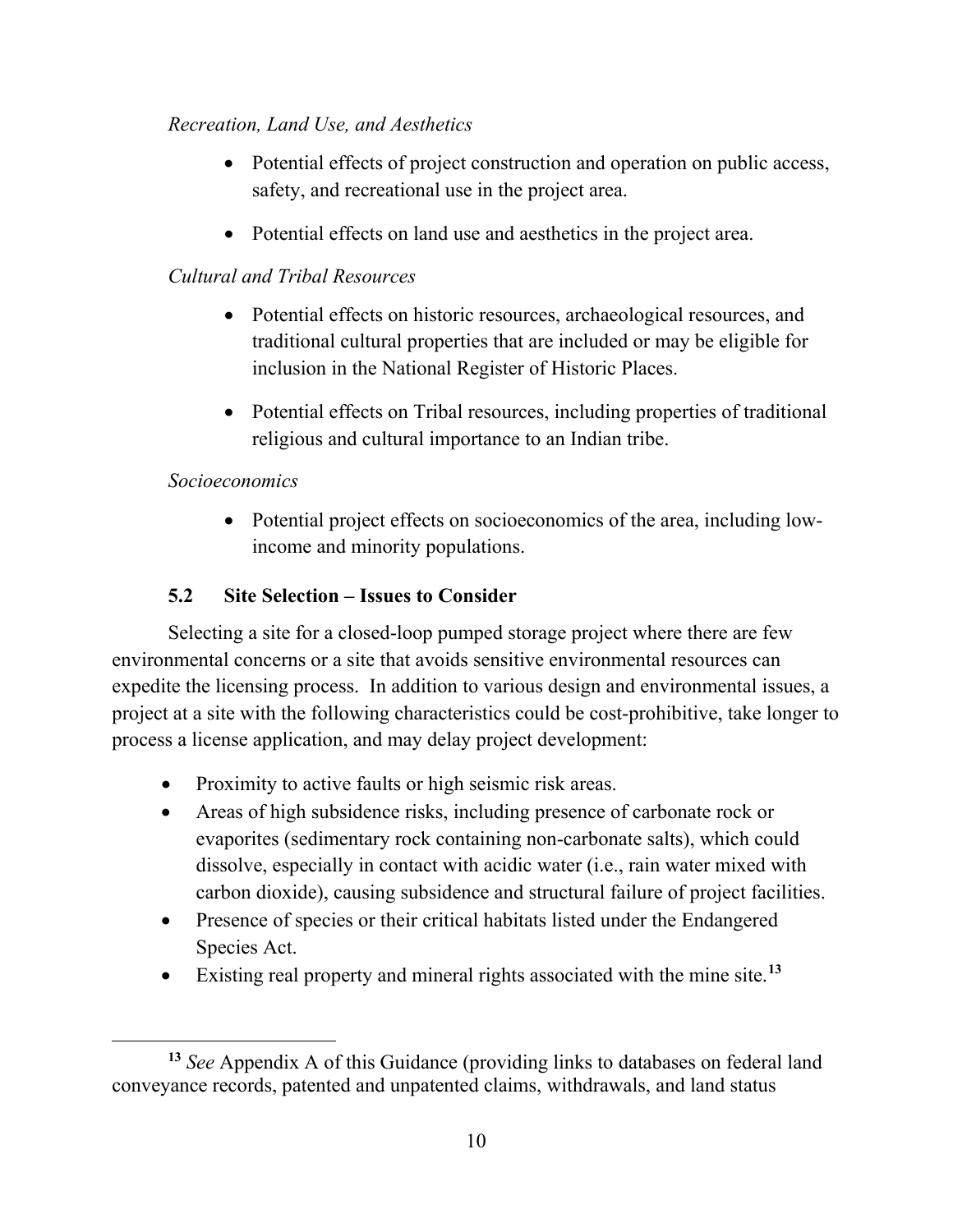To gather more site-specific information and provide a basis for site selection and design parameters, a prospective applicant may consider conducting a geotechnical study. In addition, conducting a seismic hazard evaluation may be warranted, depending on sitespecific conditions and proposed project facilities. The Commission's engineering guidance for geotechnical investigation, seismic evaluation, dam and water conveyance, instrumentation and monitoring, and other requirements can be found at https://www.ferc.gov/industries/hydropower/safety/guidelines/eng-guide.asp.

#### **Off-limits Sites**

Licensing projects at certain locations may be prohibited by law or policy. The following are examples.

#### *Wilderness Areas*

The Wilderness Act of 1964 (16 U.S.C. §§ 1131-1136) established a National Wilderness Preservation System and prohibits any commercial enterprise, structure, or installation within any wilderness area. A "wilderness area" is defined, in part, as an area "where the earth and community of life are untrammeled by man, where man himself is a visitor who does not remain."**<sup>14</sup>** For more information about the Wilderness Act and wilderness areas, visit Wilderness Connect at https://wilderness.net/default.php.

#### *National Parks*

The National Park System includes all properties managed by the National Park Service, including national parks, trails, monuments, recreation areas, and heritage areas. The Commission is prohibited from issuing an original license for any hydroelectric project located within the boundaries of any unit of the National Park System that would have a direct adverse impact on federal lands within that unit.**<sup>15</sup>** To determine if a project is located within the boundaries of any unit in the National Park System, visit the National Park Service at https://www.nps.gov/findapark/index.htm.

#### *Superfund Sites*

 $\overline{a}$ 

There are many abandoned mine sites that are contaminated and are proposed for listing or are listed in the U.S. Environmental Protection Agency's (EPA) Superfund National Priorities List (NPL). Commission policy is not to issue a preliminary permit or license for project development at such sites until the cleanup of the site is completed.**<sup>16</sup>**

records) and Appendix B of this Guidance (providing links to state agencies that may maintain such property records).

**<sup>14</sup>** 16 U.S.C. § 1131(c) (2018).

**<sup>15</sup>** 16 U.S.C. § 797c (2018).

**<sup>16</sup>** *See Green Energy Storage Corp.*, 150 FERC ¶ 61,042 (2015).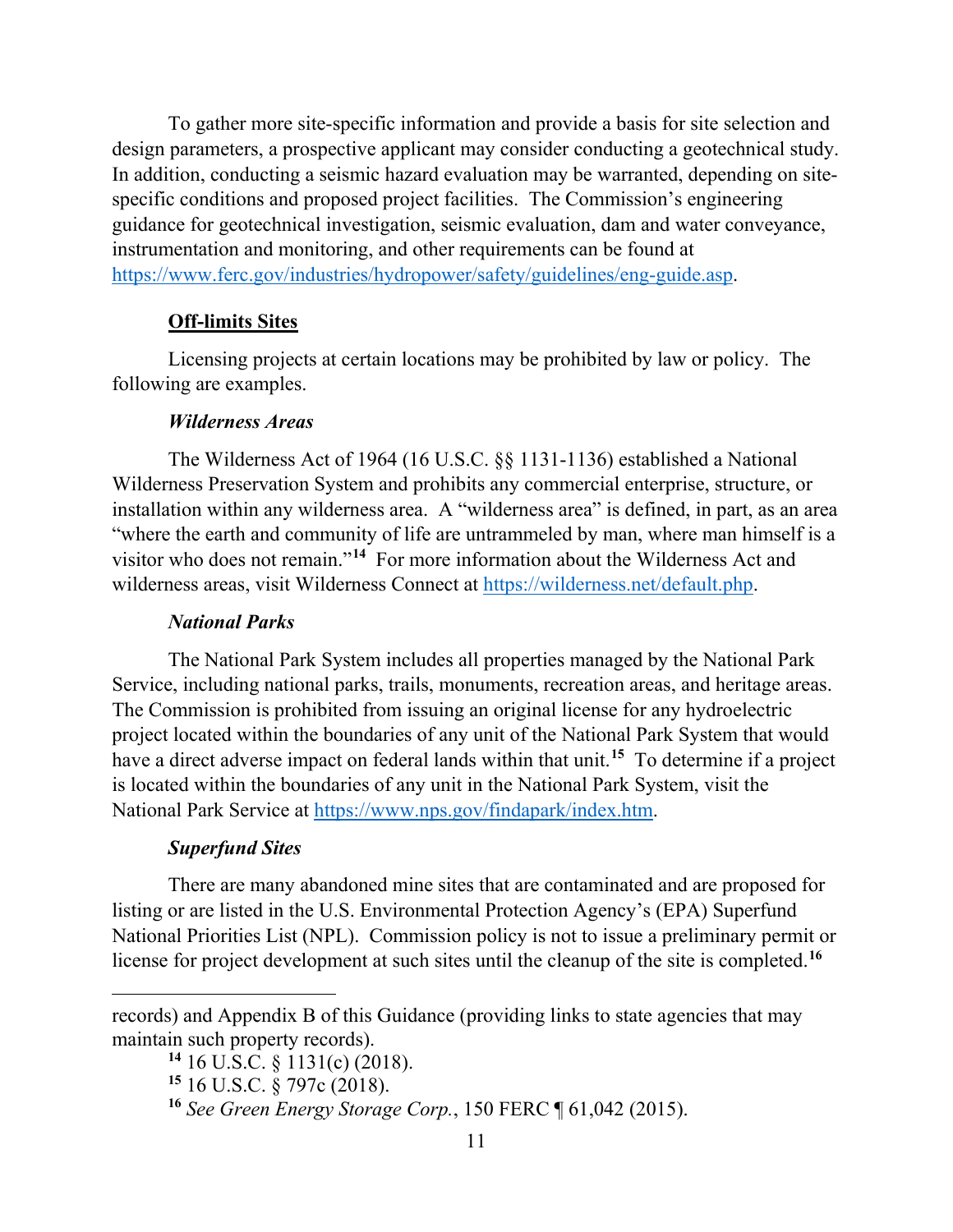The abandoned mine sites that are in the NPL list can be found on the EPA's website at https://www.epa.gov/superfund/abandoned-mine-lands-site-information.

## **5.3 Early Consultation with Agencies, Tribes, and NGOs**

Project developers are encouraged to identify and consult with federal and state resource agencies, tribes, and citizen groups that have or are likely to have an interest in the project early in the planning stage. This will help identify and prioritize potentially controversial or critical issues early, and focus on scoping of project alternatives and development of any proposed environmental protection, mitigation, and enhancement measures. A list of federal and state mining, geology, and environmental agencies is in Appendices A and B. A more comprehensive list of federal, state, and interstate resource agencies, Indian tribes, and NGOs can be found on the Commission's website at https://www.ferc.gov/industries/hydropower/enviro/consultlist.aspx. In addition, information on various federal and state agencies, permits, and regulatory approvals that are required for developing hydropower projects can be found in the Department of Energy's "Hydropower RAPID Toolkit" at

https://www.energy.gov/eere/water/hydropower-rapid-toolkit.

## **5.4 Preparation of Permit Application**

Applications for a preliminary permit must include project-related information in sufficient detail as stipulated by the Commission's regulations. **<sup>17</sup>** More specifically, a preliminary permit application should include such project related information as an engineering description of project components, estimated average annual energy production and installed capacity, studies conducted or to be conducted with respect to the proposed project, a map or series of maps showing the location of the project and its components in relation to water bodies and towns/municipalities, and a project boundary enclosing the principal project features.

A permit application should provide a clear description of project reservoirs, including storage capacity and normal maximum water surface elevation; the source of water to be used for initial fill and periodic recharge; and, if applicable, how the water would be conveyed to the project reservoir. If an underground mine is used as a project reservoir, staff recommend that the application include a description of the extent of the mine to be used for project purposes, including a vertical profile. Pursuant to 18 C.F.R. § 4.81(d), the project boundary must enclose all project facilities, including project reservoirs, spillways, tunnels, penstocks, pipelines or conduits to convey water to the project, and transmission lines up to the point of interconnection. If an underground mine is to be used as a project reservoir, staff recommend that the boundary enclose the above-

**<sup>17</sup>** 18 C.F.R. § 4.81 (2019).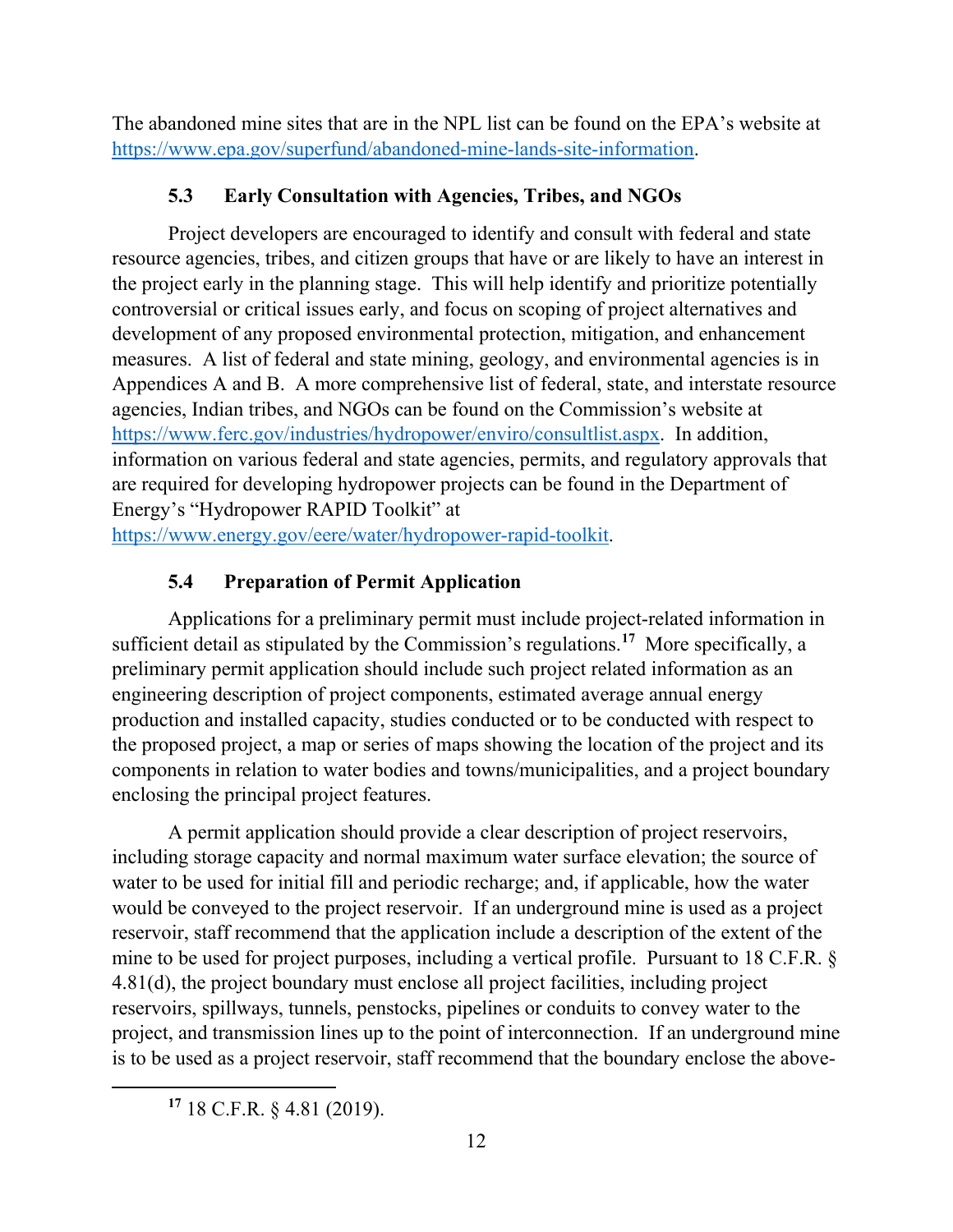ground surface area to the extent of all mine openings to be used as a reservoir and for any other underground project facilities.

## **5.5 Preparation of License Application**

As required by the Commission's existing regulations, a license application for a project must include a detailed description of project components and facilities, and their operation; an analysis of environmental resources that includes a description of the affected environment, an analysis of potential effects on environmental resources from project construction and operation, and any proposed environmental protection and mitigation measures; and a record of consultation. **<sup>18</sup>** The following are staff suggestions as to what should be included, among other information, in a license application for a closed-loop pumped storage project at an abandoned mine site, as well as specific issues that should be considered and/or addressed.

## **Project Facilities and Operation**

- Maps showing project facilities, lands, transmission lines, and any conveyance pipelines and tunnels.
- Composition, dimensions, and configurations of dams, spillways, penstocks, tunnels, powerhouses, pipelines, and conduits.
- Reservoir surface area, capacity, and normal maximum water surface elevation. When an underground mine is used as a reservoir, description on how the reservoir capacity is calculated and the sources of information used for deriving the capacity estimate. Also, geological cross-sectional profiles of the underground mine, including vertical profiles of mine openings to be used as reservoir and for other project facilities.
- Water source to be used for initial fill and periodic recharge of project reservoirs, including the amount of water needed for such purposes, and how frequently the recharge would be needed.
- Numbers, types, and capacities of turbines and generators.
- Transmission line numbers, length, voltage, and interconnections.

**<sup>18</sup>** *Id.* §§ 4.41, 4.38, and 5.18.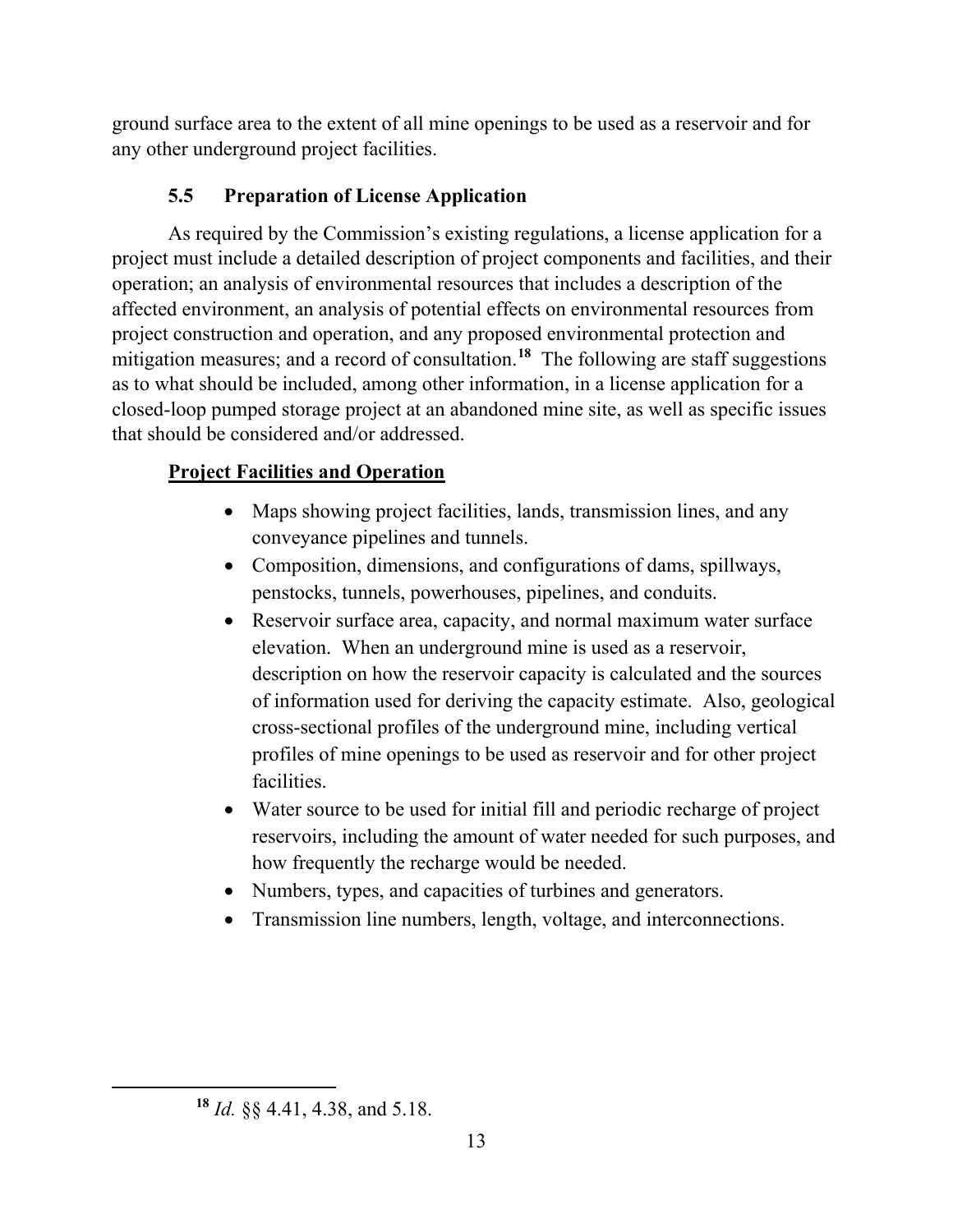## **Analysis of Environmental Resources**

### Affected Environment

## *Geology and Soil Resources*

- Surficial and bedrock geologic settings of the project area and areas that may be directly or indirectly affected by the project, including bedrock lithology, structures, and stratigraphy.
- Past and recent seismic events.
- Existing geologic hazards such as active and potentially active faults and fault zones (regional and local), areas susceptible to landslide or slumping, areas of potential subsidence, areas of potential soil liquefaction, and areas of potential surficial fault rupture. Topographic maps showing locations of these geologic hazards.
- Geologic conditions of mines to be used as project reservoirs, including slope stability and seepage potential of open mine pits, and structural stability of mine openings, pillars, or supports, and seepage potential of underground mines.
- Geologic conditions of any other existing surface or underground mines at or near the project, including areas of any mine related subsidence or hazards.
- Existing mineral resources and mining history of the area in general, including other active and abandoned mines. Topographic maps showing locations of these mines.

## *Water Resources*

- Existing flow regime and water quality conditions of surface water used as a source.
- Hydrogeological conditions of aquifers used as a source, including aquifer characteristics, hydraulic gradient, recharge, yield, and groundwater quality.
- Degree to which groundwater and surface water are hydraulically connected.
- Water rights, if any, and non-power uses of the water source (e.g., irrigation, industrial, and municipal uses).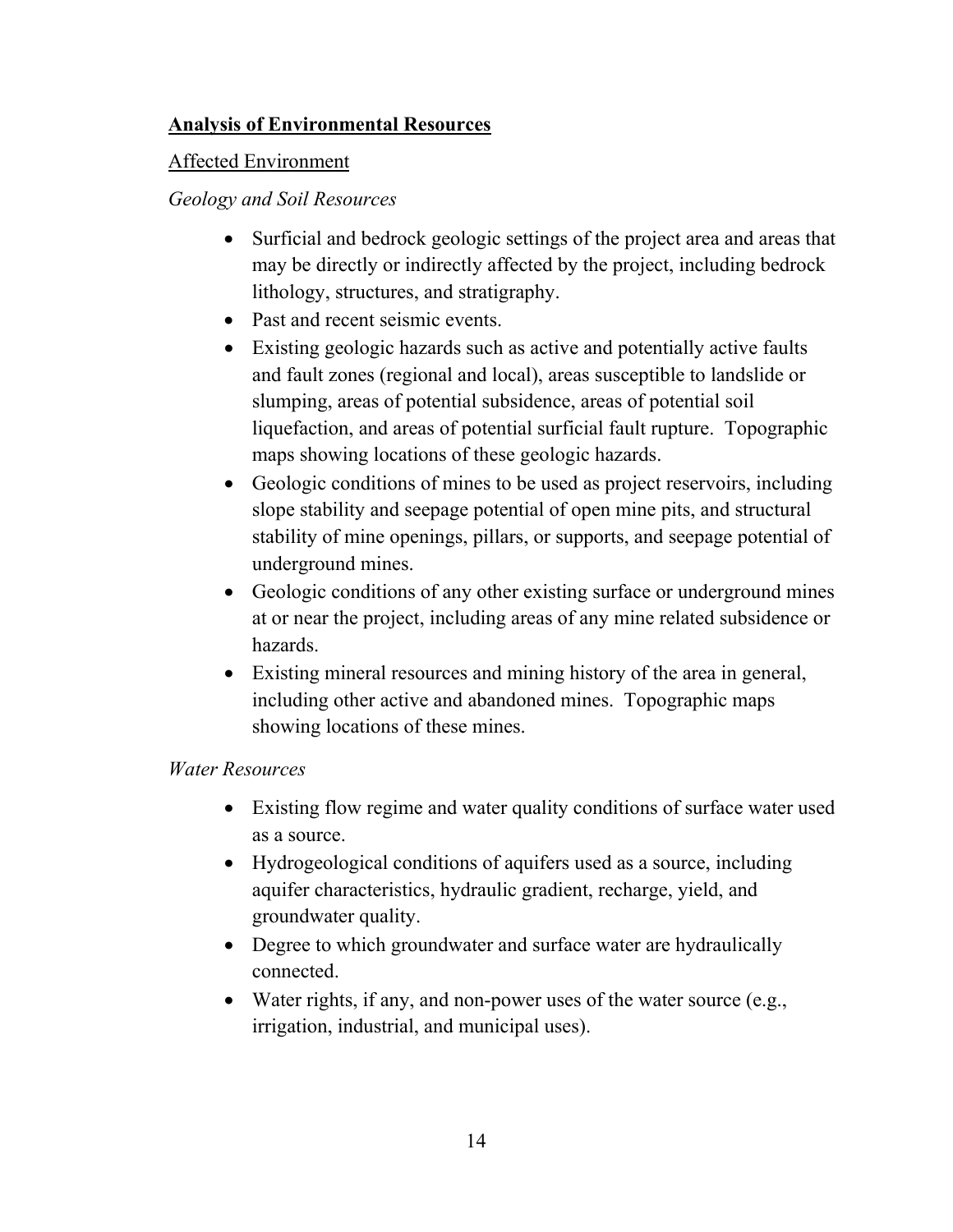## *Fish and Aquatic Resources*

- Fishery resources in source water or water receiving any project discharge, including sensitive species.
- Aquatic habitats (e.g., riffles, pools, etc.), and types of substrates.
- Applicable state and federal resource management plans and essential fish habitats.

## *Terrestrial Resources – Wildlife, Vegetation, and Wetlands*

- Seasonal abundance and distribution of key wildlife species.
- Dominant cover types and plant species.
- Special status wildlife and plants.
- Quantity and quality of habitats with special botanical or wildlife value.

## *Threatened and Endangered Species*

- Background of species (e.g., periods when a species may be most sensitive to disturbance), including distribution and special status.
- Description, geographical extent, and the essential elements of habitats (e.g., sites for breeding, reproduction, and rearing, etc.) of species, including designated and proposed critical habitats.
- Existence of any recovery plans for the listed species.

## *Recreation, Land Use, and Aesthetics*

- Existing recreational opportunities and facilities in and around the project area, including in underground mines, and importance of recreational opportunities and facilities to the public.
- Description of any regionally or nationally important recreation areas in the vicinity.
- Existing uses of land in the project area, such as farming, forestry, grazing, etc., and any existing land use plans for the area.
- Specially designated areas in project vicinity (e.g., national trails, wilderness areas, etc.), and federal land management restrictions, if applicable (e.g., standards outlines in Forest Service Plans).
- Visual characteristics and quality of the project area, including significance of aesthetic resources to surrounding communities.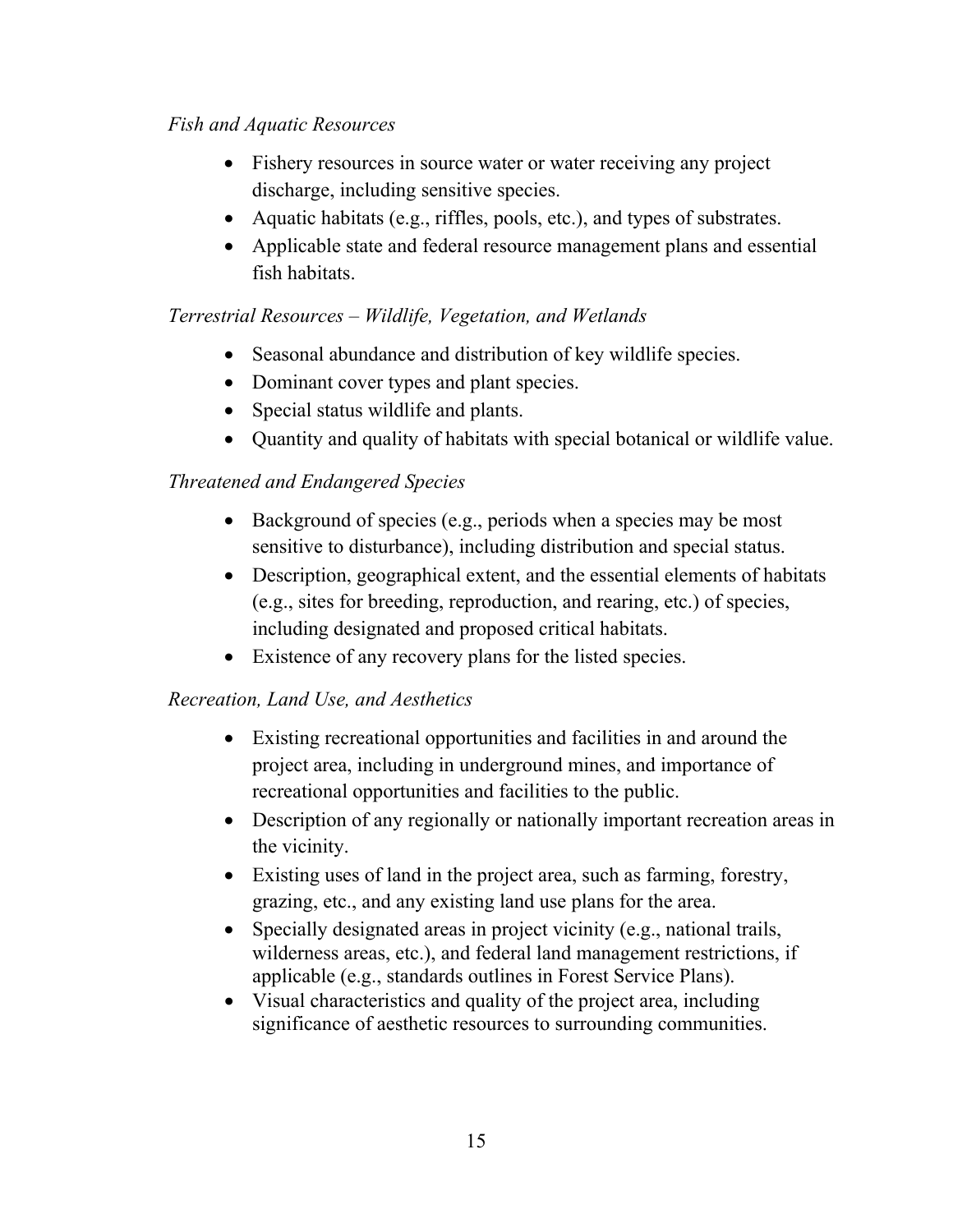#### *Cultural and Tribal Resources*

- Description of any historic or archaeological sites in the project vicinity especially those listed in or recommended for listing in the National Register of Historic Places.
- Historical and cultural use and occupation of the area, including underground areas.
- Indian tribes and significance of any tribal traditional cultural and religious properties.

#### *Socioeconomics*

• Existing social and economic conditions of the project area, including population, demographics, and employment and income.

#### Environmental Effects

The environmental effects section of the license application must include a description of the anticipated environmental effects of project construction and operation. **<sup>19</sup>** The analysis should be specific to various resources, and should include description of specific project feature, as well as construction, and operational elements, and how project construction or operation would affect environmental resources.

#### Environmental Mitigation, Protection, and Enhancement

A license application must include, depending on project's effects, a description of measures recommended by Federal and state agencies and proposed by the applicant for mitigation of impacts on environmental resources, including protection or enhancement measures. **20**

#### **Documentation of Consultation**

A license application must include documentation of consultation with federal and state agencies, NGOs, and the public. **<sup>21</sup>** Providing a detailed step-bystep written documentation of consultation is important as it allows the Commission staff to see if the applicant has met the regulatory requirements as well as identify specific concerns and issues related to the project.

**<sup>19</sup>** *Id.* §§ 4.41 and 5.18.

**<sup>20</sup>** *Id.*

**<sup>21</sup>** *Id.* §§ 4.38 and 5.18.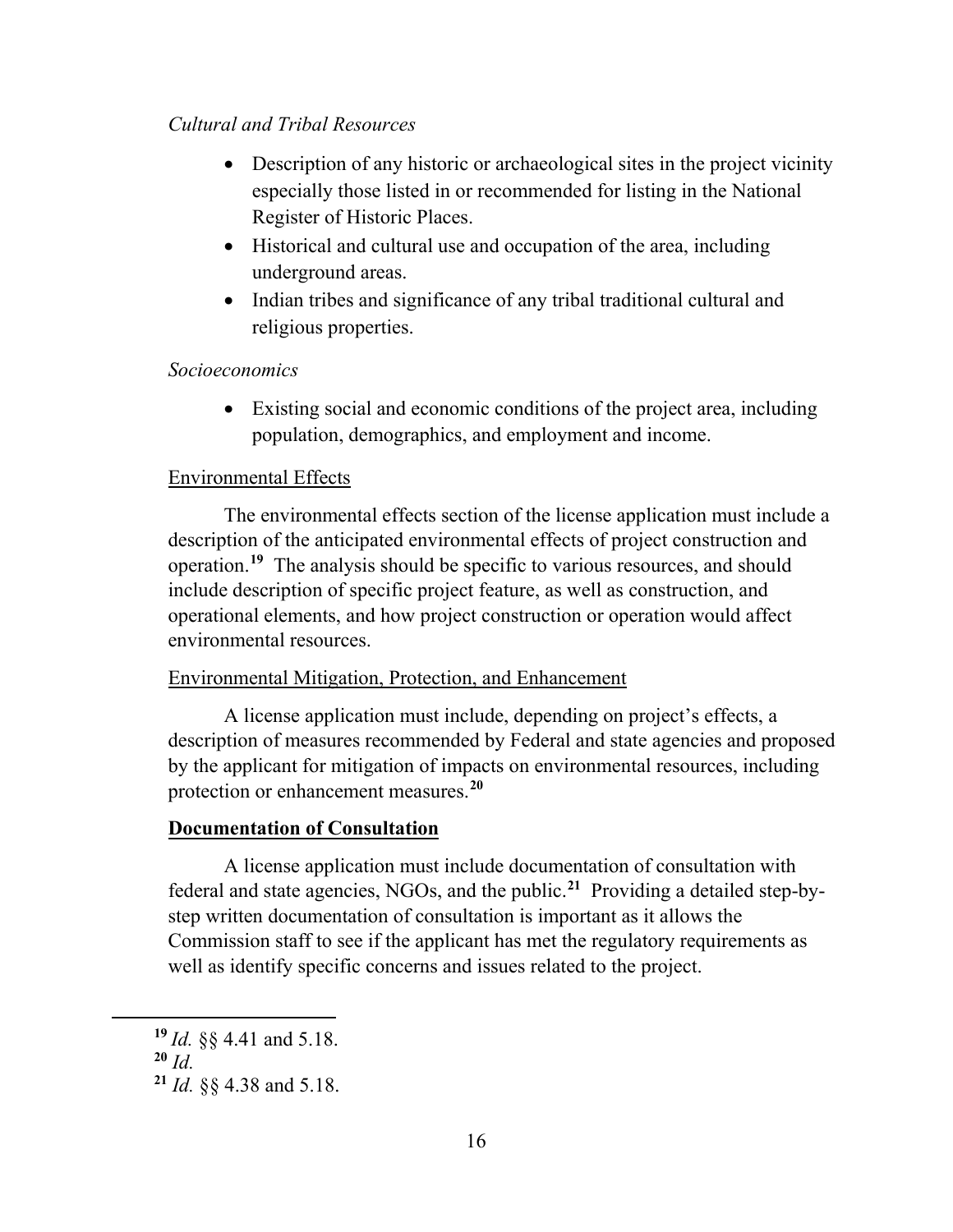#### **6.0 CONCLUSION**

This guidance fulfills the requirement of section 3004 of the America's Water Infrastructure Act of 2018 by providing information to assist applicants for licenses or preliminary permits for closed-loop pumped storage projects at abandoned mine sites.

In addition to the resources discussed in this guidance, the Commission's website, https://www.ferc.gov/industries/hydropower/gen-info.asp, provides more information regarding the hydropower licensing process and the preparation of a license application. Moreover, the Commission's eLibrary can be used to search for Commission documents and filings for specific licensed projects.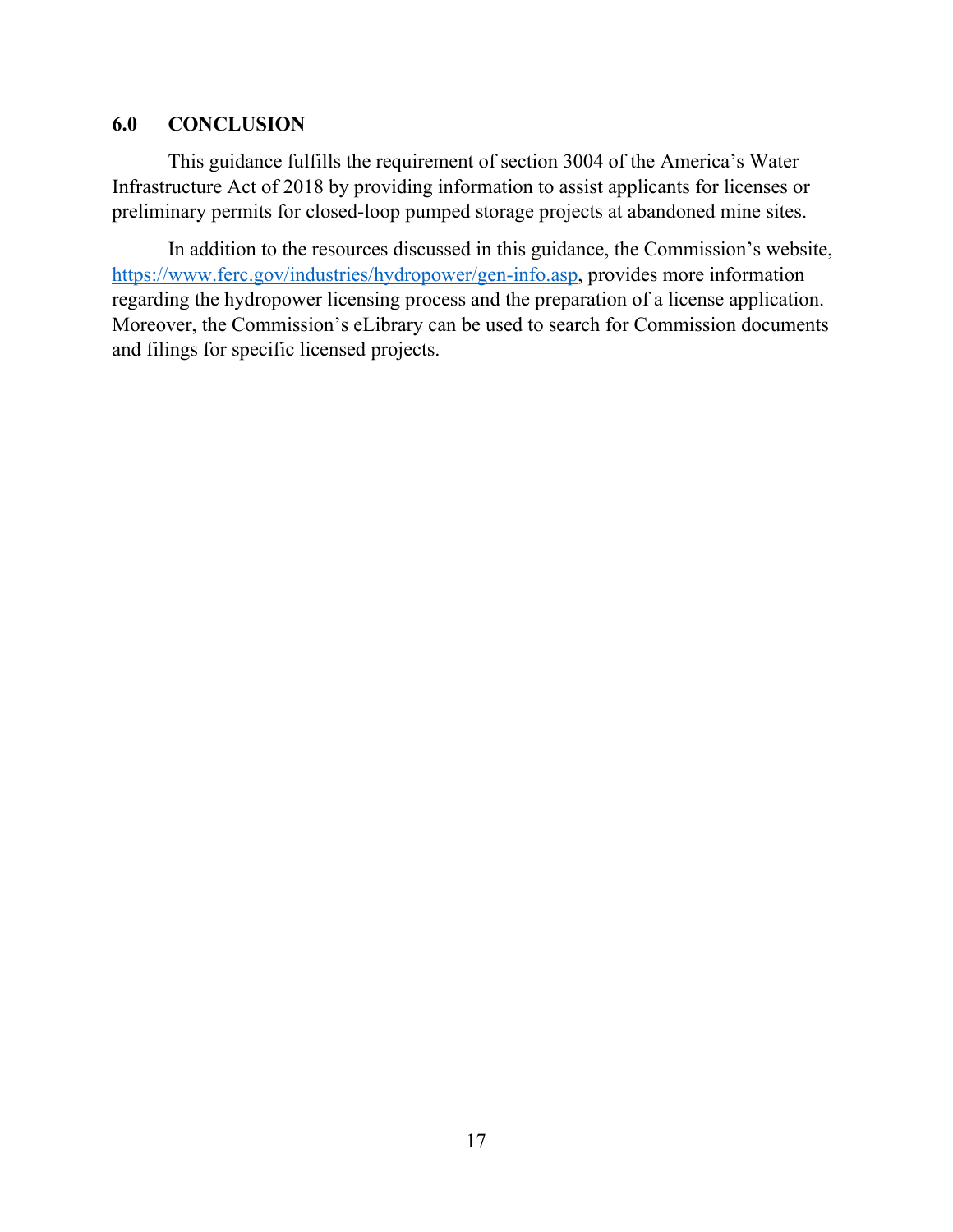## **Appendix A**

### **Federal Resources on Abandoned Mines**

## **Federal Land Management Agencies and Agencies Involved with Abandoned Mines**

*Bureau of Land Management (BLM)* – The BLM manages 246 million acres of public lands (one in every 10 acres of land in the United States) and 30 percent of the nation's minerals. Most BLM-managed lands are in the western states. BLM administers onshore federal energy and mineral resources, covering approximately 700 million acres of federal subsurface mineral estate. It also supervises the mineral operations on about 60 million acres of Indian trust lands. BLM maintains databases and information on abandoned mines and abandoned mine lands reclamation. (https://www.blm.gov/)

*U.S. Forest Service (Forest Service)* – The Forest Service manages 193 million acres of public land for multiple uses, including forests, recreation, and minerals and geology. It maintains information on abandoned mines through its mission to restore land disturbed by past mining activities. (https://www.fs.fed.us/)

*National Park Service (NPS)* – The NPS administers 80 million acres of federal land in all 50 states and the District of Columbia. It addresses abandoned mines through its mission of maintaining nationwide inventory of abandoned mine lands, and works with other agencies to address multitude of safety, environmental and cultural issues. (https://www.nps.gov/index.htm)

*Office of Surface Mining Reclamation and Enforcement (OSMRE)* – OSMRE is a bureau within the Department of the Interior, and was created to reclaim abandoned coal mines and regulate active coal mines by the Surface Mining Control and Reclamation Act of 1977. It maintains a repository of abandoned mine maps (mostly coal mines) and other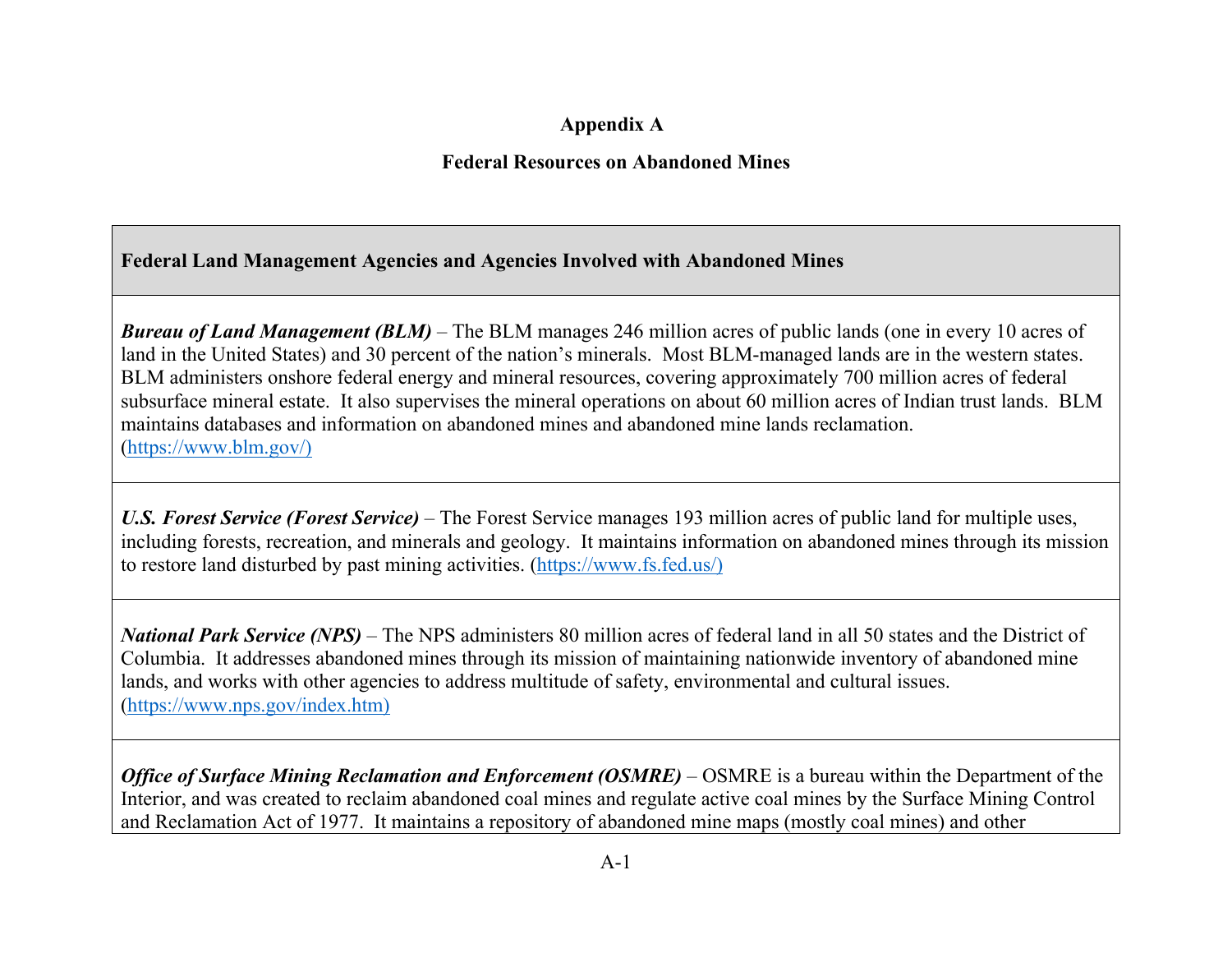information, including databases of abandoned mines that have been reclaimed and in need of reclamation with priorities given to sites that pose danger to public health and safety. (https://www.osmre.gov/)

*U.S. Geological Survey (USGS)* – USGS collects, monitors, analyzes, and provides scientific analysis about natural resource conditions, issues, and problems. USGS has a vast collection of maps, databases, and geological and environmental conditions of numerous abandoned mine sites. (https://www.usgs.gov/)

Note: Other agencies are involved with abandoned mine lands reclamation, remediation, and/or cleanup. Information regarding those agencies can be found at https://www.abandonedmines.gov/federal-partners.

## **Abandoned Mine Maps, Databases, and Other Resources**

*The National Mine Map Repository (NMMR)* is a repository that holds old mine maps of coal and non-coal mines in the United States. The repository is maintained by the Office of Surface Mining Reclamation and Enforcement at the Department of the Interior. The NMMR collects mine maps and other information for both surface and underground mines, and has over 181,000 abandoned mine maps. Some of the information that can be found in the map repository includes mine and company names; mine plans; closure maps; information on shafts and mine surface openings; and geological information, including geological bed thickness, depth, cross-sections, elevation contours, outcrops, and mineral assays. Many maps in the repository are currently available in digital format. The NMNR also includes a searchable database of mines by state and county, as well as by name, and latitude and longitude.

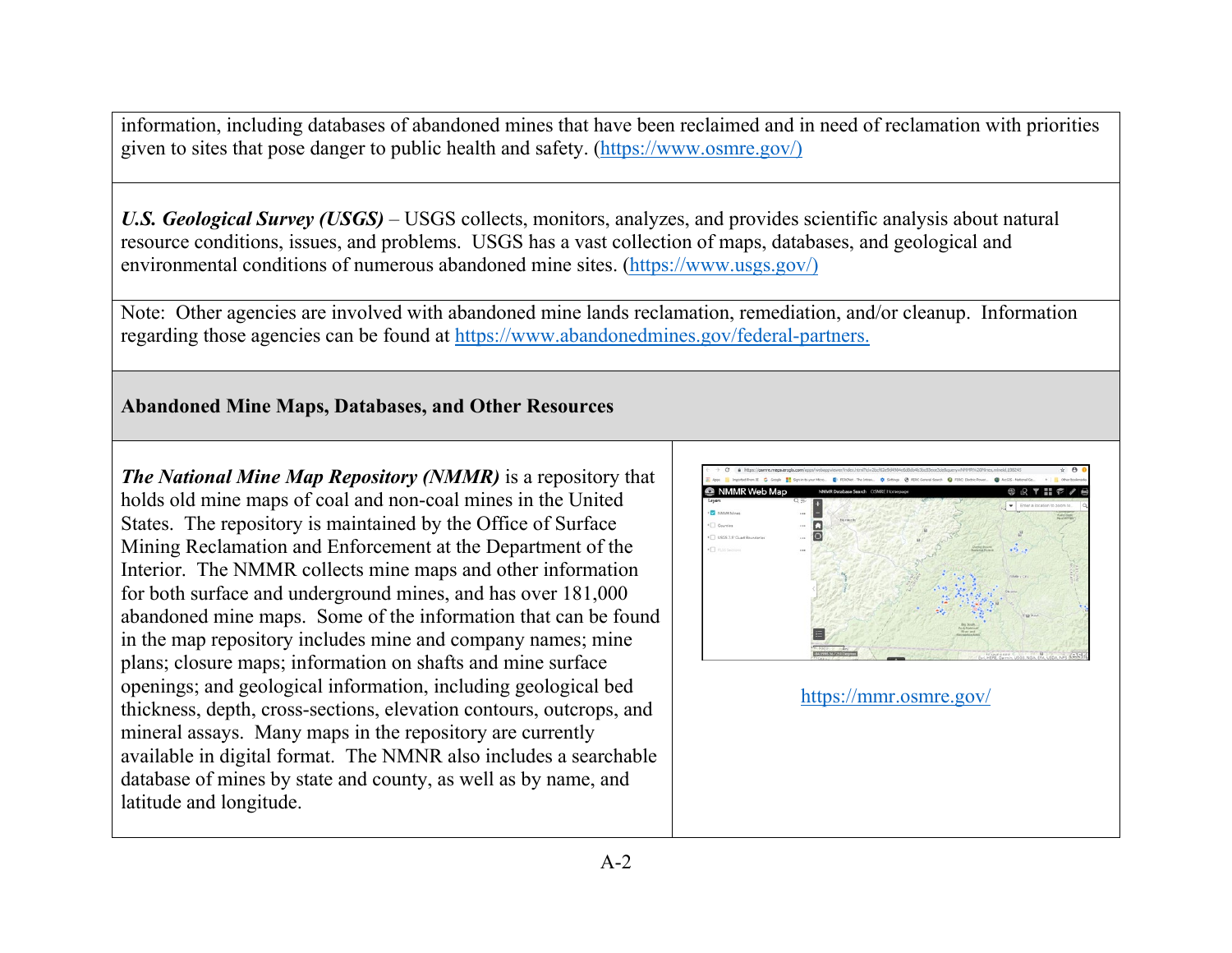*AbandonedMines.gov* is a federal website managed by the BLM and represents the Federal Mining Dialogue (FMD) that comprises federal environment and land management agencies. The FMD oversees the environmental, health and safety impacts of abandoned mine lands across the country. The site maintains a database of abandoned mine land sites on lands managed by BLM and the NPS. The site also contains names and contact information of various federal and state agencies involved with abandoned mines, as well as other resources. https://www.abandonedmines.gov/



*The Abandoned Mine Land Inventory System (e-AMLIS)* is the Office of Surface Mining Reclamation and Enforcement's database of reclamation problems at known abandoned mine lands. The database includes mines that are in need of reclamation and those that have been reclaimed.

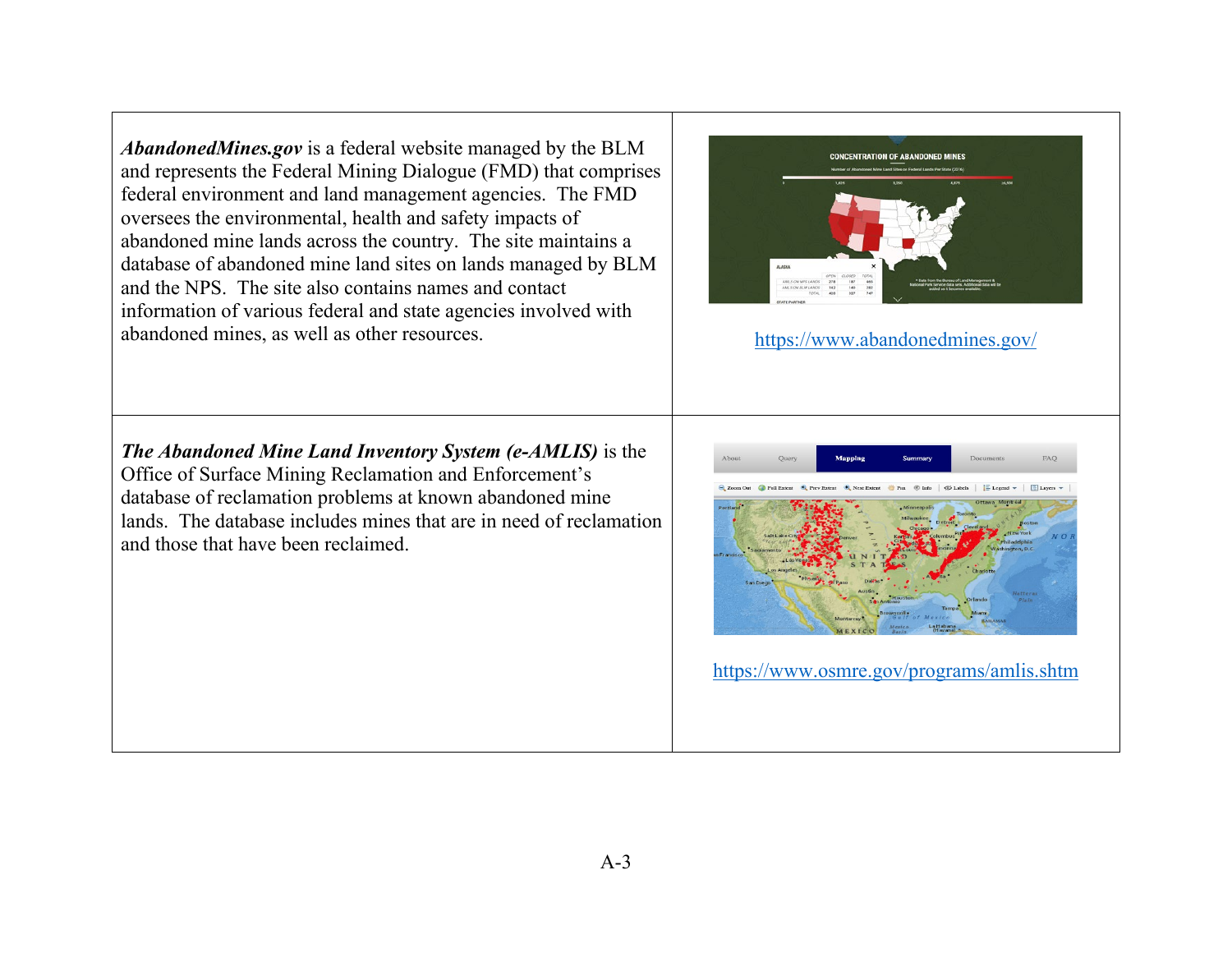| <b>The USGS USMIN Project</b> is a compilation of digitized mine-<br>related features from historical topographic maps, and it includes<br>information on prospect mine pits, mine shafts and adits, quarries,<br>open-pit mines, gravel and borrow pits, and other features.                           | In Progress<br>https://mrdata.usgs.gov/usmin/                                                                                         |
|---------------------------------------------------------------------------------------------------------------------------------------------------------------------------------------------------------------------------------------------------------------------------------------------------------|---------------------------------------------------------------------------------------------------------------------------------------|
| <b>USGS Interactive Maps of Minerals and Mines: The USGS</b><br>maintains a mapping system that includes information on past and<br>present mines, mine prospects, and processing plants.                                                                                                               | https://mrdata.usgs.gov/mrds/map-us.html                                                                                              |
| <b>USGS Mineral Resources Online Spatial Data: The USGS</b><br>maintains a website of various maps and databases on mineral<br>resources, mining claims, and active and past mining operations.<br>It also includes maps and databases of geological and geochemical<br>resources in the United States. | https://mrdata.usgs.gov/                                                                                                              |
| <b>U.S. Bureau of Mines (USBM) Publications:</b> The former Bureau<br>of Mines was the principal agency responsible for gathering<br>information on production of mineral resources from 1910 through<br>1995. The USBM was abolished in 1996 and certain mineral                                       | https://www.usgs.gov/faqs/how-can-i-find-us-<br>bureau-mines-publications?qt-<br>news science products=0#qt-<br>news science products |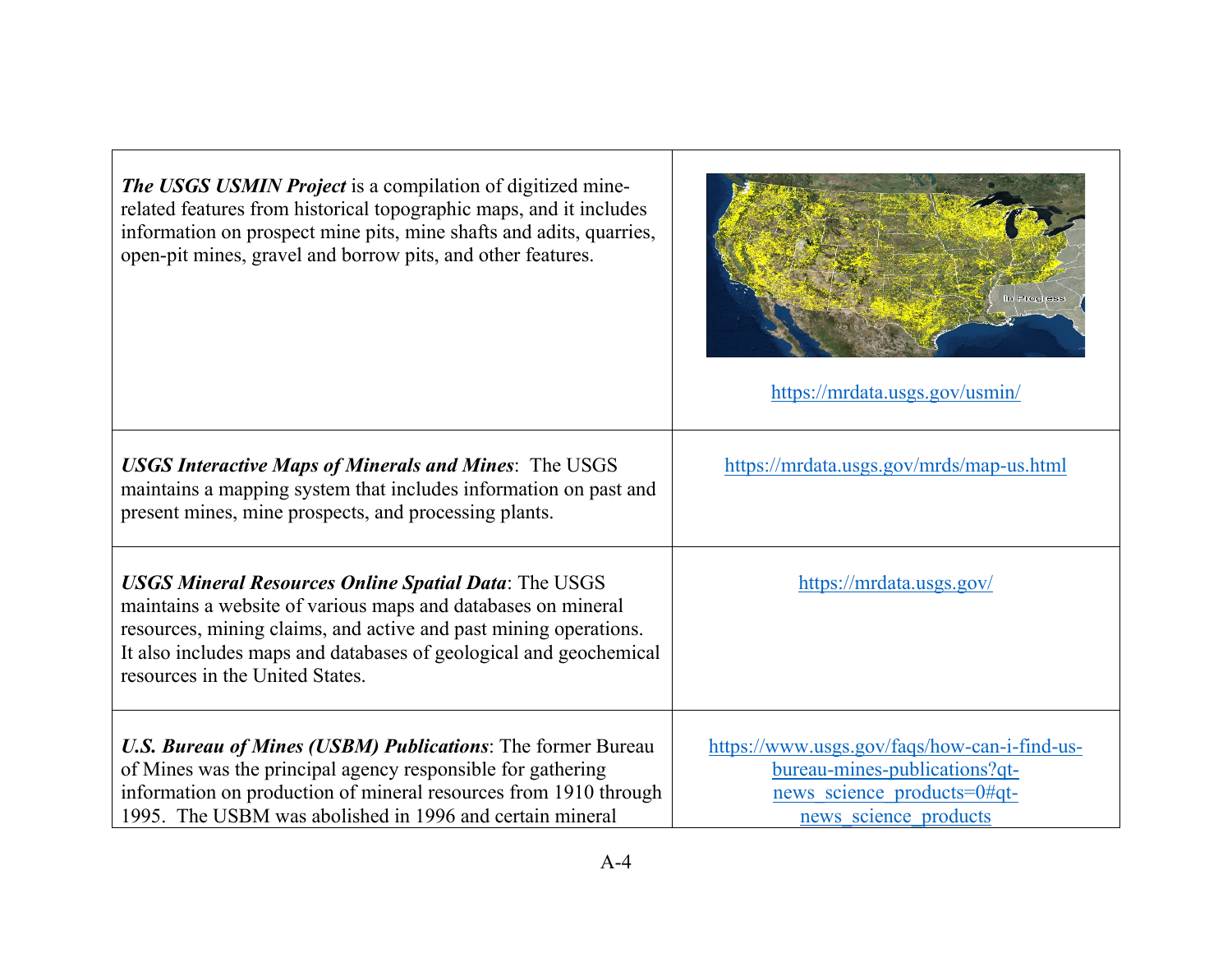| information functions were transferred to the U.S. Geological<br>Survey. In addition to results of analysis and research in minerals<br>utilization, mining engineering, and mine safety, many of the<br>USBM reports contain site-specific mine information. Formal<br>report series of USBM publications include Reports of<br>Investigations (RI series), Information Circulars (IC series),<br>Bulletins, and Mineral Yearbooks. Informal reports include Open-<br>file Reports, Mineral Land Assessment Reports, and other special<br>publications. |                                         |
|----------------------------------------------------------------------------------------------------------------------------------------------------------------------------------------------------------------------------------------------------------------------------------------------------------------------------------------------------------------------------------------------------------------------------------------------------------------------------------------------------------------------------------------------------------|-----------------------------------------|
| <b>BLM's Legacy Rehost System (LR2000)</b> provides information on<br>BLM land and mineral use authorizations, coal and other mineral<br>development, land and mineral title, and unpatented mining claims<br>and withdrawals, and more on federal lands or on federal mineral<br>estate.                                                                                                                                                                                                                                                                | https://reports.blm.gov/reports/lr2000/ |
| <b>BLM's General Land Office (GLO) Records provide access to</b><br>federal land conveyance records, patented claims, surveys, and<br>land status records. The site provides access to more than five<br>million federal land title records issued between 1788 and the<br>present.                                                                                                                                                                                                                                                                      | https://glorecords.blm.gov/default.aspx |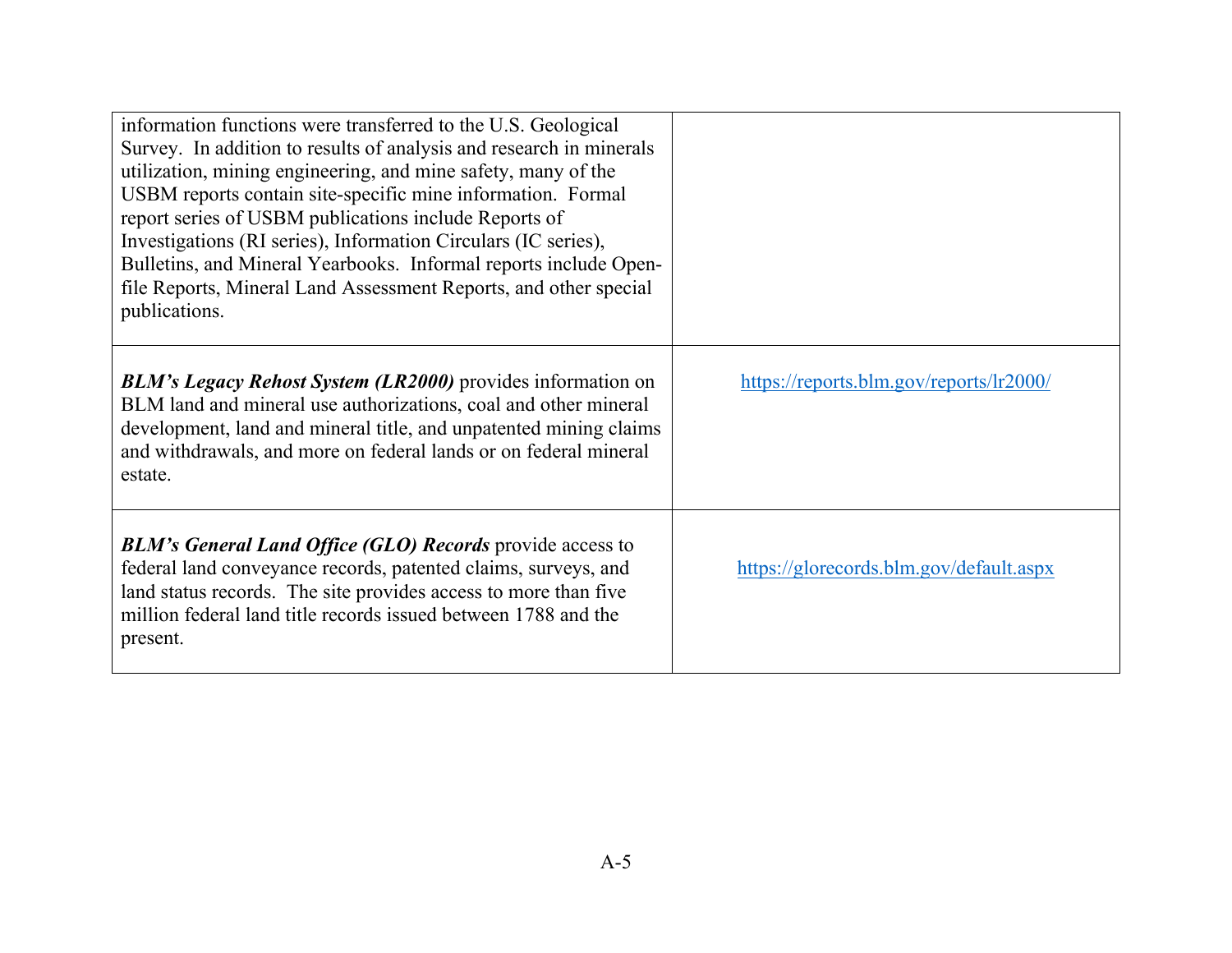# **Appendix B**

## **State Abandoned Mine Resources**

| Alabama                                                     |                                                   |  |  |
|-------------------------------------------------------------|---------------------------------------------------|--|--|
| <b>Abandoned Mines Program</b>                              |                                                   |  |  |
| Alabama Department of Labor                                 | https://www.labor.alabama.gov/Inspections/Mining/ |  |  |
|                                                             | reclamation.aspx                                  |  |  |
| <b>Geology and Other Mine-Related Agencies</b>              |                                                   |  |  |
| Geological Survey of Alabama                                | https://www.gsa.state.al.us/                      |  |  |
| Alabama Surface Mining Commission                           | http://www.surface-mining.state.al.us/            |  |  |
|                                                             |                                                   |  |  |
| <b>Primary Environmental Agencies*</b>                      |                                                   |  |  |
| Alabama Department of Environmental Management              | http://www.adem.state.al.us/default.cnt           |  |  |
|                                                             |                                                   |  |  |
| <b>Alaska</b>                                               |                                                   |  |  |
| <b>Abandoned Mines Program</b>                              |                                                   |  |  |
| Alaska Department of Natural Resources, Division of Mining, | http://dnr.alaska.gov/mlw/mining/aml/             |  |  |
| Land, and Water                                             |                                                   |  |  |
| <b>Geology and Other Mine-Related Agencies</b>              |                                                   |  |  |
| Alaska Division of Geological & Geophysical Surveys         | https://dggs.alaska.gov/                          |  |  |
|                                                             |                                                   |  |  |
| <b>Primary Environmental Agencies</b>                       |                                                   |  |  |
| Alaska Department of Natural Resources                      | http://dnr.alaska.gov/                            |  |  |
| Alaska Department of Environmental Conservation             | http://dec.alaska.gov/                            |  |  |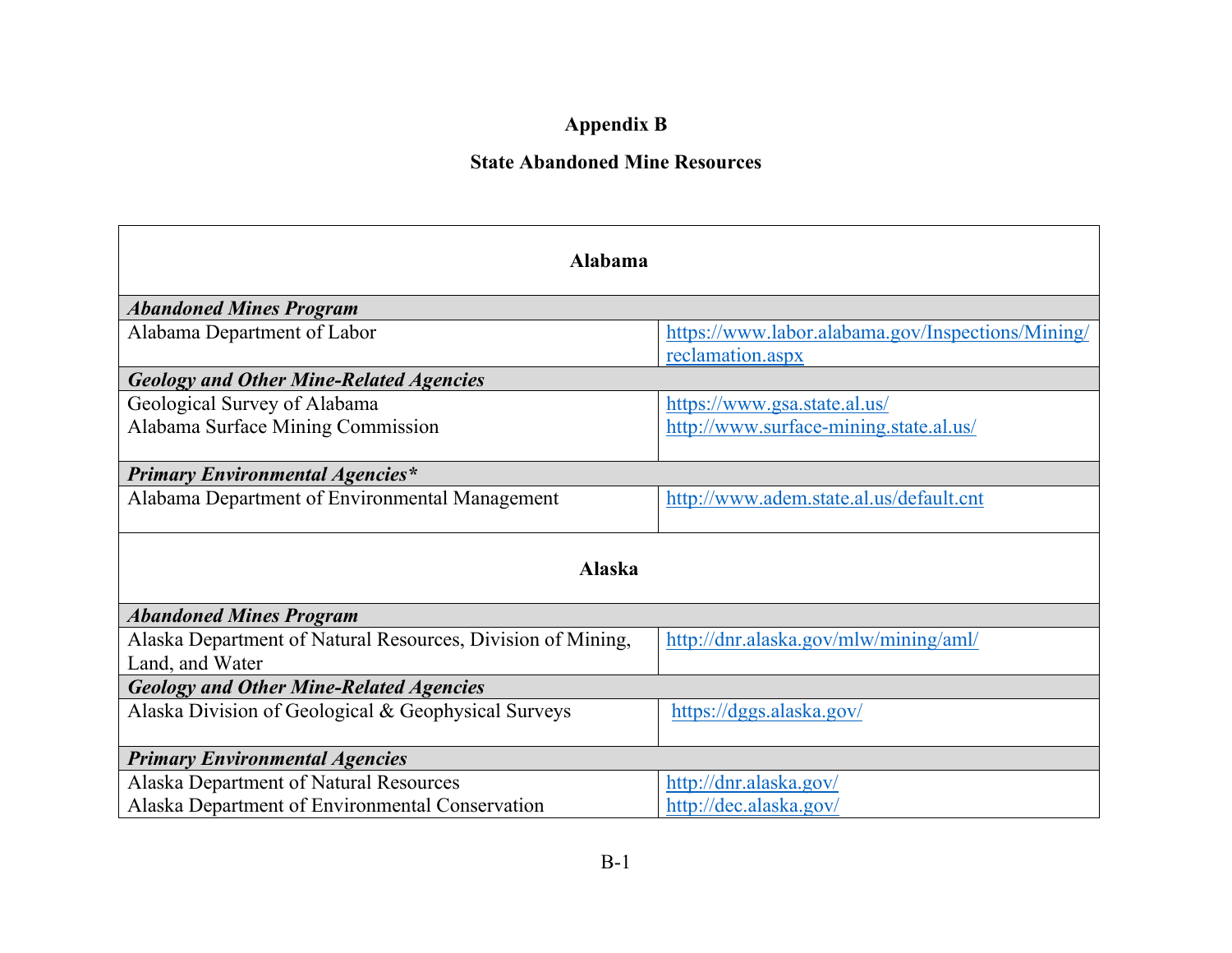| Arizona                                                                                  |                                                              |  |
|------------------------------------------------------------------------------------------|--------------------------------------------------------------|--|
| <b>Abandoned Mines Program</b>                                                           |                                                              |  |
| Arizona State Mine Inspector                                                             | https://asmi.az.gov/services/abandoned-mines                 |  |
| <b>Geology and Other Mine-Related Agencies</b>                                           |                                                              |  |
| Arizona Geological Survey                                                                | https://azgs.arizona.edu/minerals/mining-arizona             |  |
| <b>Primary Environmental Agencies</b>                                                    |                                                              |  |
| Arizona Department of Environmental Quality                                              | https://azdeq.gov/                                           |  |
| <b>Arkansas</b>                                                                          |                                                              |  |
| <b>Abandoned Mines Program</b>                                                           |                                                              |  |
| Arkansas Department of Environmental Quality, Surface<br>Mining and Reclamation Division | https://www.adeq.state.ar.us/mining/                         |  |
| <b>Geology and Other Mine-Related Agencies</b>                                           |                                                              |  |
| <b>Arkansas Geological Survey</b>                                                        | https://www.geology.arkansas.gov/index.html                  |  |
| <b>Primary Environmental Agencies</b>                                                    |                                                              |  |
| Arkansas Department of Environmental Quality                                             | https://www.adeq.state.ar.us/                                |  |
| California                                                                               |                                                              |  |
| <b>Abandoned Mines Program</b>                                                           |                                                              |  |
| California Department of Conservation, Abandoned Mine<br>Lands Unit                      | https://www.conservation.ca.gov/dmr/abandoned m<br>ine lands |  |
|                                                                                          |                                                              |  |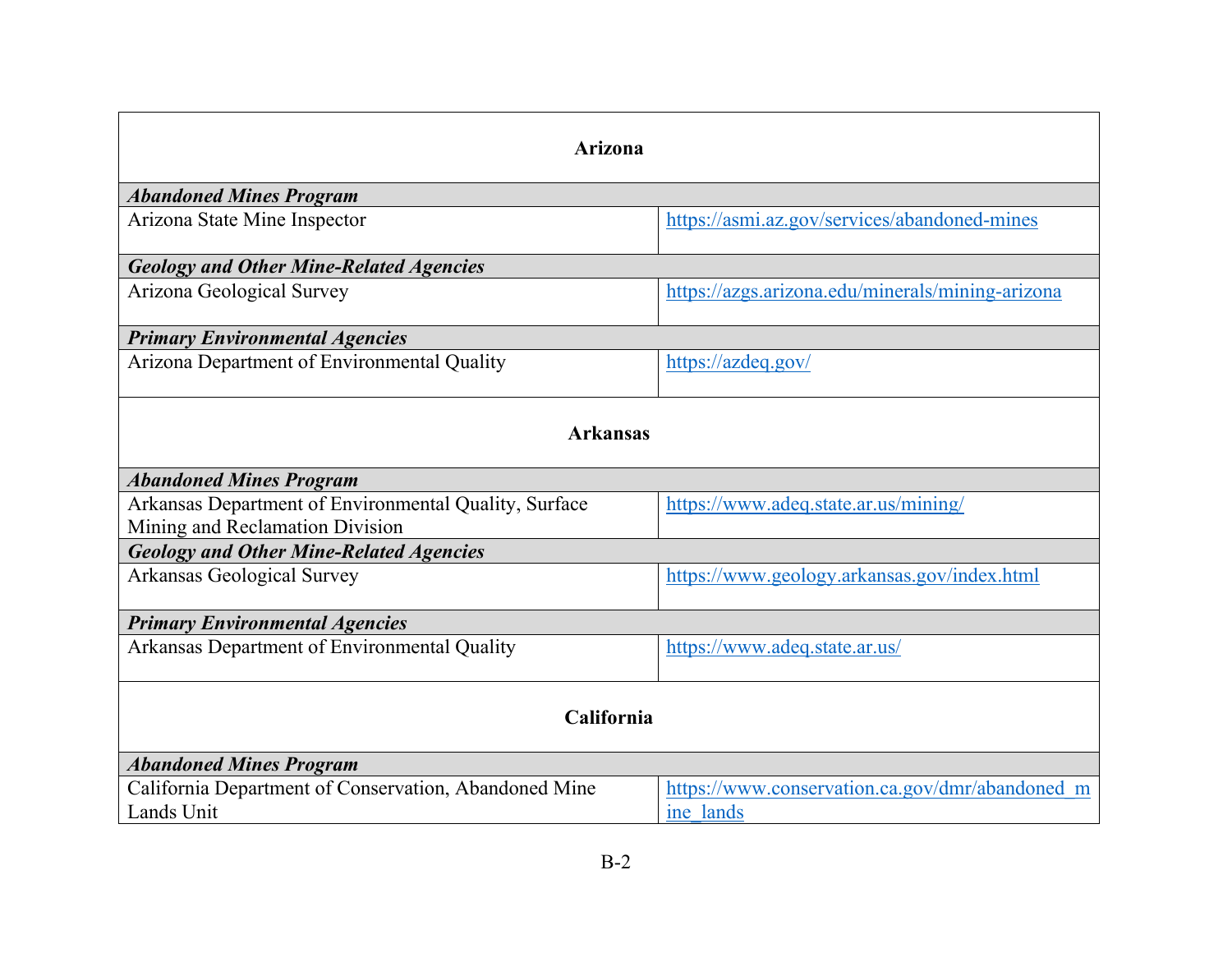| <b>Maps and Databases</b>                             |                                                    |  |
|-------------------------------------------------------|----------------------------------------------------|--|
| California About Mines Online                         | http://maps.conservation.ca.gov/mol/index.html     |  |
| <b>Geology and Other Mine-Related Agencies</b>        |                                                    |  |
| California Geological Survey                          | https://www.conservation.ca.gov/cgs                |  |
| California State Mining and Geology Board             | https://www.conservation.ca.gov/smgb/Pages/Index   |  |
|                                                       | .aspx                                              |  |
| <b>Primary Environmental Agencies</b>                 |                                                    |  |
| California Department of Conservation                 | https://www.conservation.ca.gov/                   |  |
| California State Water Resources Control Board        | https://www.waterboards.ca.gov/                    |  |
|                                                       |                                                    |  |
| Colorado                                              |                                                    |  |
| <b>Abandoned Mines Program</b>                        |                                                    |  |
| Colorado Department of Natural Resources, Division of | https://mining.state.co.us/pages/home.aspx         |  |
| Reclamation Mining and Safety                         |                                                    |  |
| <b>Maps and Databases</b>                             |                                                    |  |
| Colorado Abandoned Mine Map and Database              | https://gis.colorado.gov/dnrviewer/Index.html?view |  |
|                                                       | $er=drms$                                          |  |
| <b>Geology and Other Mine-Related Agencies</b>        |                                                    |  |
| Colorado Geological Survey                            | http://coloradogeologicalsurvey.org/               |  |
| <b>Primary Environmental Agencies</b>                 |                                                    |  |
| Colorado Department of Natural Resources              | https://cdnr.us/#/start                            |  |
| Colorado Department of Public Health and Environment  | https://www.colorado.gov/cdphe                     |  |
|                                                       |                                                    |  |
| <b>Connecticut</b>                                    |                                                    |  |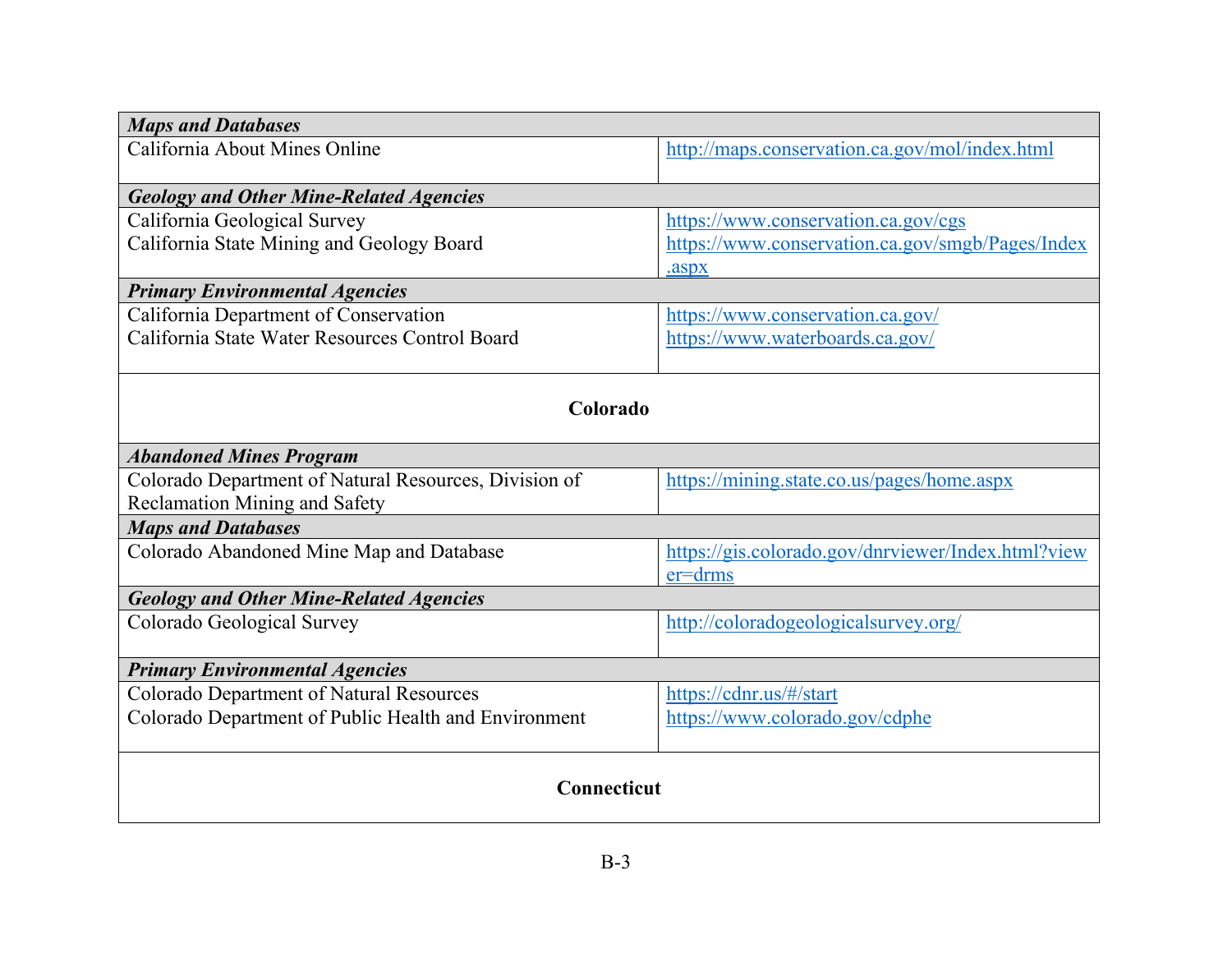| <b>Abandoned Mines Program</b>                             |                                                |  |
|------------------------------------------------------------|------------------------------------------------|--|
| Connecticut Department of Energy and Environmental         | http://www.ct.gov/dep/site/default.asp         |  |
| Protection                                                 |                                                |  |
| <b>Geology and other Mine-Related Agencies</b>             |                                                |  |
| <b>Connecticut Geological Survey</b>                       | https://www.ct.gov/deep/cwp/view.asp?a=2701&q= |  |
|                                                            | 487928&deepNav GID=1641                        |  |
| <b>Primary Environmental Agencies</b>                      |                                                |  |
| Connecticut Department of Energy and Environmental         | http://www.ct.gov/dep/site/default.asp         |  |
| Protection                                                 |                                                |  |
|                                                            |                                                |  |
| <b>Delaware</b>                                            |                                                |  |
|                                                            |                                                |  |
| <b>Abandoned Mines Program</b>                             |                                                |  |
| Delaware Department of Natural Resources and Environmental | https://dnrec.alpha.delaware.gov/              |  |
| Control                                                    |                                                |  |
| <b>Geology and other Mine-Related Agencies</b>             |                                                |  |
| The Delaware Geological Survey                             | https://www.dgs.udel.edu/                      |  |
|                                                            |                                                |  |
| <b>Primary Environmental Agencies</b>                      |                                                |  |
| Delaware Department of Natural Resources and Environmental | https://dnrec.alpha.delaware.gov/              |  |
| Control                                                    |                                                |  |
|                                                            |                                                |  |
| Florida                                                    |                                                |  |
|                                                            |                                                |  |
| <b>Abandoned Mines Program</b>                             |                                                |  |
| Florida Department of Environmental Protection, Mining and | https://floridadep.gov/water/mining-mitigation |  |
| <b>Minerals Regulation Program</b>                         |                                                |  |
| <b>Geology and other Mine-Related Agencies</b>             |                                                |  |
| Florida Geological Survey                                  | https://floridadep.gov/fgs                     |  |
|                                                            |                                                |  |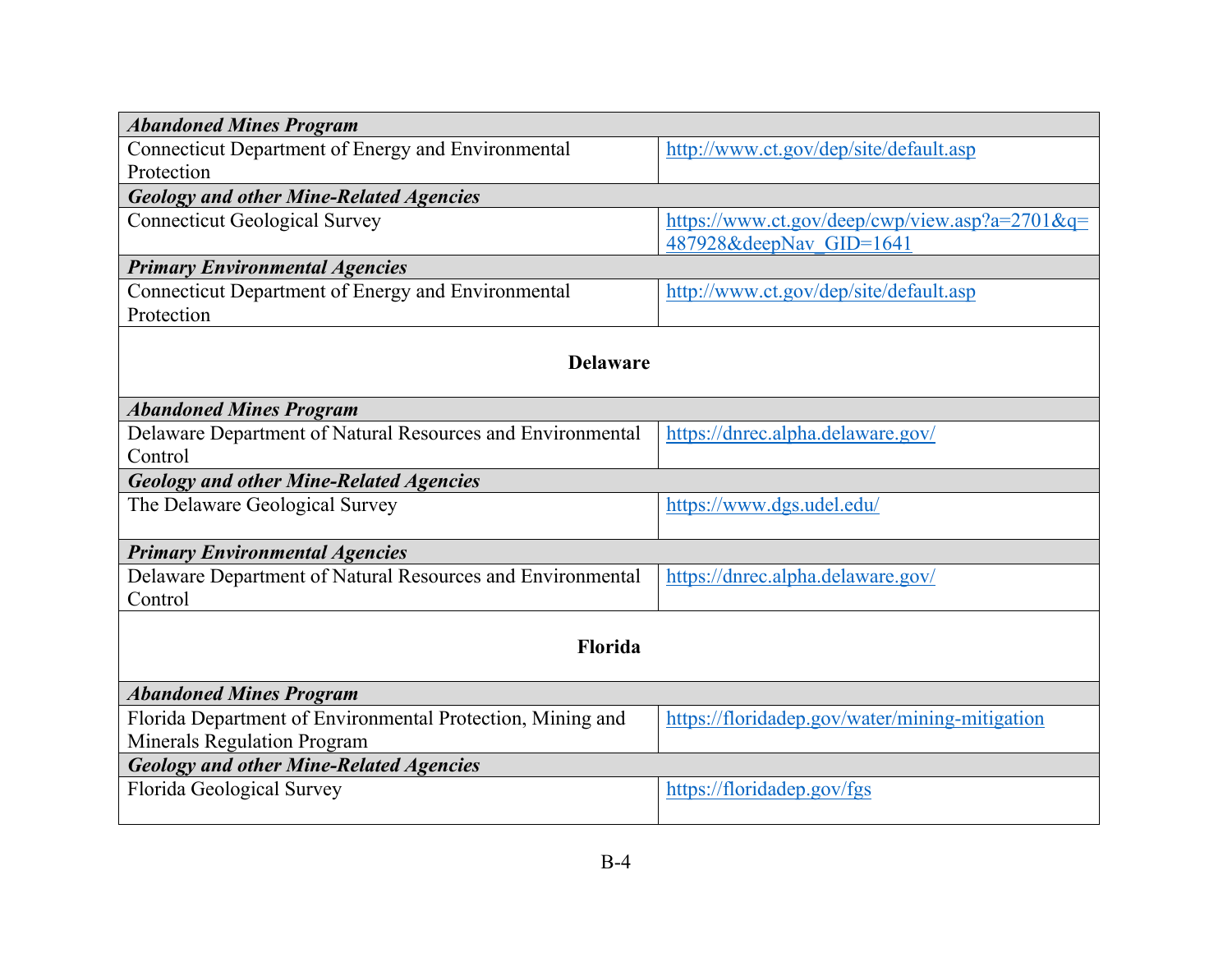| <b>Primary Environmental Agencies</b>                                                |                                                                                                                                |  |  |
|--------------------------------------------------------------------------------------|--------------------------------------------------------------------------------------------------------------------------------|--|--|
| Florida Department of Environmental Protection                                       | https://floridadep.gov/                                                                                                        |  |  |
| Georgia                                                                              |                                                                                                                                |  |  |
| <b>Abandoned Mines Program</b>                                                       |                                                                                                                                |  |  |
| Georgia Department of Natural Resources, Environmental<br><b>Protection Division</b> | https://epd.georgia.gov/                                                                                                       |  |  |
| <b>Geology and other Mine-Related Agencies</b>                                       |                                                                                                                                |  |  |
| Georgia Geological Survey Information                                                | https://epd.georgia.gov/georgia-geologic-survey-<br>maps                                                                       |  |  |
| <b>Primary Environmental Agencies</b>                                                |                                                                                                                                |  |  |
| Georgia Department of Natural Resources<br>Georgia Environmental Protection Division | https://gadnr.org/<br>https://epd.georgia.gov/                                                                                 |  |  |
| Hawaii                                                                               |                                                                                                                                |  |  |
| <b>Abandoned Mines Program</b>                                                       |                                                                                                                                |  |  |
| Hawaii Department of Land and Natural Resources                                      | http://dlnr.hawaii.gov/                                                                                                        |  |  |
| <b>Geology and other Mine-Related Agencies</b>                                       |                                                                                                                                |  |  |
| Hawaii - USGS Geological Survey Information                                          | https://www.usgs.gov/science/regions/pacific/hawai<br>$i$ ?qt-states 12 landing page tabs=0#qt-<br>states 12 landing page tabs |  |  |
| <b>Primary Environmental Agencies</b>                                                |                                                                                                                                |  |  |
| Hawaii Department of Land and Natural Resources                                      | http://dlnr.hawaii.gov/                                                                                                        |  |  |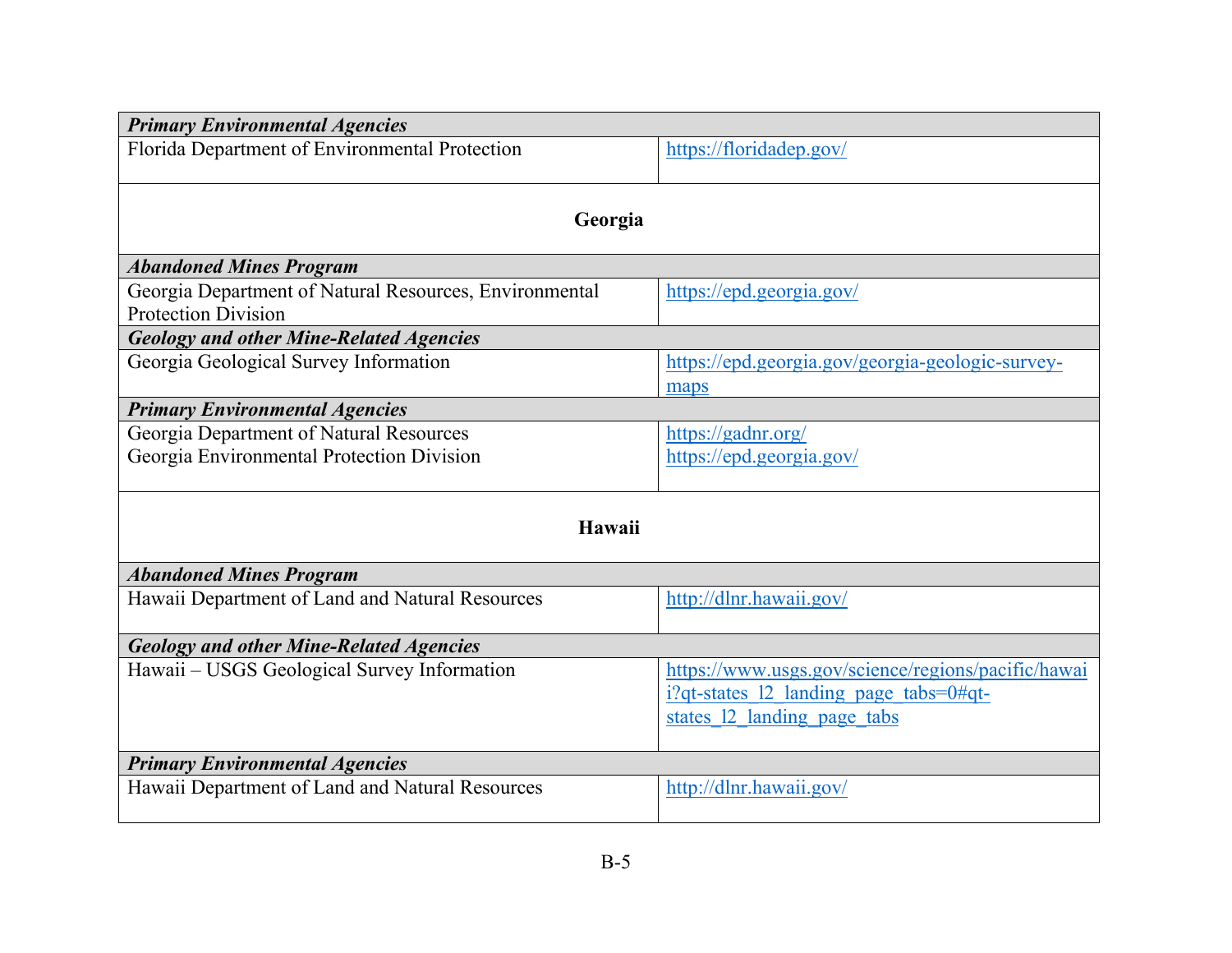| <b>Idaho</b>                                             |                                                     |  |  |
|----------------------------------------------------------|-----------------------------------------------------|--|--|
| <b>Abandoned Mines Program</b>                           |                                                     |  |  |
| Idaho Department of Lands' Minerals Program, Abandoned   | https://www.idl.idaho.gov/mining/abandoned-         |  |  |
| Mine Lands Program                                       | mines/index.html                                    |  |  |
|                                                          |                                                     |  |  |
| <b>Geology and other Mine-Related Agencies</b>           |                                                     |  |  |
| <b>Idaho Geological Survey</b>                           | https://www.idahogeology.org/index.php/             |  |  |
| <b>Primary Environmental Agencies</b>                    |                                                     |  |  |
| <b>Idaho Natural Resources</b>                           | https://www.idaho.gov/about-idaho/natural-          |  |  |
|                                                          | resources/                                          |  |  |
| Idaho Department of Environmental Quality                | https://www.deq.idaho.gov/                          |  |  |
|                                                          |                                                     |  |  |
| <b>Illinois</b>                                          |                                                     |  |  |
| <b>Abandoned Mines Program</b>                           |                                                     |  |  |
| Illinois Department of Natural Resources, Abandoned Mine | https://www.dnr.illinois.gov/mines/AML/Pages/AM     |  |  |
| <b>Land Reclamation Program</b>                          | LProgram.aspx                                       |  |  |
| <b>Maps and Databases</b>                                |                                                     |  |  |
| <b>Illinois Mine Permits</b>                             | http://maps.dnr.illinois.gov/portal/apps/webappview |  |  |
|                                                          | er/index.html?id=38159388ea94457186846bec1beb       |  |  |
|                                                          | 16ab                                                |  |  |
| <b>Geology and other Mine-Related Agencies</b>           |                                                     |  |  |
| Illinois State Geological Survey                         | https://www.isgs.illinois.edu/                      |  |  |
|                                                          |                                                     |  |  |
| <b>Primary Environmental Agencies</b>                    |                                                     |  |  |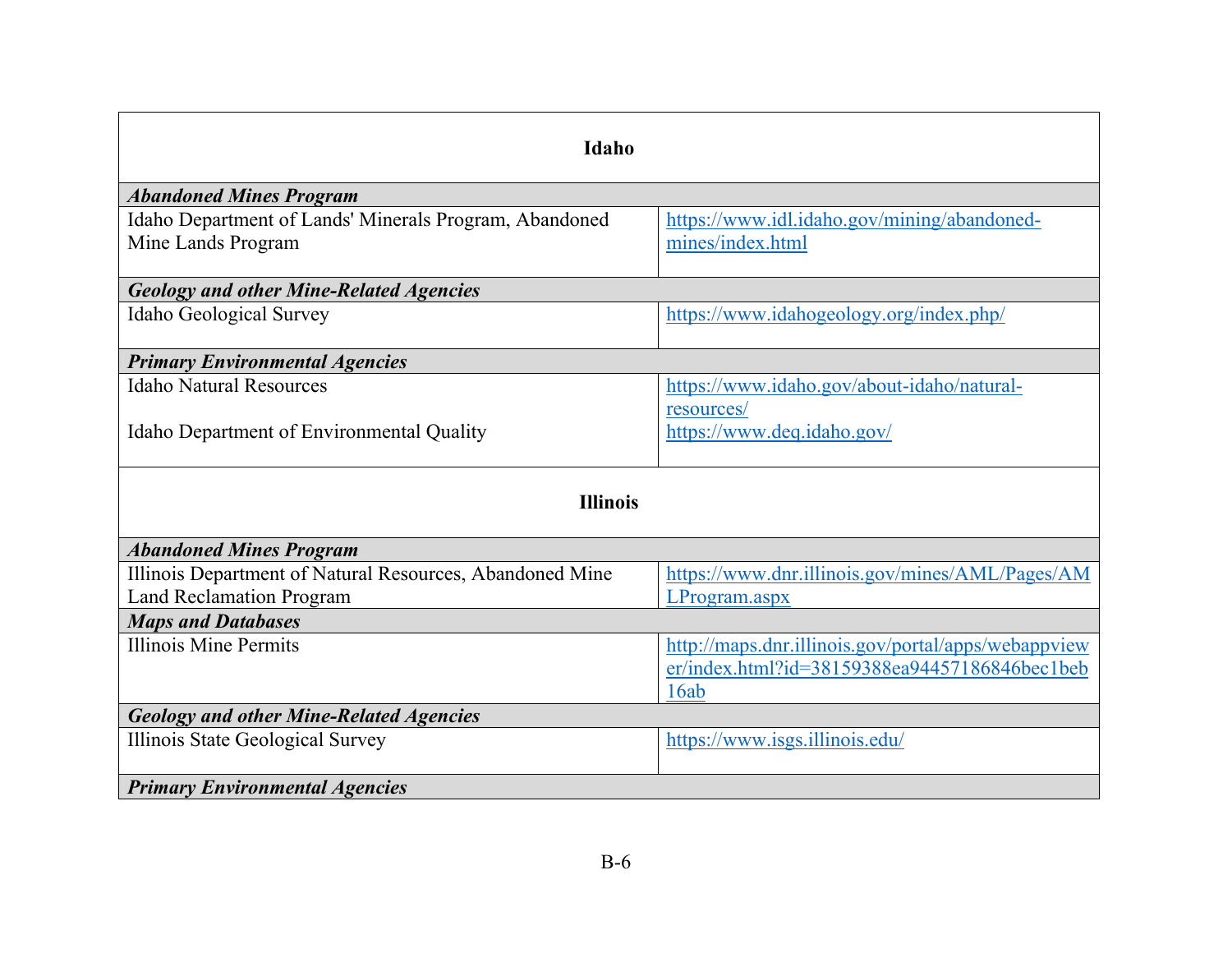| Illinois Department of Natural Resources                            | https://www.dnr.illinois.gov/NaturalResources/Page<br>s/default.aspx |  |  |
|---------------------------------------------------------------------|----------------------------------------------------------------------|--|--|
| Indiana                                                             |                                                                      |  |  |
| <b>Abandoned Mines Program</b>                                      |                                                                      |  |  |
| Indiana Department of Natural Resources, Division of<br>Reclamation | https://www.in.gov/dnr/reclamation/                                  |  |  |
| <b>Maps and Databases</b>                                           |                                                                      |  |  |
| Indiana Coal Mine Information System                                | https://www.in.gov/dnr/reclamation/9310.htm                          |  |  |
| <b>Geology and other Mine-Related Agencies</b>                      |                                                                      |  |  |
| Indiana Geological and Water Survey                                 | https://igws.indiana.edu/                                            |  |  |
| <b>Primary Environmental Agencies</b>                               |                                                                      |  |  |
| <b>Indiana Department of Natural Resources</b>                      | https://www.in.gov/dnr/                                              |  |  |
| Indiana Department of Environmental Management                      | https://www.in.gov/idem/                                             |  |  |
| Iowa                                                                |                                                                      |  |  |
| <b>Abandoned Mines Program</b>                                      |                                                                      |  |  |
| Iowa Department of Agriculture and Land Stewardship, Mines          | https://iowaagriculture.gov/mines-and-minerals-                      |  |  |
| and Minerals Bureau                                                 | bureau                                                               |  |  |
| <b>Maps and Databases</b>                                           |                                                                      |  |  |
| <b>Iowa Coal Mines</b>                                              | https://programs.iowadnr.gov/maps/coalmines/                         |  |  |
| <b>Geology and other Mine-Related Agencies</b>                      |                                                                      |  |  |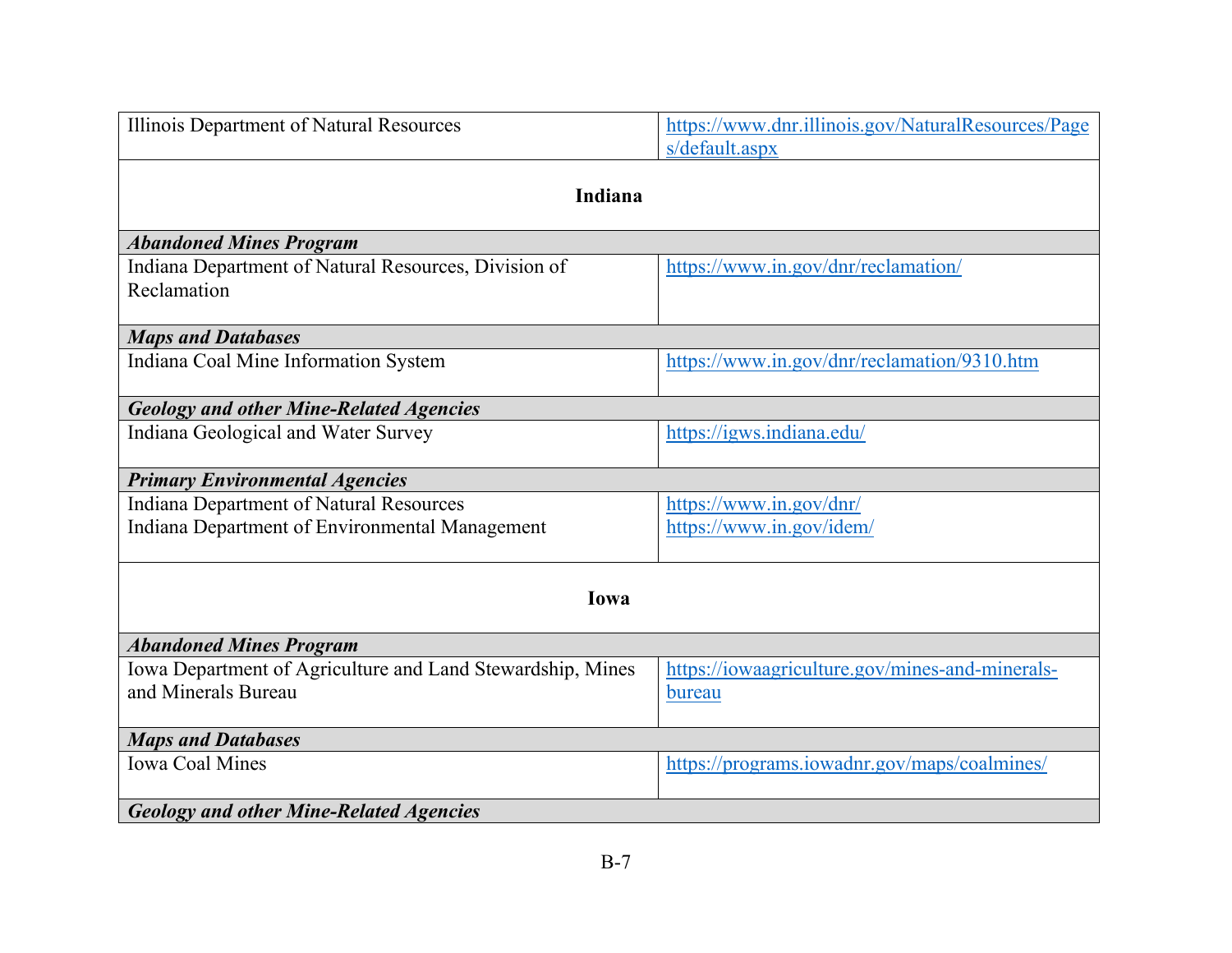| Iowa Geological Survey                                                                                                                         | https://www.iihr.uiowa.edu/igs/                                                                                                                                       |  |
|------------------------------------------------------------------------------------------------------------------------------------------------|-----------------------------------------------------------------------------------------------------------------------------------------------------------------------|--|
| <b>Primary Environmental Agencies</b>                                                                                                          |                                                                                                                                                                       |  |
| <b>Iowa Department of Natural Resources</b>                                                                                                    | https://www.iowadnr.gov/                                                                                                                                              |  |
| <b>Kansas</b>                                                                                                                                  |                                                                                                                                                                       |  |
| <b>Abandoned Mines Program</b>                                                                                                                 |                                                                                                                                                                       |  |
| Kansas Department of Health and Environment, Abandoned<br>Mine Land Program<br>Kansas Department of Agriculture, Surface Mining<br>Reclamation | http://www.kdheks.gov/mining/abandoned minelan<br>d.html<br>https://agriculture.ks.gov/divisions-<br>programs/division-of-conservation/surface-mining-<br>reclamation |  |
| <b>Geology and other Mine-Related Agencies</b>                                                                                                 |                                                                                                                                                                       |  |
| <b>Kansas Geological Survey</b>                                                                                                                | http://www.kgs.ku.edu/                                                                                                                                                |  |
| <b>Primary Environmental Agencies</b>                                                                                                          |                                                                                                                                                                       |  |
| Kansas Department of Health and Environment                                                                                                    | http://www.kdheks.gov/environment/index.html                                                                                                                          |  |
| <b>Kentucky</b>                                                                                                                                |                                                                                                                                                                       |  |
| <b>Abandoned Mines Program</b>                                                                                                                 |                                                                                                                                                                       |  |
| Kentucky Department of Natural Resources, Division of<br><b>Abandoned Mine Lands</b><br><b>Maps and Databases</b>                              | https://eec.ky.gov/Natural-<br>Resources/Mining/Abandoned-Mine-<br>Lands/Pages/default.aspx                                                                           |  |
|                                                                                                                                                |                                                                                                                                                                       |  |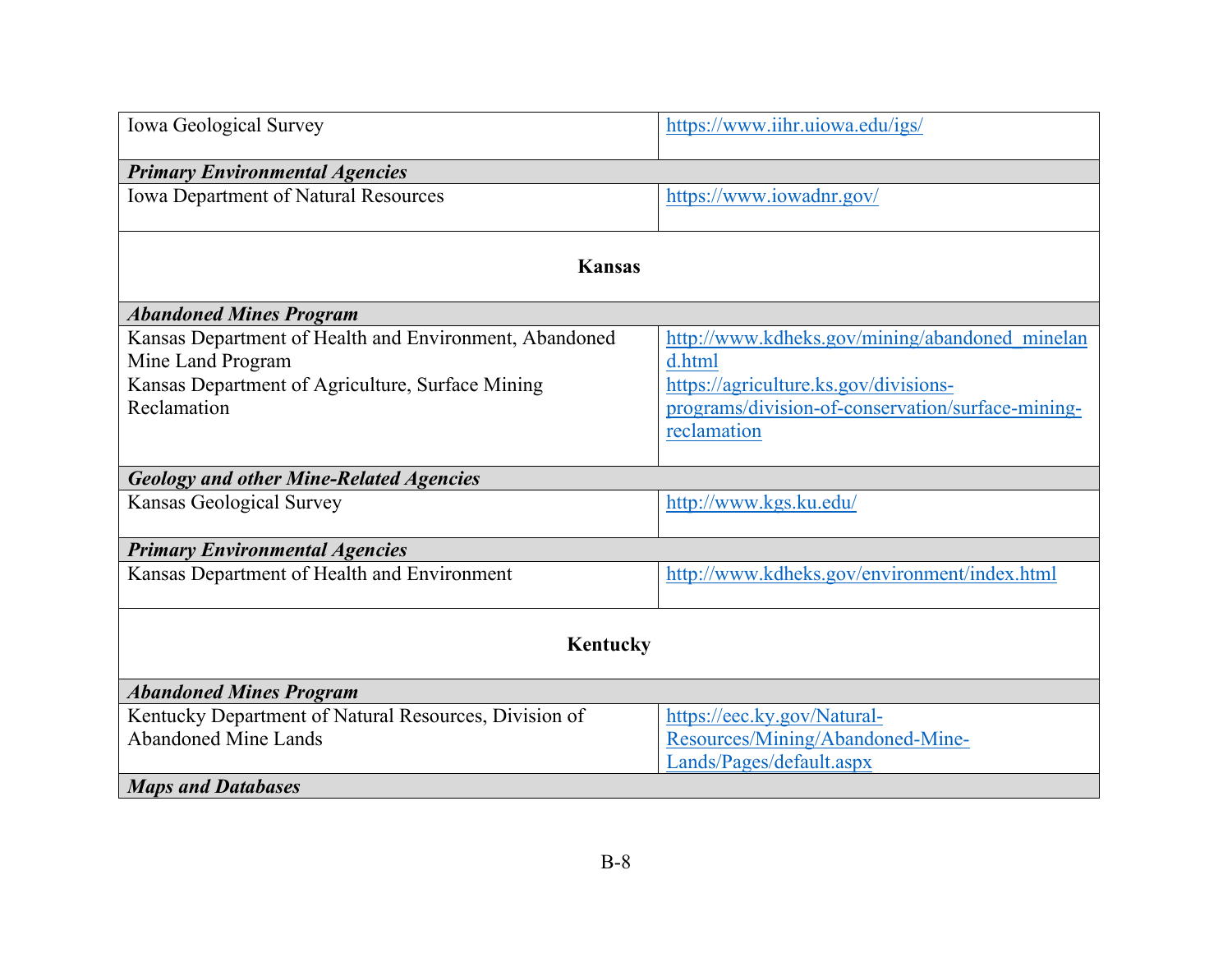| Kentucky Mine Mapping Information System                     | http://minemaps.ky.gov/Default.aspx?Src=Interacti |
|--------------------------------------------------------------|---------------------------------------------------|
| <b>Geology and other Mine-Related Agencies</b>               | veMaps                                            |
| <b>Kentucky Geological Survey</b>                            | http://www.uky.edu/KGS/                           |
|                                                              |                                                   |
| <b>Primary Environmental Agencies</b>                        |                                                   |
| Kentucky Department of Natural Resources                     | https://eec.ky.gov/Natural-                       |
|                                                              | Resources/Pages/default.aspx                      |
| Kentucky Department of Environmental Protection              | https://eec.ky.gov/Environmental-                 |
|                                                              | Protection/Pages/default.aspx                     |
|                                                              |                                                   |
| Louisiana                                                    |                                                   |
|                                                              |                                                   |
| <b>Abandoned Mines Program</b>                               |                                                   |
| Louisiana Department of Natural Resources, Abandoned Mine    | http://www.dnr.louisiana.gov/index.cfm?md=pageb   |
| <b>Land Program</b>                                          | uilder&tmp=home&pid=133                           |
| <b>Geology and other Mine-Related Agencies</b>               |                                                   |
| Louisiana Geological Survey                                  | https://www.lsu.edu/lgs/                          |
|                                                              |                                                   |
| <b>Primary Environmental Agencies</b>                        |                                                   |
| Louisiana Department of Natural Resources                    | http://www.dnr.louisiana.gov/                     |
| Louisiana Department of Environmental Quality                | https://deq.louisiana.gov/                        |
|                                                              |                                                   |
|                                                              |                                                   |
| <b>Maine</b>                                                 |                                                   |
| <b>Abandoned Mines Program</b>                               |                                                   |
| Maine Department of Agriculture, Conservation, and Forestry; | https://www1.maine.gov/dacf/mgs/explore/mining/i  |
| Maine Geological Survey                                      | ndex.shtml                                        |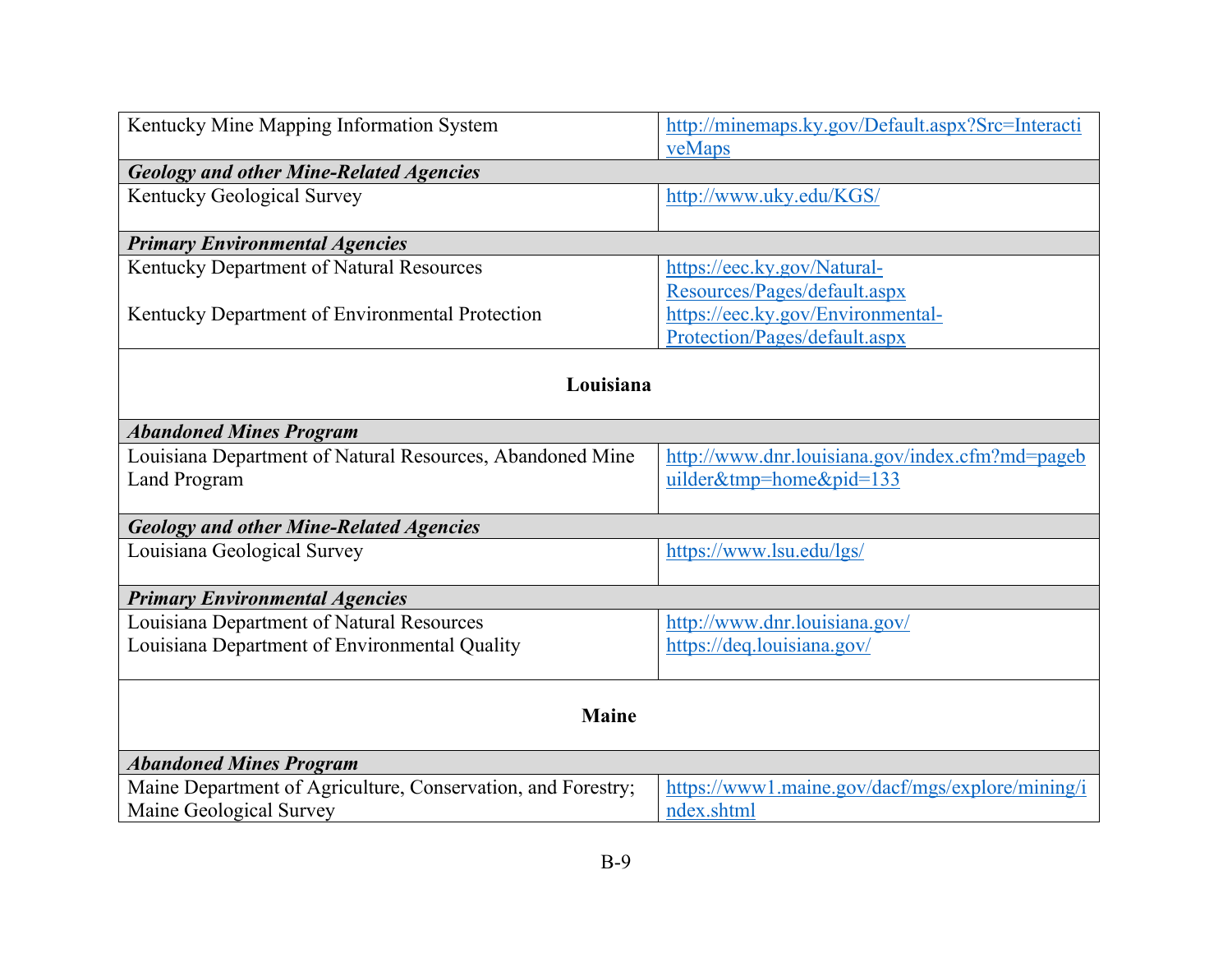| <b>Geology and other Mine-Related Agencies</b>             |                                                                      |  |
|------------------------------------------------------------|----------------------------------------------------------------------|--|
| Maine Geological Survey                                    | https://www.maine.gov/dacf/mgs/                                      |  |
| <b>Primary Environmental Agencies</b>                      |                                                                      |  |
| Maine Department of Agriculture, Conservation and Forestry | https://www.maine.gov/dacf/                                          |  |
| Maine Department of Environmental Protection               | https://www.maine.gov/dep/                                           |  |
| <b>Maryland</b>                                            |                                                                      |  |
| <b>Abandoned Mines Program</b>                             |                                                                      |  |
| Maryland Department of the Environment, Abandoned Mine     | https://mde.maryland.gov/programs/LAND/mining/                       |  |
| Lands and Acid Mine Drainage                               | Pages/AbandonedMineLandsDivision.aspx                                |  |
| <b>Maps and Databases</b>                                  |                                                                      |  |
| Maryland Mining Locations Mapping                          | https://mde.maryland.gov/programs/LAND/mining/<br>Pages/mapping.aspx |  |
| <b>Geology and other Mine-Related Agencies</b>             |                                                                      |  |
| Maryland Geological Survey                                 | http://www.mgs.md.gov/                                               |  |
| <b>Primary Environmental Agencies</b>                      |                                                                      |  |
| Maryland Department of Natural Resources                   | http://dnr.maryland.gov/Pages/default.aspx                           |  |
| Maryland Department of the Environment                     | https://mde.maryland.gov/Pages/index.aspx                            |  |
| <b>Massachusetts</b>                                       |                                                                      |  |
| <b>Abandoned Mines Program</b>                             |                                                                      |  |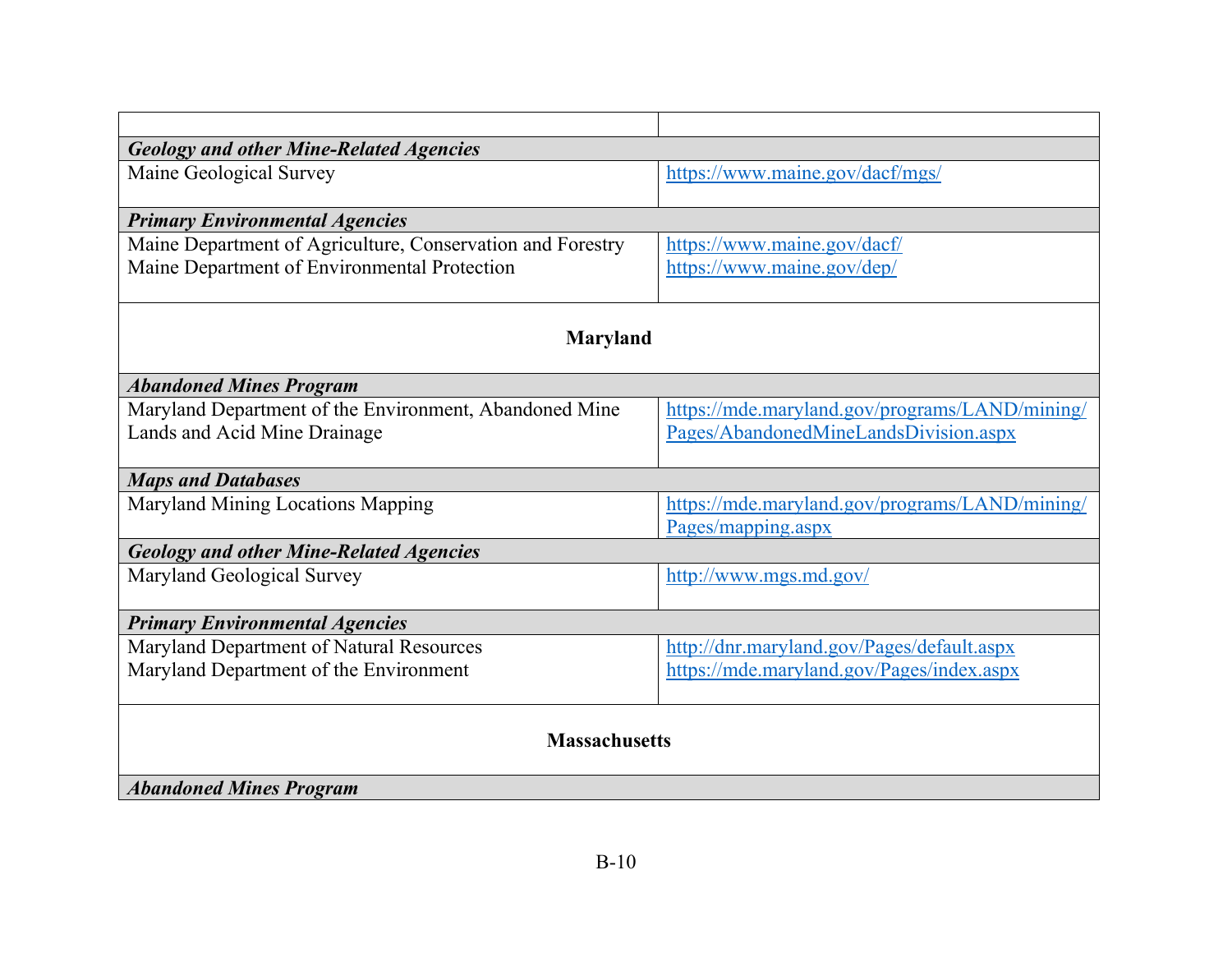| Massachusetts Department of Environmental Protection        | https://www.mass.gov/orgs/massachusetts-<br>department-of-environmental-protection |  |
|-------------------------------------------------------------|------------------------------------------------------------------------------------|--|
| <b>Geology and other Mine-Related Agencies</b>              |                                                                                    |  |
| The Massachusetts Geological Survey                         | https://mgs.geo.umass.edu/                                                         |  |
| <b>Primary Environmental Agencies</b>                       |                                                                                    |  |
| Massachusetts Department of Conservation and Recreation     | https://www.mass.gov/orgs/department-of-                                           |  |
|                                                             | conservation-recreation                                                            |  |
| Massachusetts Department of Environmental Protection        | https://www.mass.gov/orgs/massachusetts-                                           |  |
|                                                             | department-of-environmental-protection                                             |  |
| Michigan                                                    |                                                                                    |  |
|                                                             |                                                                                    |  |
| <b>Abandoned Mines Program</b>                              |                                                                                    |  |
| Michigan Department of Environment, Great Lakes, and        | https://www.michigan.gov/egle/0,9429,7-135-                                        |  |
| Energy, Oil, Gas, and Minerals Division                     | 3311 18442---,00.html                                                              |  |
| <b>Geology and other Mine-Related Agencies</b>              |                                                                                    |  |
| Michigan Geological Survey                                  | https://wmich.edu/geologysurvey                                                    |  |
| <b>Primary Environmental Agencies</b>                       |                                                                                    |  |
| Michigan Department of Natural Resources                    | https://www.michigan.gov/dnr/0,4570,7-350-                                         |  |
|                                                             | 79137 84659-121638--,00.html                                                       |  |
| Michigan Department of Environment, Great Lakes, and Energy | https://www.michigan.gov/egle/                                                     |  |
| <b>Minnesota</b><br><b>Abandoned Mines Program</b>          |                                                                                    |  |
|                                                             |                                                                                    |  |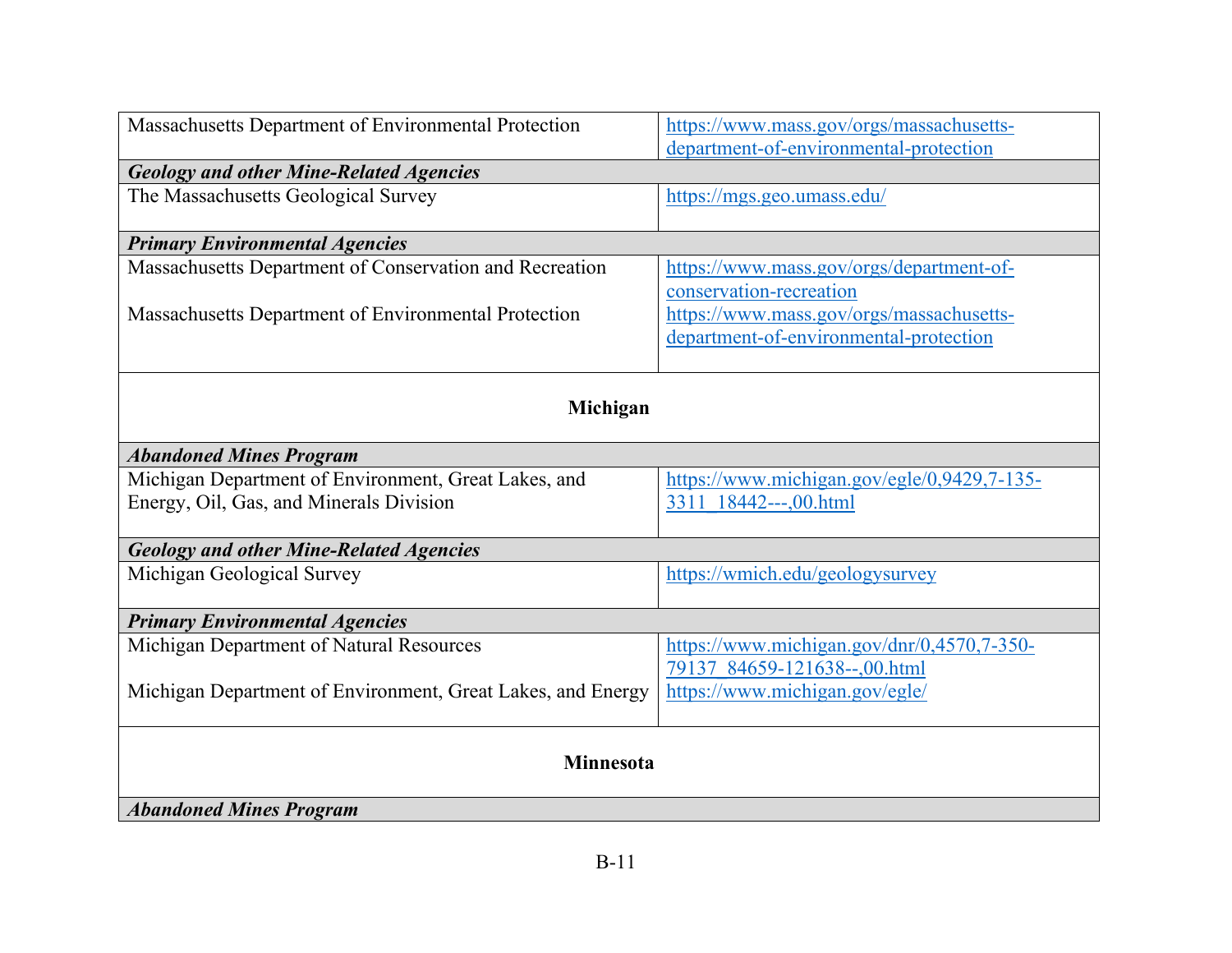| Minnesota Department of Natural Resources, Division of Lands | https://www.dnr.state.mn.us/lands minerals/index.h |  |
|--------------------------------------------------------------|----------------------------------------------------|--|
| and Minerals                                                 | tml                                                |  |
|                                                              |                                                    |  |
| <b>Maps and Databases</b>                                    |                                                    |  |
| <b>Underground Mine Mapping</b>                              | https://www.dnr.state.mn.us/lands minerals/underg  |  |
|                                                              | round/index.html                                   |  |
| <b>Geology and other Mine-Related Agencies</b>               |                                                    |  |
| Minnesota Geological Survey                                  | https://www.mngs.umn.edu/                          |  |
|                                                              |                                                    |  |
| <b>Primary Environmental Agencies</b>                        |                                                    |  |
| Minnesota Department of Natural Resources                    | https://www.dnr.state.mn.us/                       |  |
| Minnesota Pollution Control Agency                           | https://www.pca.state.mn.us/                       |  |
|                                                              |                                                    |  |
| Mississippi                                                  |                                                    |  |
|                                                              |                                                    |  |
| <b>Abandoned Mines Program</b>                               |                                                    |  |
| Mississippi Department of Environmental Quality, Mining and  | https://www.mdeq.ms.gov/geology/work-              |  |
| Reclamation                                                  | areas/mining-and-reclamation/                      |  |
|                                                              |                                                    |  |
| <b>Geology and other Mine-Related Agencies</b>               |                                                    |  |
| Mississippi Department of Environmental Quality, Office of   | https://www.mdeq.ms.gov/geology/                   |  |
| Geology                                                      |                                                    |  |
| <b>Primary Environmental Agencies</b>                        |                                                    |  |
| Mississippi Department of Wildlife, Fisheries, and Parks     | https://www.ms.gov/node/353                        |  |
| Mississippi Department of Environmental Quality              | https://www.mdeq.ms.gov/                           |  |
|                                                              |                                                    |  |
|                                                              |                                                    |  |
| <b>Missouri</b>                                              |                                                    |  |
|                                                              |                                                    |  |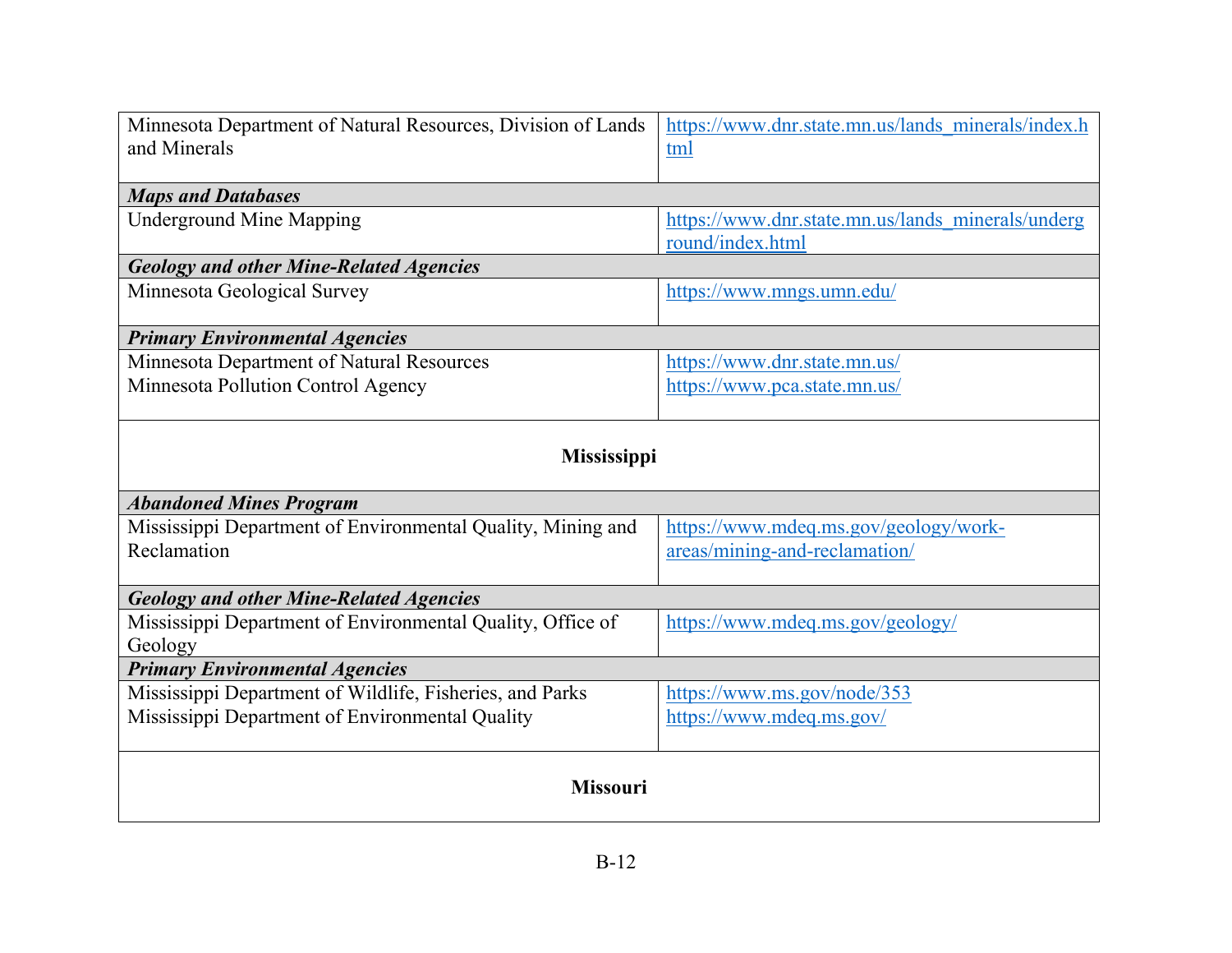| <b>Abandoned Mines Program</b>                                       |                                                    |  |
|----------------------------------------------------------------------|----------------------------------------------------|--|
| Missouri Department of Natural Resources, Abandoned Mine             | https://dnr.mo.gov/geology/lrp/reclamation/aml/aml |  |
| Lands                                                                | info.htm                                           |  |
| <b>Maps and Databases</b>                                            |                                                    |  |
| Missouri Abandoned Mine Lands Viewer                                 | https://dnr.mo.gov/geology/lrp/amlviewer.htm       |  |
| <b>Geology and other Mine-Related Agencies</b>                       |                                                    |  |
| Missouri Geological Survey                                           | https://dnr.mo.gov/geology/                        |  |
| <b>Primary Environmental Agencies</b>                                |                                                    |  |
| Missouri Department of Natural Resources                             | https://dnr.mo.gov/                                |  |
| Montana                                                              |                                                    |  |
| <b>Abandoned Mines Program</b>                                       |                                                    |  |
| Montana Department of Environmental Quality, Abandoned<br>Mine Lands | http://deq.mt.gov/Land/abandonedmines              |  |
| <b>Geology and other Mine-Related Agencies</b>                       |                                                    |  |
| Montana Bureau of Mines and Geology                                  | https://www.mbmg.mtech.edu/                        |  |
| <b>Primary Environmental Agencies</b>                                |                                                    |  |
| Montana Department of Natural Resources and Conservation             | http://dnrc.mt.gov/                                |  |
| Montana Department of Environmental Quality                          | http://deq.mt.gov/                                 |  |
| <b>Nebraska</b>                                                      |                                                    |  |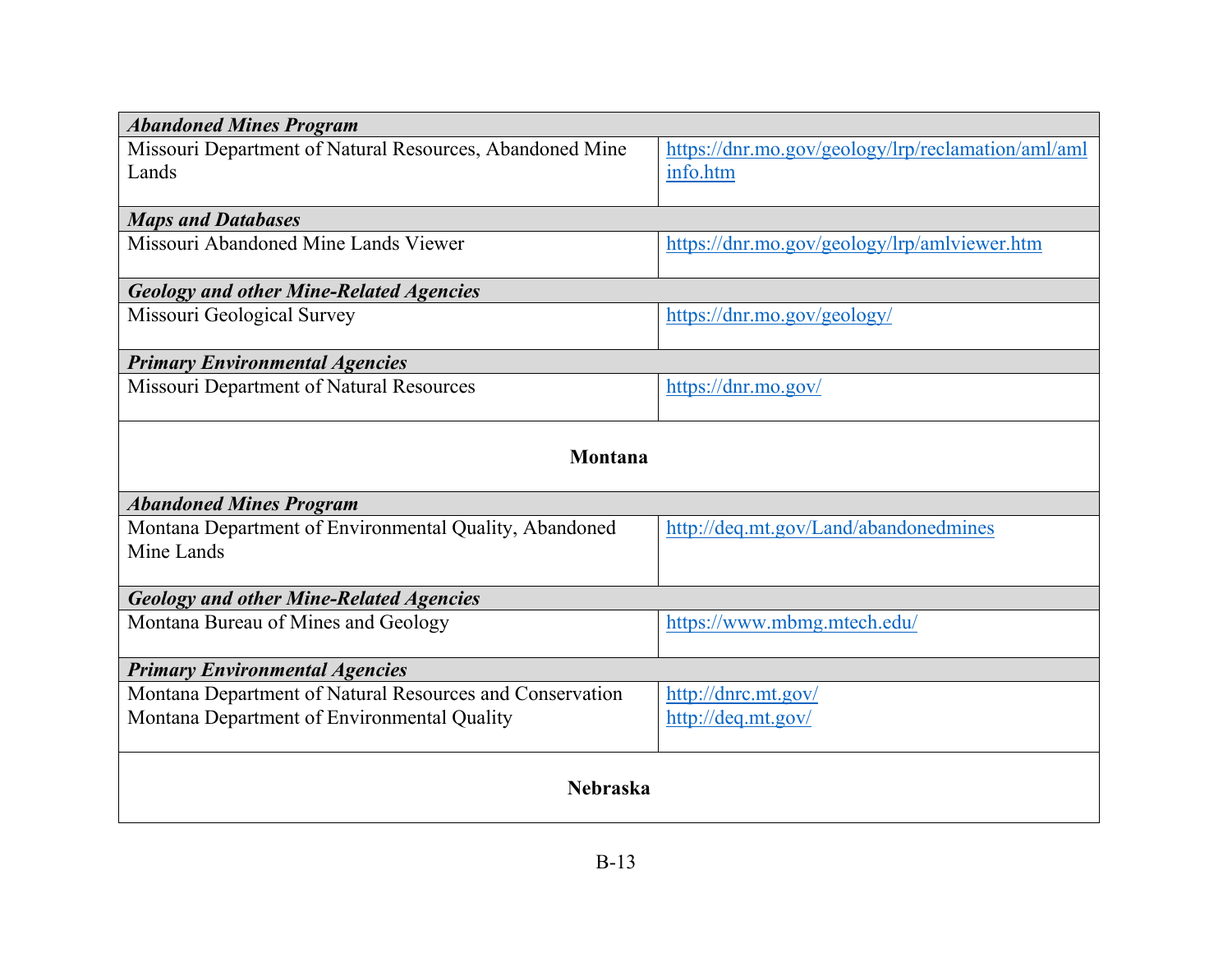| <b>Abandoned Mines Program</b>                             |                                                  |  |
|------------------------------------------------------------|--------------------------------------------------|--|
| Nebraska Department of Environment and Energy, Reclamation | http://deq.ne.gov/Publica.nsf/PubsForm.xsp?docum |  |
| at Aggregate Mining Sites                                  | entId=21B7DAED8D9B34548625771C005B4B7A           |  |
|                                                            | &action=openDocument                             |  |
| <b>Geology and other Mine-Related Agencies</b>             |                                                  |  |
| Nebraska Geological Survey                                 | http://snr.unl.edu/csd/                          |  |
| <b>Primary Environmental Agencies</b>                      |                                                  |  |
| Nebraska Department of Natural Resources                   | https://dnr.nebraska.gov/                        |  |
| Nebraska Department of Environment and Energy              | http://www.deq.state.ne.us/                      |  |
|                                                            |                                                  |  |
|                                                            |                                                  |  |
| <b>Nevada</b>                                              |                                                  |  |
| <b>Abandoned Mines Program</b>                             |                                                  |  |
| Nevada Division of Environmental Protection, Abandoned     | https://ndep.nv.gov/land/abandoned-mine-lands    |  |
| Mine Lands Program                                         |                                                  |  |
|                                                            |                                                  |  |
| <b>Maps and Databases</b>                                  |                                                  |  |
| Nevada Mining Districts Interactive Map                    | http://www.nbmg.unr.edu/Collections/MiningDistri |  |
|                                                            | cts/MiningDistricts.html                         |  |
|                                                            |                                                  |  |
| <b>Geology and other Mine-Related Agencies</b>             |                                                  |  |
| Nevada Bureau of Mines and Geology                         | http://www.nbmg.unr.edu/                         |  |
| Nevada Commission on Mineral Resources                     | http://minerals.nv.gov/Commission/               |  |
|                                                            |                                                  |  |
| <b>Primary Environmental Agencies</b>                      |                                                  |  |
| Nevada Department of Conservation and Natural Resources    | http://dcnr.nv.gov/                              |  |
| Nevada Division of Environmental Protection                | https://ndep.nv.gov/                             |  |
|                                                            |                                                  |  |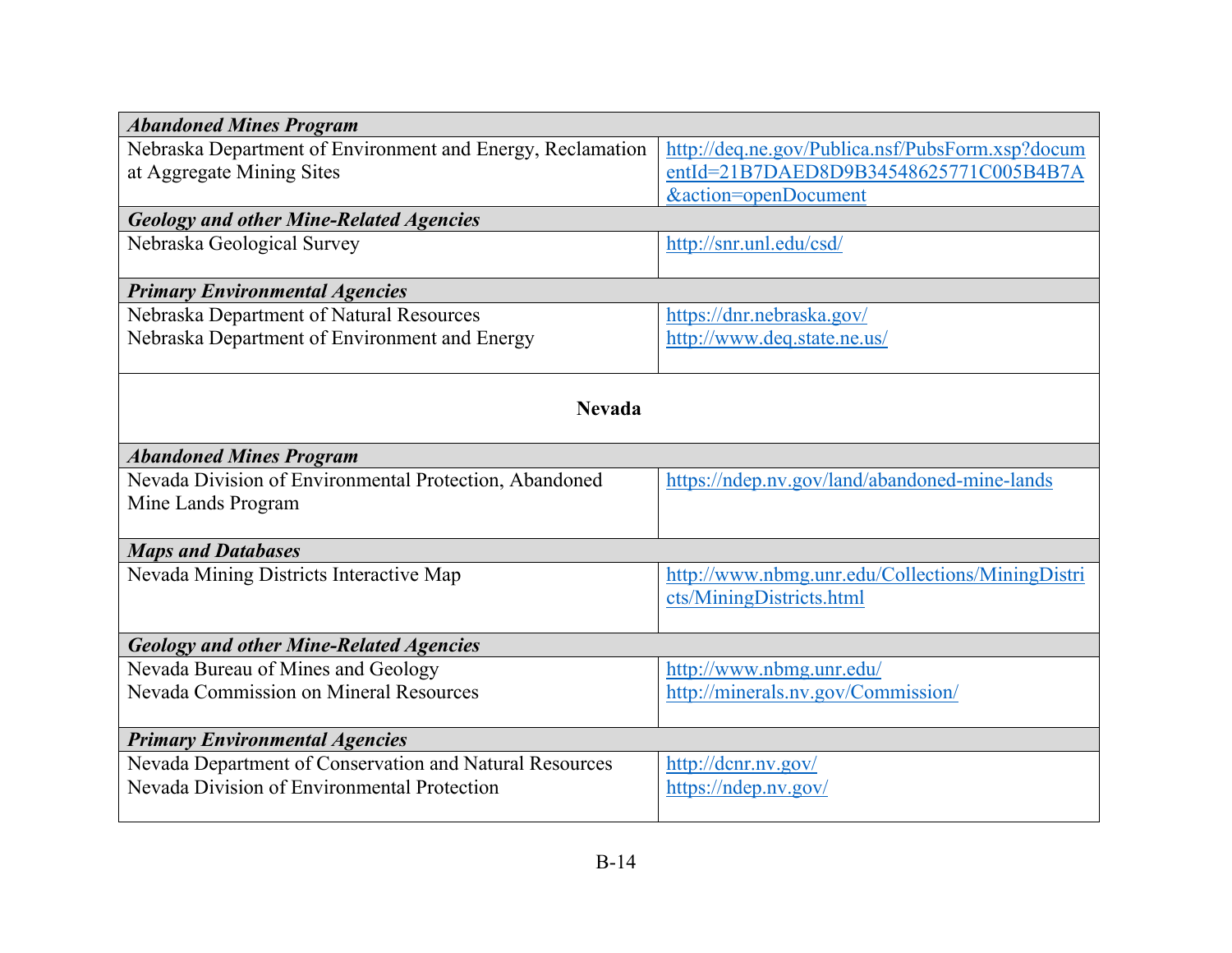| <b>New Hampshire</b>                                                                                             |                                                                                                          |  |
|------------------------------------------------------------------------------------------------------------------|----------------------------------------------------------------------------------------------------------|--|
| <b>Abandoned Mines Program</b>                                                                                   |                                                                                                          |  |
| New Hampshire Geological Survey                                                                                  | https://www.des.nh.gov/organization/commissioner/<br>gsu/index.htm                                       |  |
| <b>Geology and other Mine-Related Agencies</b>                                                                   |                                                                                                          |  |
| New Hampshire Geological Survey                                                                                  | https://www.des.nh.gov/organization/commissioner/<br>gsu/index.htm                                       |  |
| <b>Primary Environmental Agencies</b>                                                                            |                                                                                                          |  |
| New Hampshire Department of Natural and Cultural Resources<br>New Hampshire Department of Environmental Services | https://www.dncr.nh.gov/<br>https://www.des.nh.gov/index.htm                                             |  |
| <b>New Jersey</b>                                                                                                |                                                                                                          |  |
| <b>Abandoned Mines Program</b>                                                                                   |                                                                                                          |  |
| New Jersey Department of Environmental Protection, Division<br>of Water Supply and Geoscience                    | https://www.nj.gov/dep/njgs/                                                                             |  |
| <b>Maps and Databases</b>                                                                                        |                                                                                                          |  |
| Abandoned Mines of New Jersey database<br>Map Archive of New Jersey's Abandoned Mines                            | https://www.nj.gov/dep/njgs/geodata/dgs03-2.htm<br>https://www.nj.gov/dep/njgs/enviroed/minemaps.ht<br>m |  |
| <b>Geology and other Mine-Related Agencies</b>                                                                   |                                                                                                          |  |
| New Jersey Geological and Water Survey                                                                           | https://www.nj.gov/dep/njgs/                                                                             |  |
| <b>Primary Environmental Agencies</b>                                                                            |                                                                                                          |  |
| New Jersey Department of Environmental Protection                                                                | https://www.nj.gov/dep/                                                                                  |  |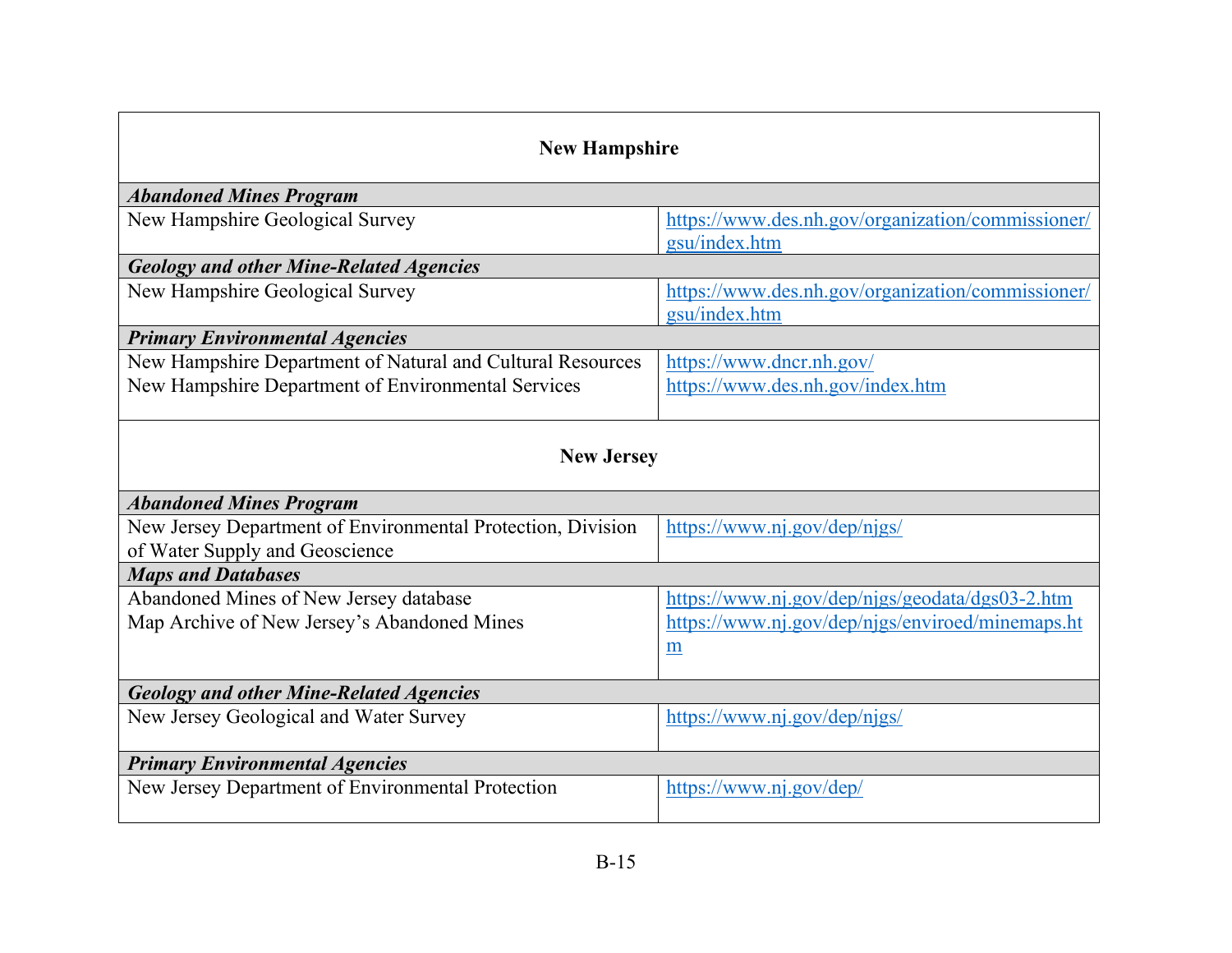| <b>New Mexico</b>                                  |                                              |  |
|----------------------------------------------------|----------------------------------------------|--|
|                                                    |                                              |  |
| <b>Abandoned Mines Program</b>                     |                                              |  |
| New Mexico Energy, Minerals, and Natural Resources | http://www.emnrd.state.nm.us/MMD/AML/amlmai  |  |
| Department, Abandoned Mine Land Program            | n.html                                       |  |
|                                                    |                                              |  |
| <b>Maps and Databases</b>                          |                                              |  |
| New Mexico Mine Maps and Database                  | http://www.emnrd.state.nm.us/MMD/gismapmined |  |
|                                                    | ata.html                                     |  |
| <b>Geology and other Mine-Related Agencies</b>     |                                              |  |
| New Mexico Bureau of Geology and Mineral Resources | https://geoinfo.nmt.edu/                     |  |
|                                                    |                                              |  |
| <b>Primary Environmental Agencies</b>              |                                              |  |
| New Mexico Energy, Minerals, and Natural Resources | http://www.emnrd.state.nm.us/                |  |
| Department                                         |                                              |  |
| New Mexico Environment Department                  | https://www.env.nm.gov/                      |  |
|                                                    |                                              |  |
|                                                    |                                              |  |
| <b>New York</b>                                    |                                              |  |
|                                                    |                                              |  |
| <b>Abandoned Mines Program</b>                     |                                              |  |
| New York Department of Environmental Conservation, | http://www.dec.ny.gov/lands/5020.html        |  |
| Division of Mineral Resources                      |                                              |  |
|                                                    |                                              |  |
| <b>Maps and Databases</b>                          |                                              |  |
| New York Mine Maps and Database                    | http://www.dec.ny.gov/lands/42041.html       |  |
|                                                    |                                              |  |
| <b>Geology and other Mine-Related Agencies</b>     |                                              |  |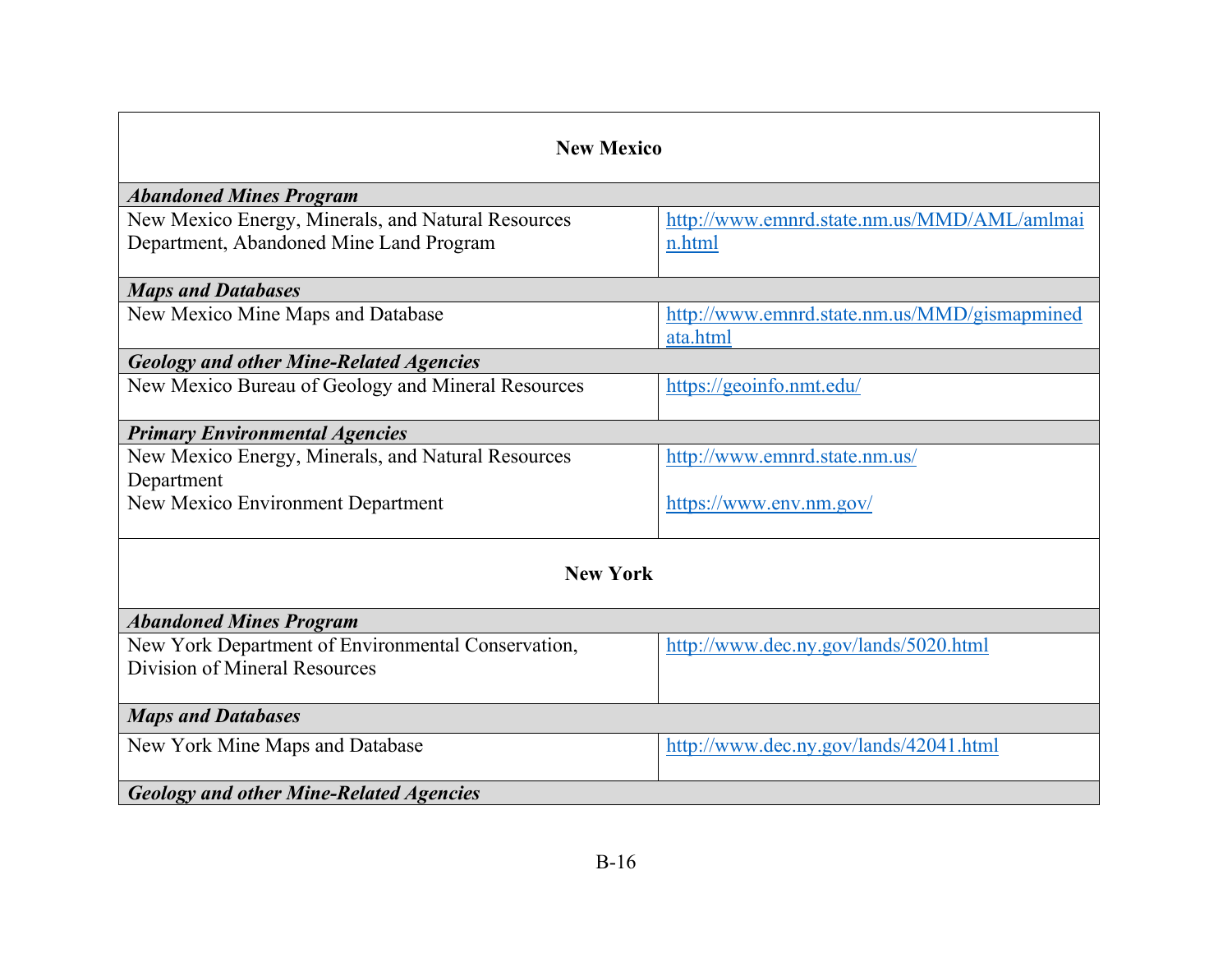| New York State Geological Survey                             | http://www.nysm.nysed.gov/research-                                                                   |  |
|--------------------------------------------------------------|-------------------------------------------------------------------------------------------------------|--|
|                                                              | collections/geology                                                                                   |  |
| <b>Primary Environmental Agencies</b>                        |                                                                                                       |  |
| New York State Department of Environmental Conservation      | https://www.dec.ny.gov/                                                                               |  |
|                                                              |                                                                                                       |  |
| <b>North Carolina</b>                                        |                                                                                                       |  |
| <b>Abandoned Mines Program</b>                               |                                                                                                       |  |
| North Carolina Department of Environmental Quality, Division | https://deq.nc.gov/about/divisions/energy-mineral-                                                    |  |
| of Energy, Mineral, and Land Resources                       | land-resources                                                                                        |  |
|                                                              |                                                                                                       |  |
| <b>Geology and other Mine-Related Agencies</b>               |                                                                                                       |  |
| North Carolina Geological Survey                             | https://deq.nc.gov/about/divisions/energy-mineral-<br>land-resources/north-carolina-geological-survey |  |
| <b>Primary Environmental Agencies</b>                        |                                                                                                       |  |
|                                                              |                                                                                                       |  |
| North Carolina Department of Environmental Quality           | https://deq.nc.gov/                                                                                   |  |
|                                                              |                                                                                                       |  |
| <b>North Dakota</b>                                          |                                                                                                       |  |
| <b>Abandoned Mines Program</b>                               |                                                                                                       |  |
| North Dakota Public Service Commission, Abandoned Mine       | https://www.psc.nd.gov/jurisdiction/aml/index.php                                                     |  |
| Lands                                                        |                                                                                                       |  |
| <b>Maps and Databases</b>                                    |                                                                                                       |  |
| Abandoned Mine Lands Site Location Map                       | https://www.psc.nd.gov/jurisdiction/aml/index.php                                                     |  |
| <b>Geology and other Mine-Related Agencies</b>               |                                                                                                       |  |
|                                                              |                                                                                                       |  |
| North Dakota Geological Survey                               | https://www.dmr.nd.gov/ndgs/                                                                          |  |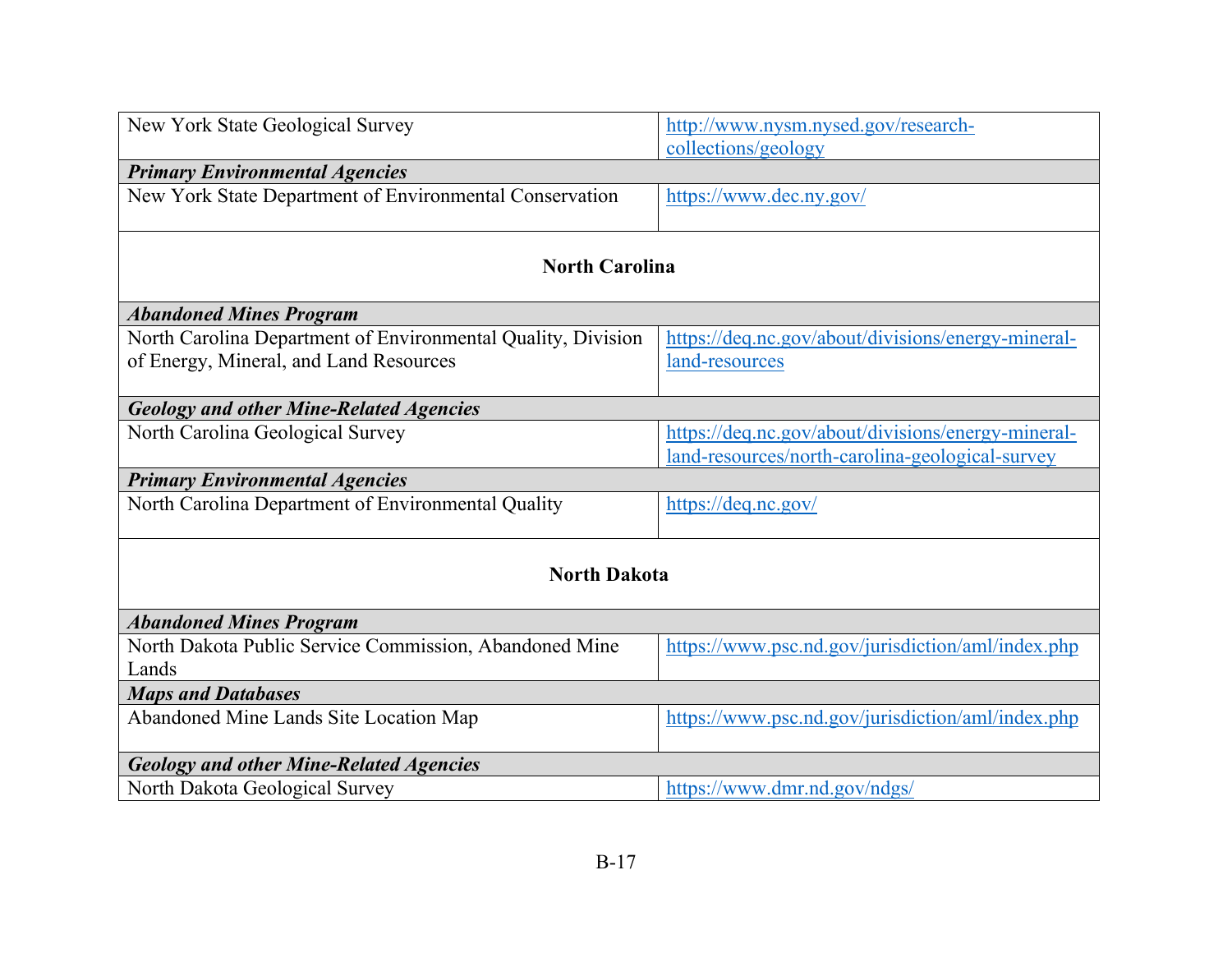| North Dakota Department of Trust Lands - Surface and      | https://www.land.nd.gov/surface-minerals-        |  |
|-----------------------------------------------------------|--------------------------------------------------|--|
| <b>Minerals Management</b>                                | management                                       |  |
|                                                           |                                                  |  |
| <b>Primary Environmental Agencies</b>                     |                                                  |  |
| North Dakota Department of Environmental Quality          | https://deq.nd.gov/                              |  |
|                                                           |                                                  |  |
| Ohio                                                      |                                                  |  |
| <b>Abandoned Mines Program</b>                            |                                                  |  |
| Ohio Department of Natural Resources, Division of Mineral | http://minerals.ohiodnr.gov/                     |  |
| <b>Resources Management</b>                               |                                                  |  |
|                                                           |                                                  |  |
| <b>Maps and Databases</b>                                 |                                                  |  |
| Mine Locators: Mines of Ohio                              | http://minerals.ohiodnr.gov/abandoned-mine-land- |  |
|                                                           | reclamation/mine-locators                        |  |
| <b>Geology and other Mine-Related Agencies</b>            |                                                  |  |
| Ohio Geological Survey                                    | http://geosurvey.ohiodnr.gov/                    |  |
| <b>Primary Environmental Agencies</b>                     |                                                  |  |
| Ohio Department of Natural Resources                      | http://ohiodnr.gov/                              |  |
| Ohio Environmental Protection Agency                      | https://www.epa.state.oh.us/                     |  |
|                                                           |                                                  |  |
|                                                           |                                                  |  |
| <b>Oklahoma</b>                                           |                                                  |  |
| <b>Abandoned Mines Program</b>                            |                                                  |  |
| Oklahoma Conservation Commission, Abandoned Mine Land     | https://www.ok.gov/conservation/Agency Division  |  |
| <b>Reclamation Division</b>                               | s/Abandoned Mine Land Reclamation Division/i     |  |
|                                                           | ndex.html                                        |  |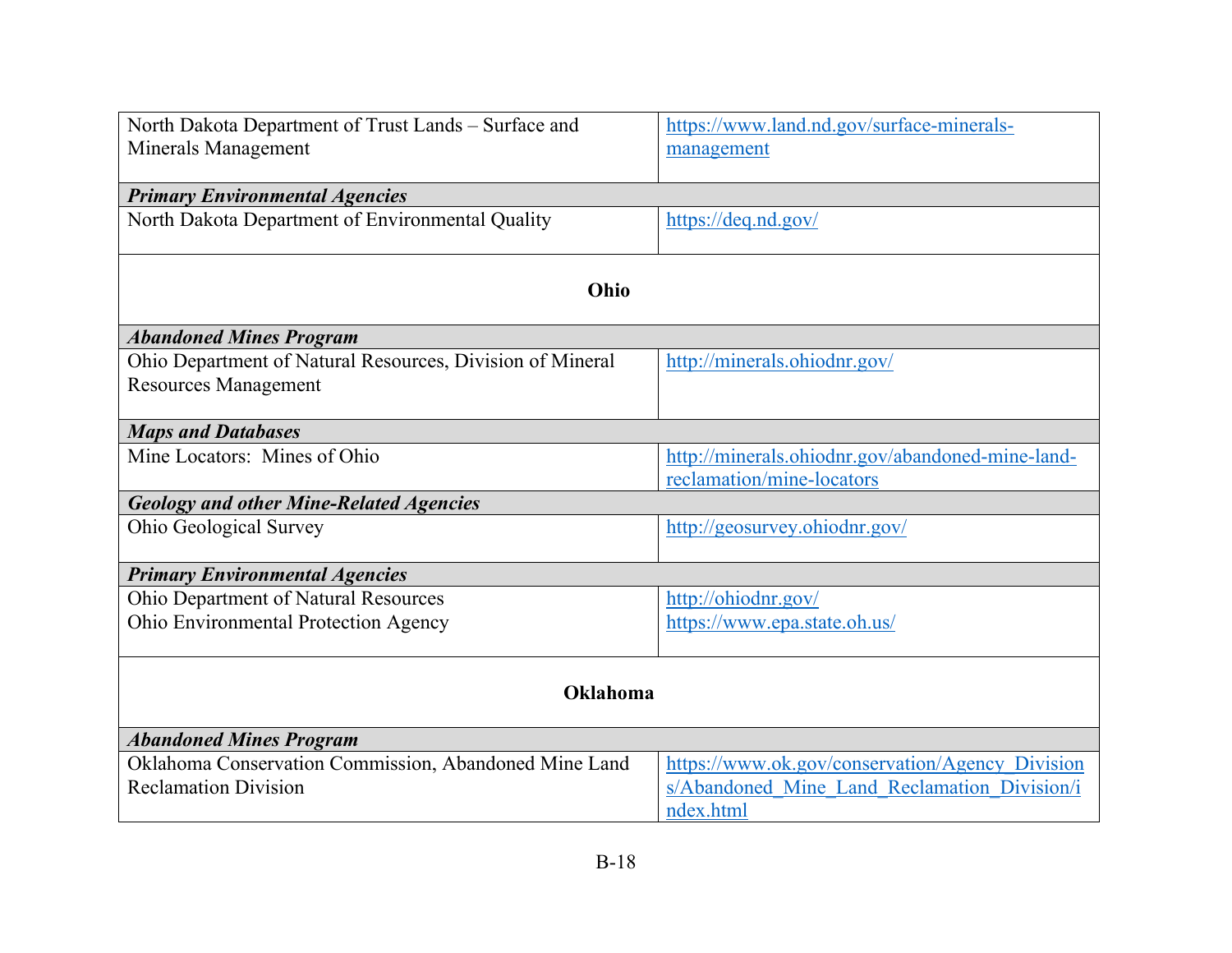| <b>Geology and other Mine-Related Agencies</b>              |                                                   |  |
|-------------------------------------------------------------|---------------------------------------------------|--|
| Oklahoma Geological Survey                                  | http://www.ou.edu/ogs                             |  |
|                                                             |                                                   |  |
| <b>Primary Environmental Agencies*</b>                      |                                                   |  |
| <b>Oklahoma Conservation Commission</b>                     | https://www.ok.gov/conservation/                  |  |
| Oklahoma Department of Environmental Quality                | http://www.deq.state.ok.us/                       |  |
| Oregon                                                      |                                                   |  |
| <b>Abandoned Mines Program</b>                              |                                                   |  |
| Oregon Department of Geology and Mineral Industries         | https://www.oregongeology.org/historicalmining.ht |  |
|                                                             | m                                                 |  |
| <b>Maps and Databases</b>                                   |                                                   |  |
| Oregon Historical Mining Information Archive                | https://www.oregongeology.org/milo/map-           |  |
|                                                             | minemaps.htm                                      |  |
| <b>Geology and other Mine-Related Agencies</b>              |                                                   |  |
| Oregon Department of Geology and Mineral Industries         | https://www.oregongeology.org/                    |  |
| <b>Primary Environmental Agencies*</b>                      |                                                   |  |
| Oregon Department of Fish and Wildlife                      | https://www.dfw.state.or.us/                      |  |
| Oregon Department of Environmental Quality                  | https://www.oregon.gov/DEQ/Pages/index.aspx       |  |
| Pennsylvania                                                |                                                   |  |
| <b>Abandoned Mines Program</b>                              |                                                   |  |
| Pennsylvania Department of Environmental Protection, Office | https://www.dep.pa.gov/Business/Land/Mining/Pag   |  |
| of Active and Abandoned Mine Operations                     | es/default.aspx                                   |  |
|                                                             |                                                   |  |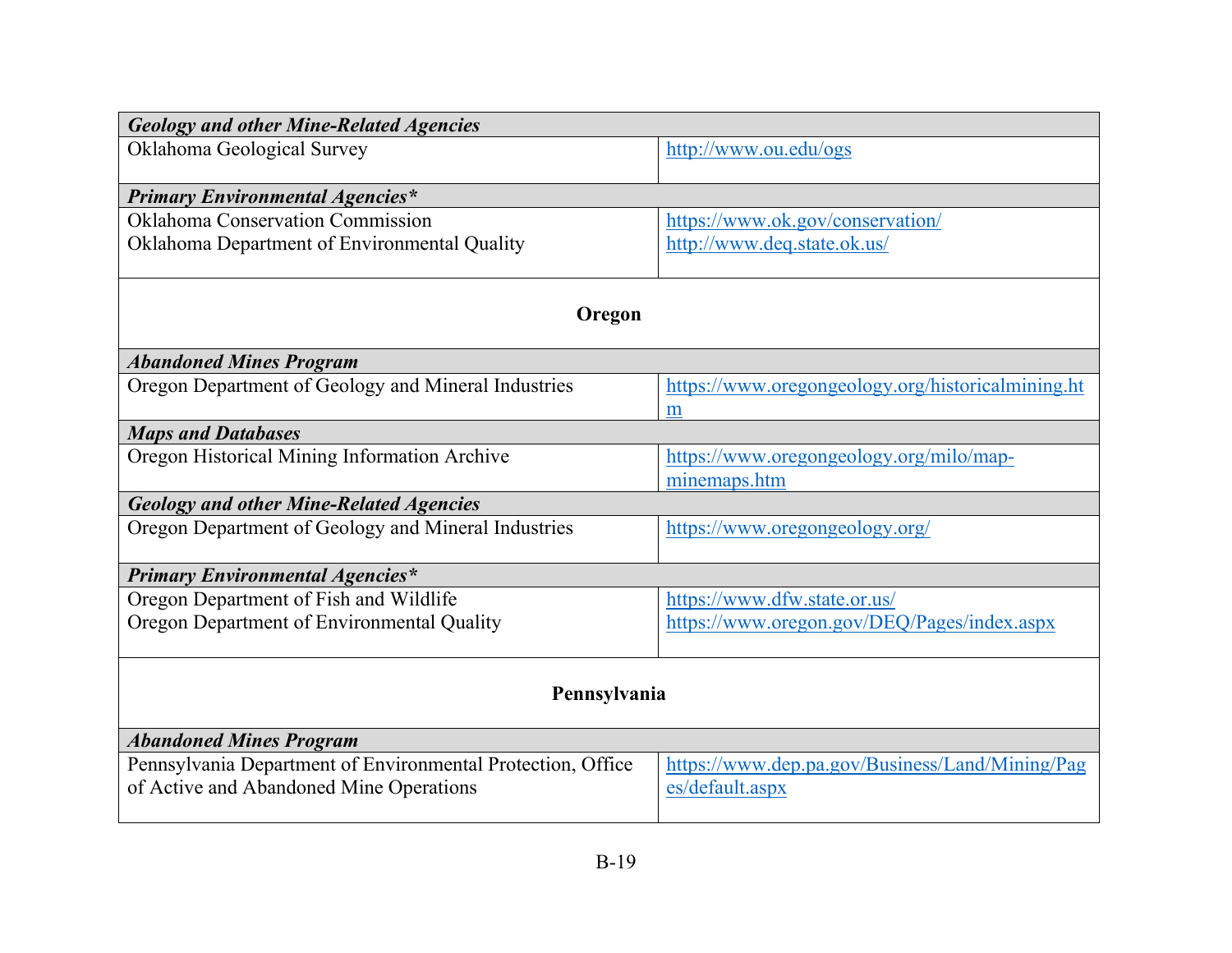| <b>Maps and Databases</b>                           |                                                  |  |
|-----------------------------------------------------|--------------------------------------------------|--|
| Pennsylvania Mine Map Atlas                         | http://www.minemaps.psu.edu/                     |  |
|                                                     |                                                  |  |
| <b>Geology and other Mine-Related Agencies</b>      |                                                  |  |
| Pennsylvania Geological Survey                      | https://www.dcnr.pa.gov/about/Pages/Geological-  |  |
|                                                     | Survey.aspx                                      |  |
| <b>Primary Environmental Agencies*</b>              |                                                  |  |
| Pennsylvania Department of Conservation and Natural | https://www.dcnr.pa.gov/Pages/default.aspx       |  |
| <b>Resources</b>                                    |                                                  |  |
| Pennsylvania Department of Environmental Protection | https://www.dep.pa.gov/Pages/default.aspx        |  |
|                                                     |                                                  |  |
| <b>Rhode Island</b>                                 |                                                  |  |
|                                                     |                                                  |  |
| <b>Abandoned Mines Program</b>                      |                                                  |  |
| Rhode Island Department of Environmental Management | http://www.dem.ri.gov/                           |  |
|                                                     |                                                  |  |
| <b>Geology and other Mine-Related Agencies</b>      |                                                  |  |
| Rhode Island Geological Survey                      | https://web.uri.edu/geo/rhode-island-geological- |  |
|                                                     | survey/                                          |  |
| <b>Primary Environmental Agencies*</b>              |                                                  |  |
| Rhode Island Department of Environmental Management | http://www.dem.ri.gov/                           |  |
|                                                     |                                                  |  |
|                                                     |                                                  |  |
| <b>South Carolina</b>                               |                                                  |  |
|                                                     |                                                  |  |
| <b>Abandoned Mines Program</b>                      |                                                  |  |
| South Carolina Department of Natural Resources      | http://www.dnr.sc.gov/                           |  |
|                                                     |                                                  |  |
| <b>Geology and other Mine-Related Agencies</b>      |                                                  |  |
| South Carolina Geological Survey                    | http://www.dnr.sc.gov/geology/index.htm          |  |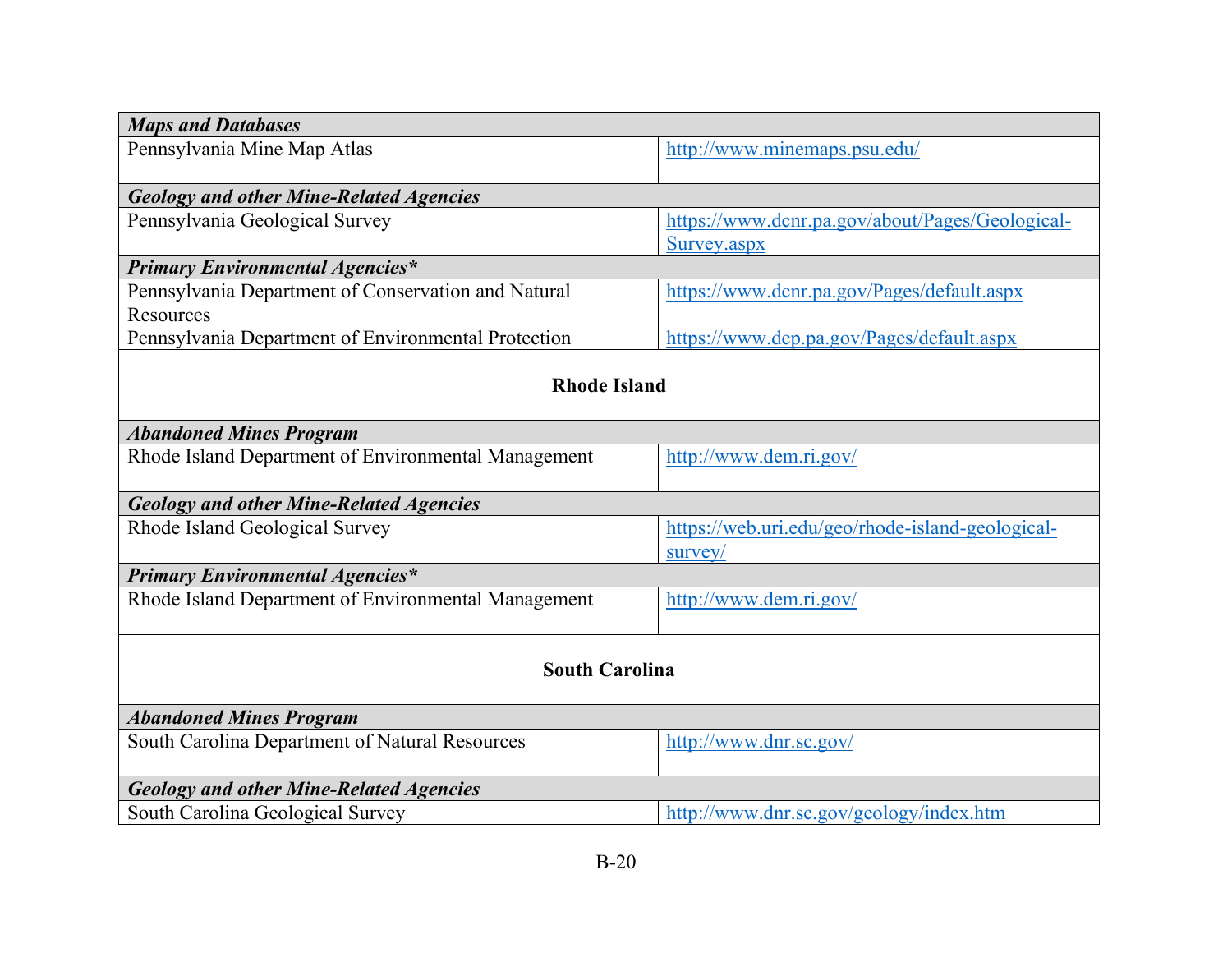| <b>Primary Environmental Agencies*</b>                  |                                           |  |
|---------------------------------------------------------|-------------------------------------------|--|
| South Carolina Department of Natural Resources          | http://www.dnr.sc.gov/                    |  |
| South Carolina Department of Health and Environmental   | https://scdhec.gov/                       |  |
| Control                                                 |                                           |  |
|                                                         |                                           |  |
| <b>South Dakota</b>                                     |                                           |  |
| <b>Abandoned Mines Program</b>                          |                                           |  |
| South Dakota Department of Environment and Natural      | https://denr.sd.gov/                      |  |
| Resources                                               |                                           |  |
| <b>Geology and other Mine-Related Agencies</b>          |                                           |  |
| South Dakota Geological Survey                          | http://www.sdgs.usd.edu/                  |  |
| South Dakota Minerals and Mining Program                | https://denr.sd.gov/des/mm/mmprogram.aspx |  |
|                                                         |                                           |  |
| <b>Primary Environmental Agencies*</b>                  |                                           |  |
| South Dakota Department of Environment and Natural      | https://denr.sd.gov/                      |  |
| Resources                                               |                                           |  |
| <b>Tennessee</b>                                        |                                           |  |
|                                                         |                                           |  |
| <b>Abandoned Mines Program</b>                          |                                           |  |
| Tennessee Department of Environmental and Conservation, | https://www.tn.gov/environment/permit-    |  |
| <b>Land Reclamation Section</b>                         | permits/water-permits1/surface-mining-    |  |
|                                                         | permit/mining-land-reclamation.html       |  |
| <b>Geology and other Mine-Related Agencies</b>          |                                           |  |
| <b>Tennessee Geological Survey</b>                      | https://www.tn.gov/environment/program-   |  |
|                                                         | areas/tennessee-geological-survey.html    |  |
| <b>Primary Environmental Agencies*</b>                  |                                           |  |
| Tennessee Department of Environment and Conservation    | https://www.tn.gov/environment.html       |  |
|                                                         |                                           |  |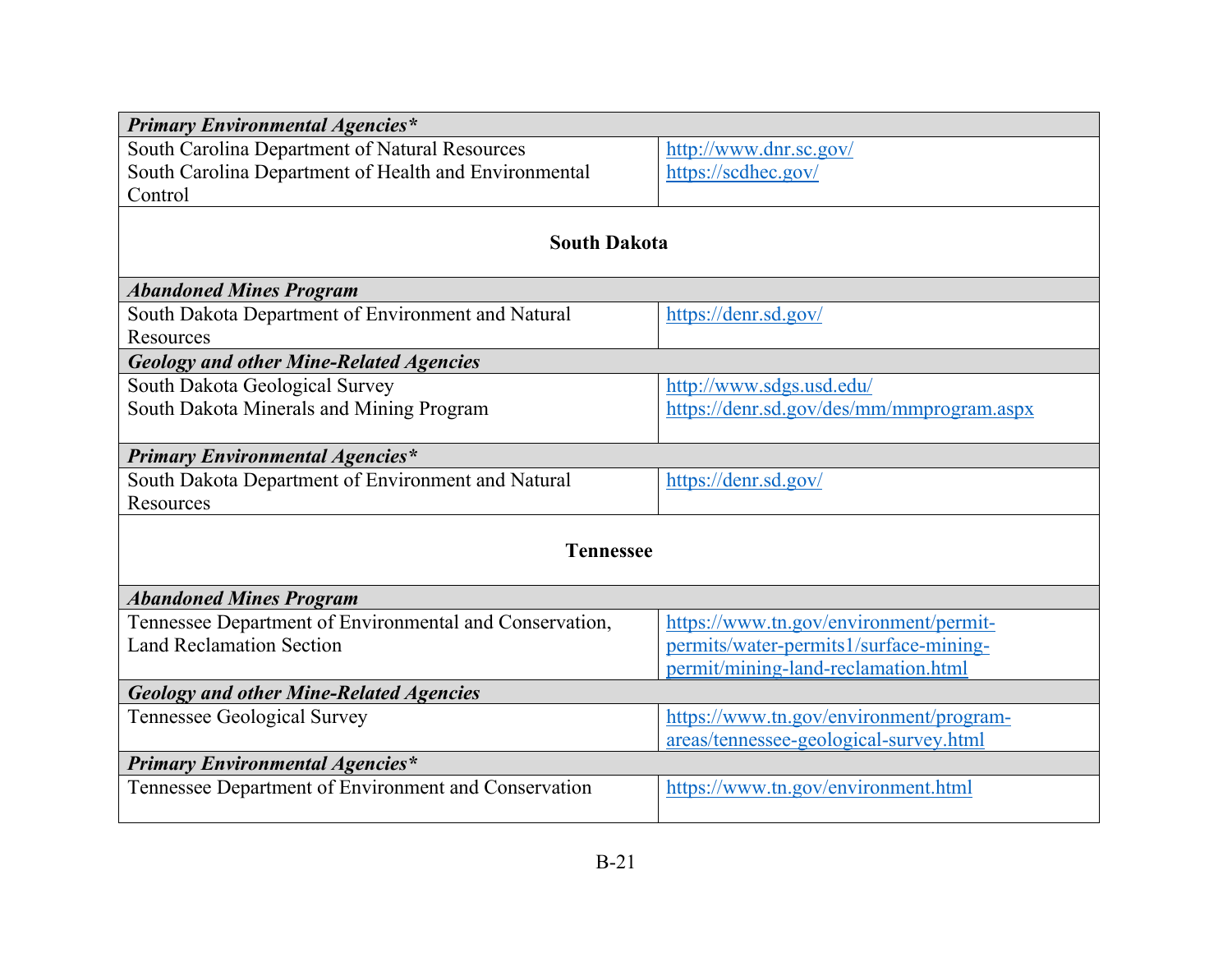| <b>Texas</b>                                                                       |                                                                                              |  |
|------------------------------------------------------------------------------------|----------------------------------------------------------------------------------------------|--|
| <b>Abandoned Mines Program</b>                                                     |                                                                                              |  |
| Railroad Commission of Texas, Abandoned Mine Land<br>Program                       | https://www.rrc.state.tx.us/mining-<br>exploration/programs/abandoned-mine-land-<br>program/ |  |
| <b>Geology and other Mine-Related Agencies</b>                                     |                                                                                              |  |
| <b>Texas Geological Survey</b>                                                     | http://www.beg.utexas.edu/outreach/state-<br>geological-survey                               |  |
| <b>Primary Environmental Agencies*</b>                                             |                                                                                              |  |
| Texas Commission on Environmental Quality                                          | https://www.tceq.texas.gov/                                                                  |  |
| <b>Utah</b>                                                                        |                                                                                              |  |
| <b>Abandoned Mines Program</b>                                                     |                                                                                              |  |
| Utah Division of Oil, Gas and Mining, Abandoned Mine<br><b>Reclamation Program</b> | https://www.ogm.utah.gov/amr/index.php                                                       |  |
| <b>Maps and Databases</b>                                                          |                                                                                              |  |
| Abandoned Coal Mines in Utah                                                       | https://geology.utah.gov/map-pub/maps/interactive-<br>maps/abandoned-coal-mines/             |  |
| Utah Mining Districts at Your Fingertips                                           | https://geology.utah.gov/map-pub/survey-<br>notes/utah-mining-districts-at-your-fingertips/  |  |
| Large Mines in Utah (2008)                                                         | https://ugspub.nr.utah.gov/publications/open file re<br>ports/ofr-515.pdf                    |  |
| <b>Geology and other Mine-Related Agencies</b>                                     |                                                                                              |  |
| <b>Utah Geological Survey</b>                                                      | https://geology.utah.gov/                                                                    |  |
| <b>Primary Environmental Agencies*</b>                                             |                                                                                              |  |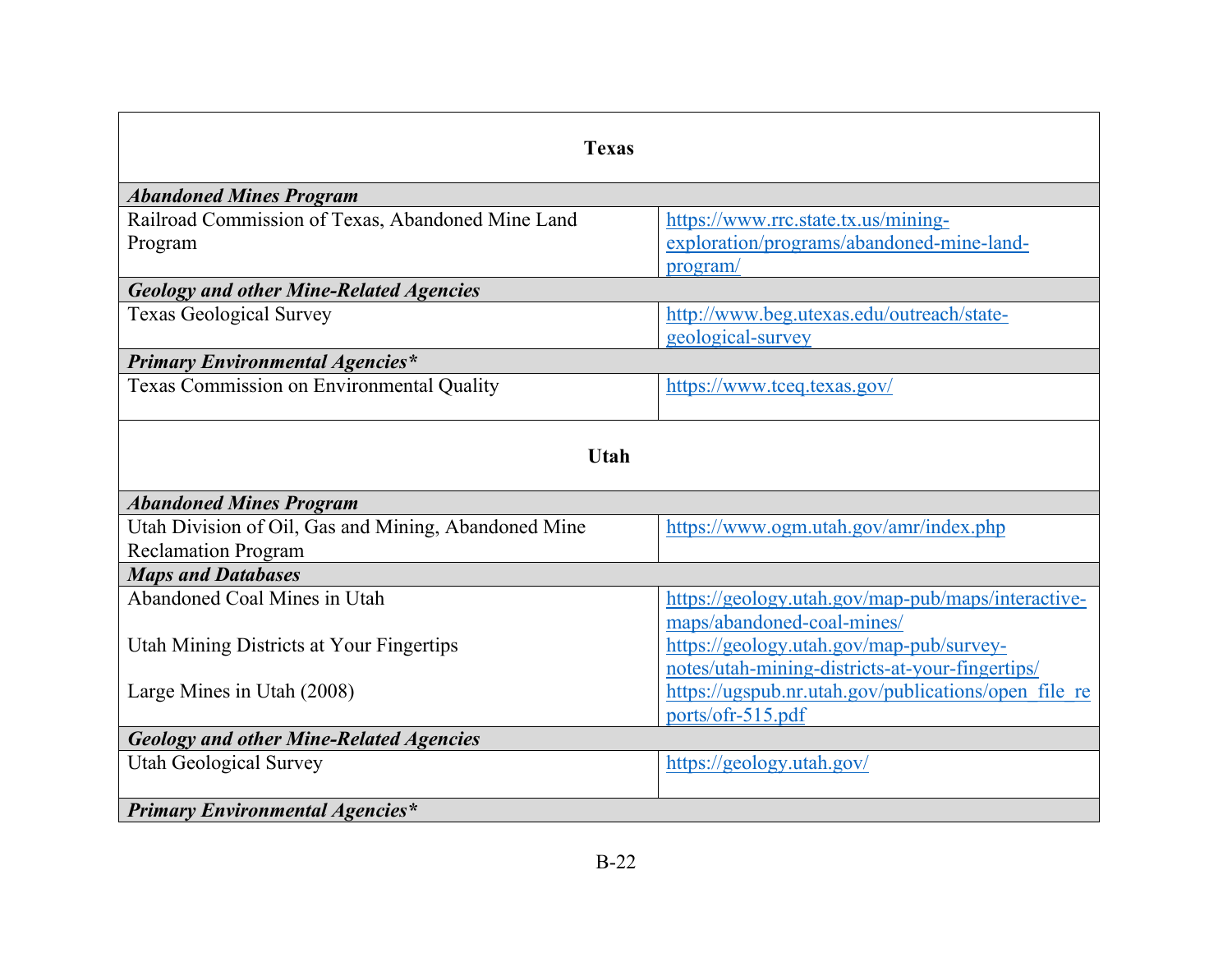| <b>Utah Department of Natural Resources</b>             | https://naturalresources.utah.gov/               |  |
|---------------------------------------------------------|--------------------------------------------------|--|
| Utah Department of Environmental Quality                | https://deq.utah.gov/                            |  |
|                                                         |                                                  |  |
|                                                         |                                                  |  |
| <b>Vermont</b>                                          |                                                  |  |
| <b>Abandoned Mines Program</b>                          |                                                  |  |
| Vermont Department of Environmental Conservation, Sand, | https://dec.vermont.gov/geological-              |  |
| <b>Gravel and Mineral Resources</b>                     | survey/resources-energy/minres                   |  |
|                                                         |                                                  |  |
| <b>Geology and other Mine-Related Agencies</b>          |                                                  |  |
| <b>Vermont Geological Survey</b>                        | https://dec.vermont.gov/geological-survey        |  |
| <b>Primary Environmental Agencies*</b>                  |                                                  |  |
| Vermont Agency of Natural Resources                     | https://anr.vermont.gov/                         |  |
|                                                         |                                                  |  |
|                                                         |                                                  |  |
| Virginia                                                |                                                  |  |
| <b>Abandoned Mines Program</b>                          |                                                  |  |
| Virginia Department of Mines, Minerals and Energy,      | https://www.dmme.virginia.gov/dmlr/dmlramllandi  |  |
| Abandoned Mine Land Program                             | ngpage.shtml#                                    |  |
| <b>Maps and Databases</b>                               |                                                  |  |
| Virginia Coal Mine Maps                                 | https://www.dmme.virginia.gov/webmaps/AML/       |  |
|                                                         |                                                  |  |
| <b>Geology and other Mine-Related Agencies</b>          |                                                  |  |
| Virginia Division of Geology and Mineral Resources      | https://www.dmme.virginia.gov/dgmr/divisiongeolo |  |
|                                                         | gymineralresources.shtml                         |  |
| <b>Primary Environmental Agencies*</b>                  |                                                  |  |
| Virginia Department of Conservation and Recreation      | https://www.dcr.virginia.gov/                    |  |
| Virginia Department of Environmental Quality            | https://www.deq.virginia.gov/                    |  |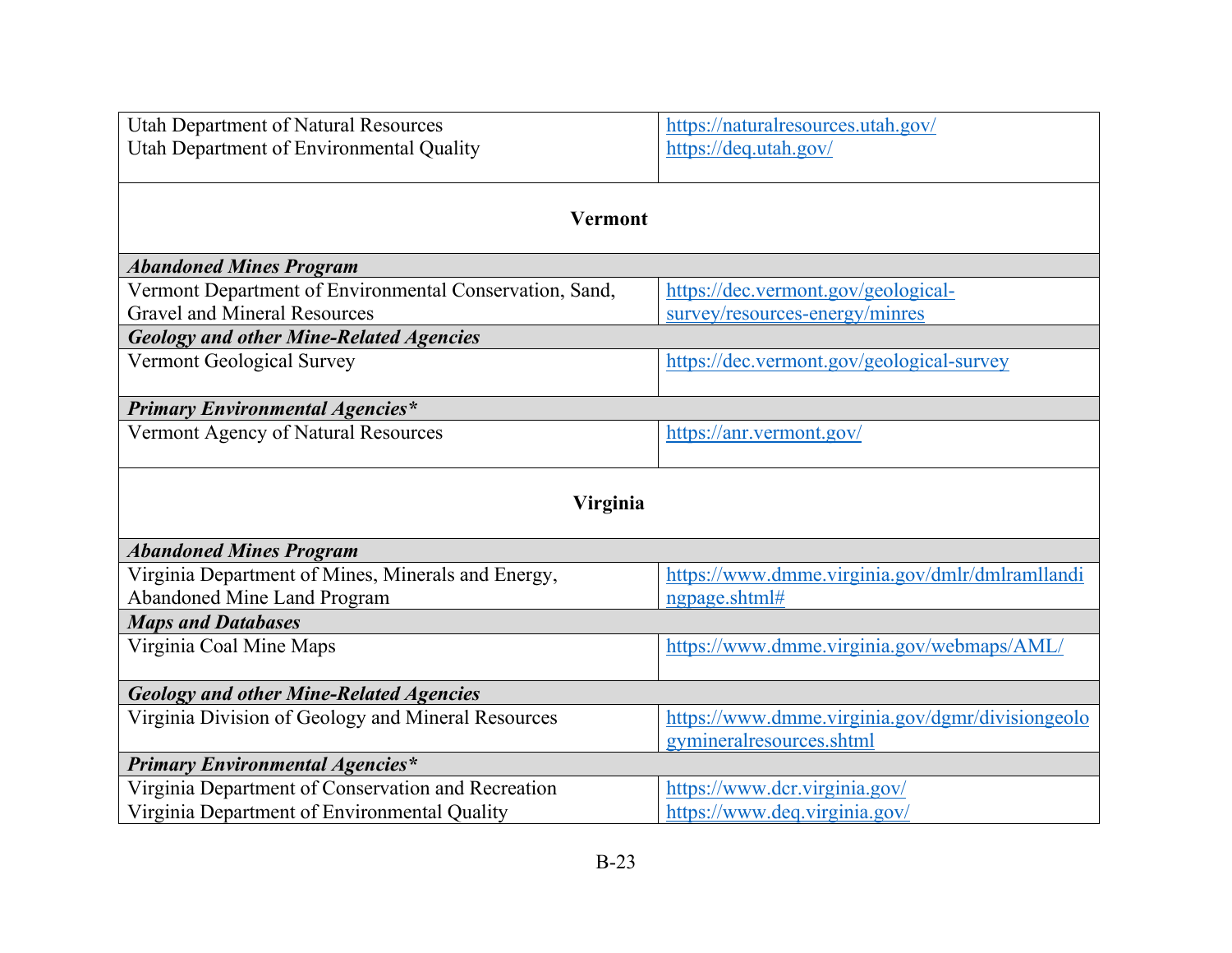| Washington                                                   |                                                   |  |
|--------------------------------------------------------------|---------------------------------------------------|--|
|                                                              |                                                   |  |
| <b>Abandoned Mines Program</b>                               |                                                   |  |
| Washington Department of Natural Resources, Surface Mining   | https://www.dnr.wa.gov/programs-and-              |  |
| and Reclamation                                              | services/geology/energy-mining-and-               |  |
|                                                              | minerals/surface-mining-and-reclamation           |  |
| <b>Maps and Databases</b>                                    |                                                   |  |
| Washington Coal Mine Map Collection                          | https://www.dnr.wa.gov/programs-and-              |  |
|                                                              | services/geology/energy-mining-and-minerals/coal- |  |
|                                                              | metallic-and-mineral-resources/coal               |  |
| <b>Geology and other Mine-Related Agencies</b>               |                                                   |  |
| <b>Washington Geological Survey</b>                          | https://www.dnr.wa.gov/geology                    |  |
|                                                              |                                                   |  |
| <b>Primary Environmental Agencies*</b>                       |                                                   |  |
| <b>Washington Department of Natural Resources</b>            | https://www.dnr.wa.gov/                           |  |
| <b>Washington Department of Ecology</b>                      | https://ecology.wa.gov/                           |  |
|                                                              |                                                   |  |
| <b>West Virginia</b>                                         |                                                   |  |
| <b>Abandoned Mines Program</b>                               |                                                   |  |
| West Virginia Department of Environmental Protection, Office | https://dep.wv.gov/dlr/aml/Pages/default.aspx     |  |
| of Abandoned Mine Lands and Reclamation                      |                                                   |  |
| <b>Maps and Databases</b>                                    |                                                   |  |
| West Virginia Underground and Surface Coal Mine Maps         | http://www.wvgs.wvnet.edu/GIS/CBMP/all_mining     |  |
|                                                              | .html                                             |  |
| <b>Geology and other Mine-Related Agencies</b>               |                                                   |  |
| West Virginia Geological and Economic Survey                 | https://www.wvgs.wvnet.edu/                       |  |
|                                                              |                                                   |  |
| <b>Primary Environmental Agencies*</b>                       |                                                   |  |